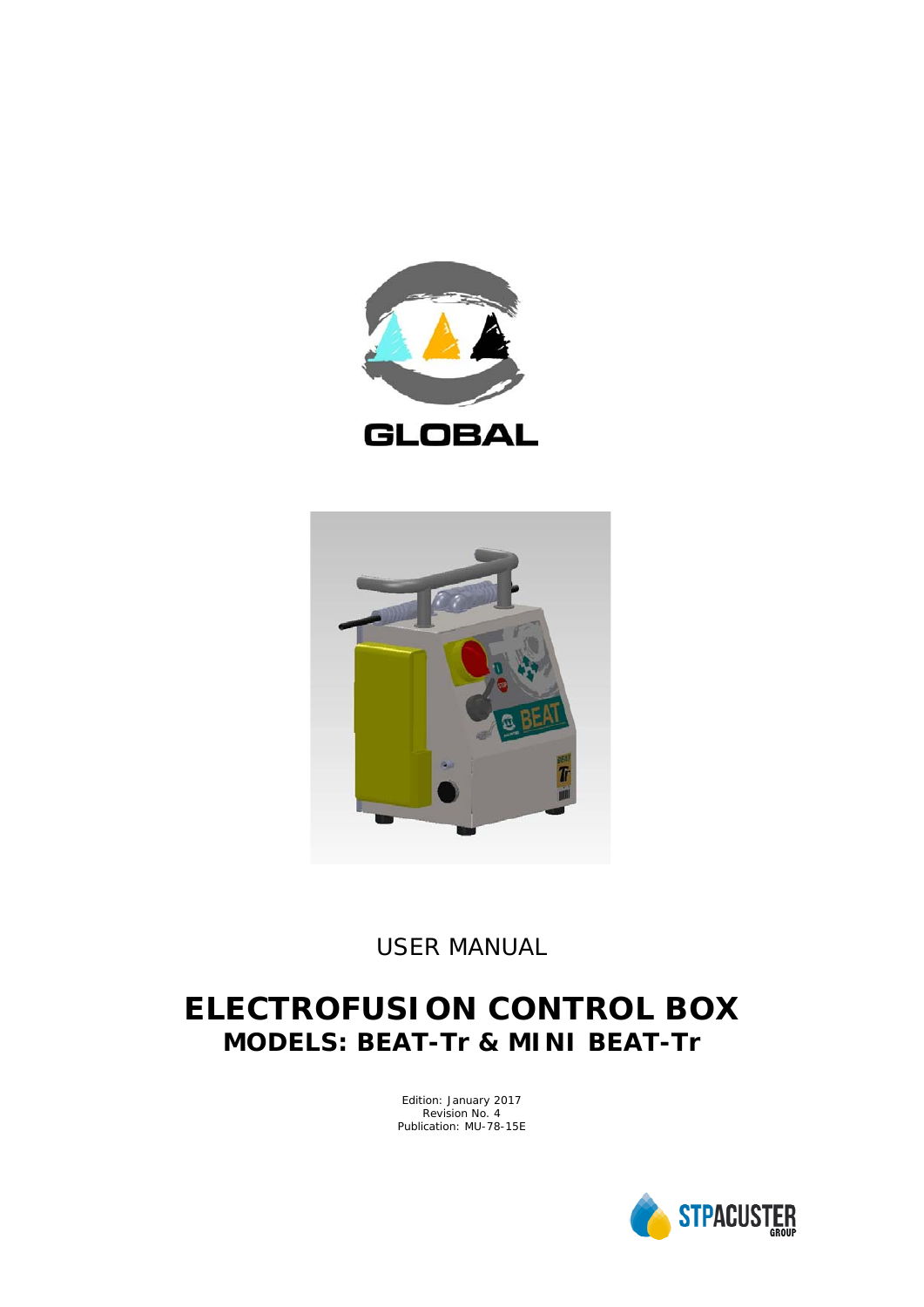## **DATOS DEL FABRICANTE**  *MANUFACTURER DATA*

ACUSTER GLOBAL, S.L. Ctra. Montcada, 608 08223 Terrassa (Barcelona) - SPAIN Tel. (+34) 93 736 18 80 e-mail: info@acusterglobal.com

## **DATOS DEL DISTRIBUIDOR Y SAT** *DISTRIBUTOR AND SERVICE DATA*

**STP Acuster Internacional** Crta. Montcada, 608 08223 Terrassa (Barcelona) - SPAIN hello @stpacuster.com +34937361880

**STP Acuster Central Europe** 2, Kvetna 685, Areal Salvia 736 61 Napajedla - Czech Republic info@stp-fittings.cz +420577913065

**STP Acuster South Africa** 54 Richard Road, Industria North PO BOX 2203 Wilro Park 1731 Roodepoort - South Africa shawn.pretorius@stp-sa.com  $+27315397451$ 

**Agru Acuster Brasil** Rua Saburo Sumiya, 211 Aldeia, Barueri, SP CEP: 06440-110 – Brasil daniel@agru.com.br +55114138088

**STP Acuster North Europe** Ind. terrein de Wildeman, hof 4 Bossekamp 12 5301 LZ Zaltbommel - The Netherlands info@iwmc.be +31418840003

> **STP Acuster Baltics** Bullu str. 45 Riga, LV1067 - Latvia riga@stpfittings.lv +37167815281

**Agru Acuster Chile** Lo Echevers 891, Bodegas 11 y 12, Quilicura, Santiago - Chile info@agrusa.cl +56229493910



## NOTE !

At the time of the publication of this *User Manual*, the software version is **V. 1.38**. 2

The modifications carried out against the previous revision of this publication are indicated with  $\parallel$  on the right margin.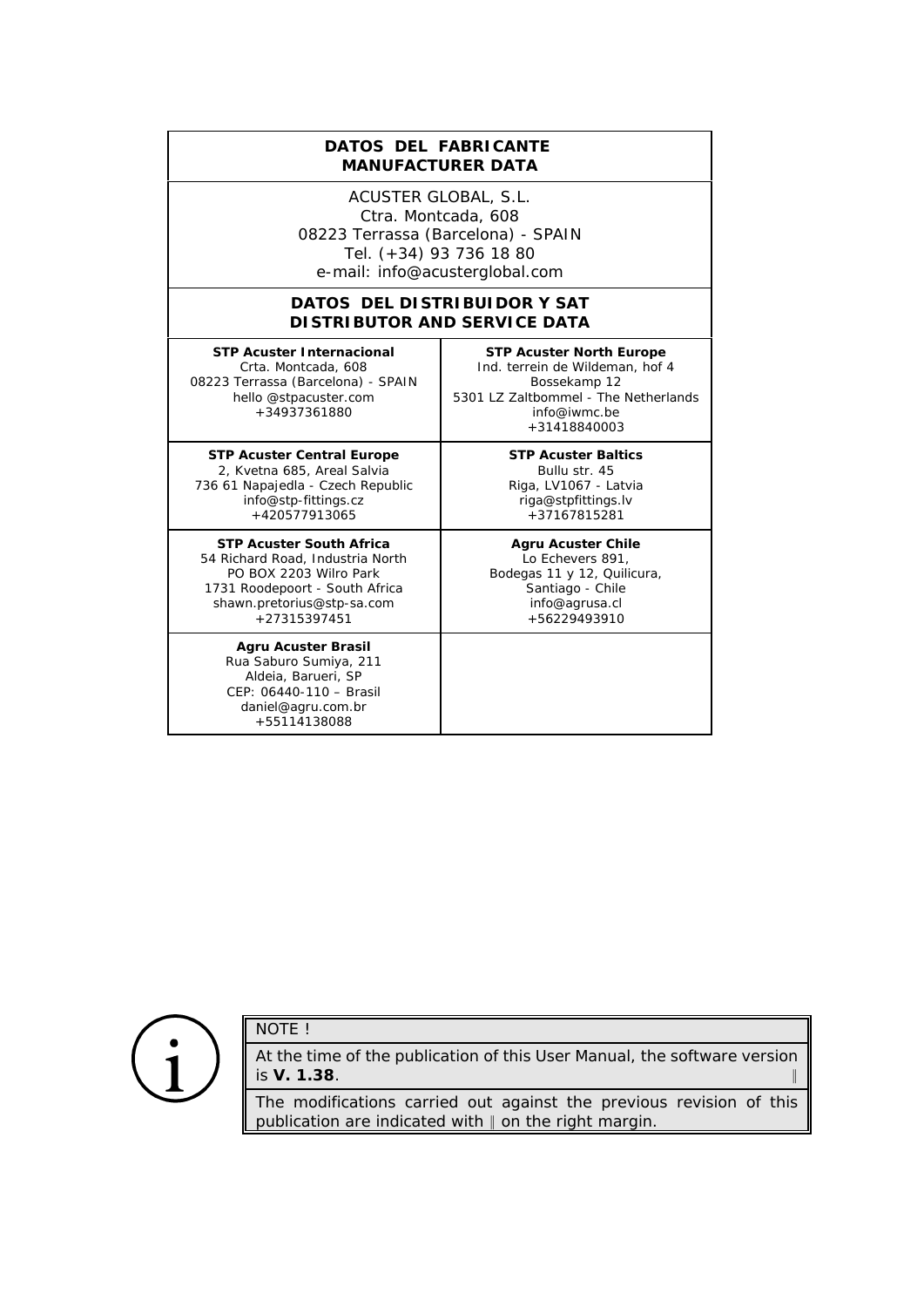## **CONTENTS:**

| 3.1            |            |  |
|----------------|------------|--|
| 3 1 1          |            |  |
| 3.1.2          |            |  |
| 3.1.3          |            |  |
| 3.1.4          |            |  |
| 3.1.5          |            |  |
| 3.1.6          |            |  |
| 3.1.7          |            |  |
| 3.1.8          |            |  |
|                |            |  |
|                |            |  |
|                |            |  |
|                |            |  |
|                |            |  |
| 3 <sup>2</sup> |            |  |
| 3.2.1          |            |  |
| 3.2.2          |            |  |
| 3.2.3          |            |  |
| 3.2.4          |            |  |
| 3.2.5          |            |  |
| 3.2.6          |            |  |
|                | CHAPTER 3: |  |

CHAPTER 1: INTRODUCTION............................................................................ 5

CHAPTER 2: DESCRIPTION OF THE ELECTROFUSION UNIT................................... 12

1.1 General.................................................................... 5 1.2 Design Specifications................................................. 6 1.3 General Information.................................................. 6 1.4 Unit Identification...................................................... 7 1.4.1 Serial number stamping............................................. 7 1.4.2 CE making................................................................ 7 1.5 Measures of protection against accidents...................... 8

> 1.5.1 Safety alert symbols........................................ 8 1.5.2 Safety measures and dangers................................ 8

1.6 Declaration "CE" of conformity.................................... 10 1.7 Guarantee................................................................ 11

2.1 General.................................................................... 12 2.2 Front....................................................................... 13 2.3 Right and left sides.................................................... 13 2.4 Top and rear sides..................................................... 14



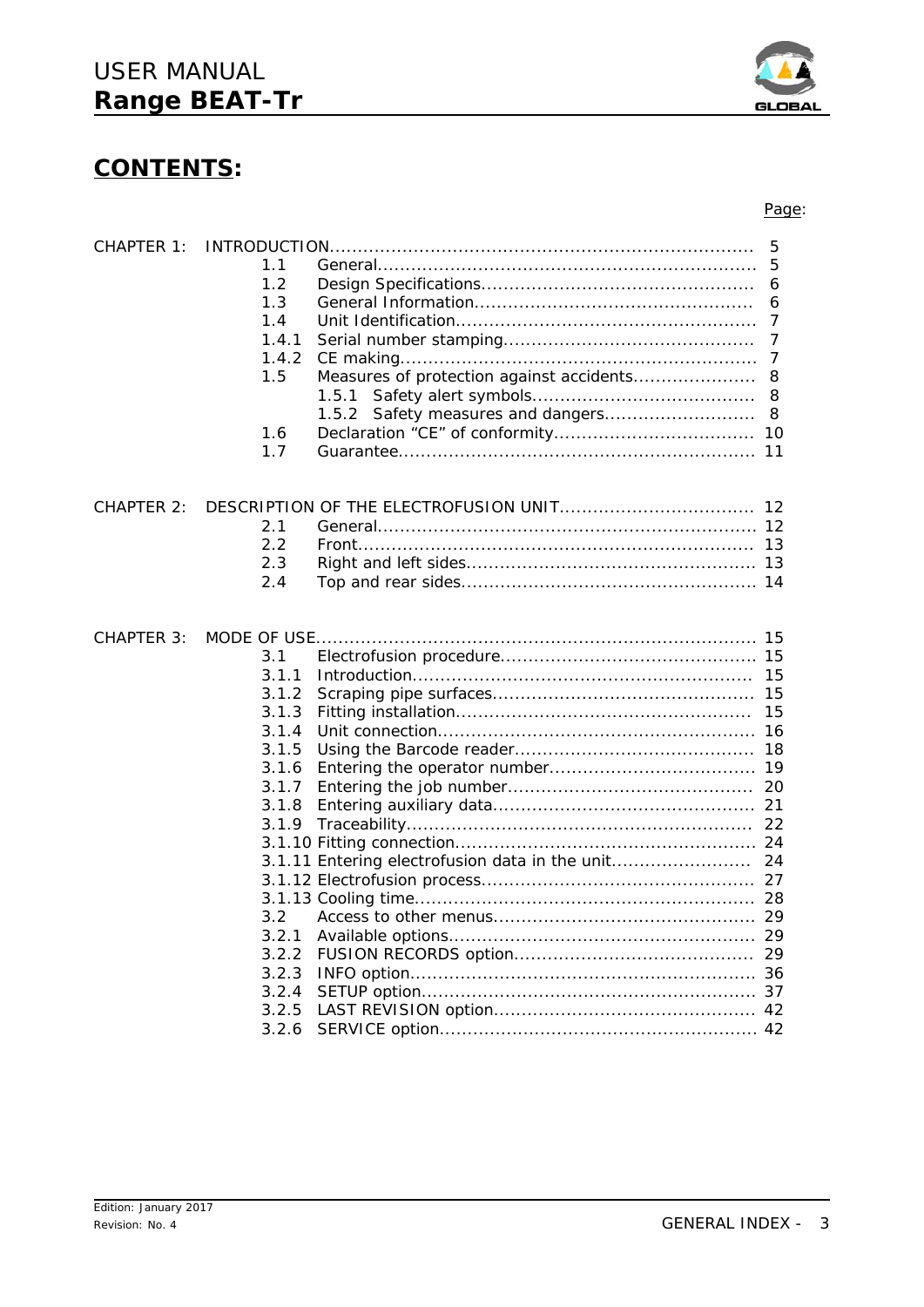

## Page:

| CHAPTER 4: | 4.1<br>4.2<br>4.2.1<br>4.2.2<br>4.2.3<br>4.2.4<br>4.2.5                   |  |
|------------|---------------------------------------------------------------------------|--|
|            | 4.2.6                                                                     |  |
| CHAPTER 5: | 5.1<br>5.1.1<br>5.1.2<br>5.1.3<br>5.1.4<br>5.2<br>5.2.1<br>5.2.2<br>5.2.3 |  |
| CHAPTER 6: | 6.1<br>6.1.1<br>6.1.2<br>6.2<br>6.2.1<br>6.2.2                            |  |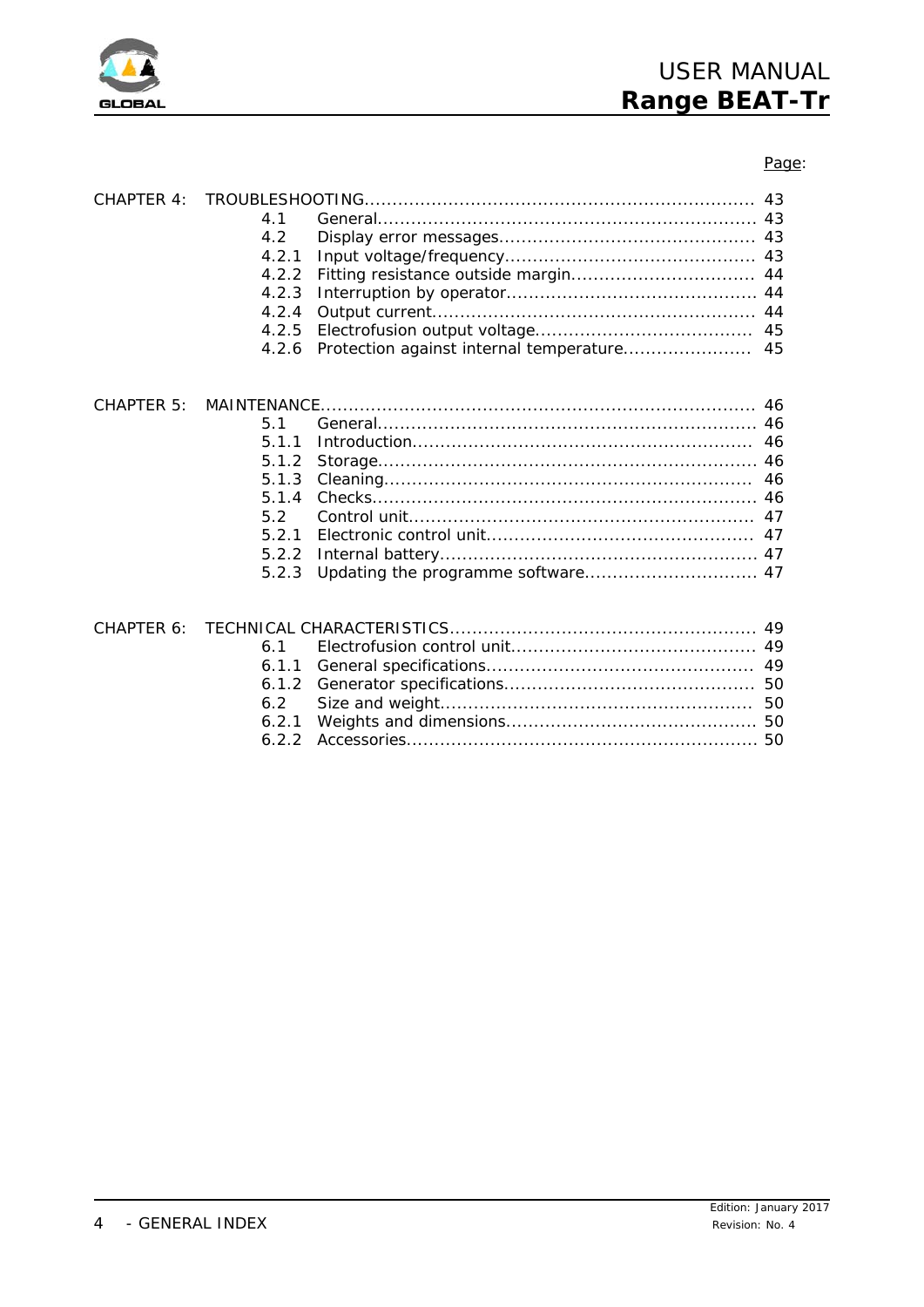

## **CHAPTER 1: INTRODUCTION**

## 1.1 GENERAL

The electrofusion units **BEAT-Tr** and **MINI BEAT-Tr** are designed to carry out polyethylene (PE) or polypropylene (PP) pipe/fittings joints through electrofusion fittings with a range of 8 V to 48 V (BEAT-Tr) and  $8$  V to  $44$  V (MINI BEAT-Tr) electrofusion voltage. Refer to Chapter 6: TECHNICAL CHARACTERISTICS of this *User Manual*.

The electrofusion unit receives the relevant data of the fitting via the bar code system and also by operator's manual introduction: VOLTAGE and TIME from the fitting manufacturer. Take into account that some fitting manufacturers provide different fusion times according to ambient temperature. Refer to the fitting manufacturer's instructions. Both electrofusion units are provided with traceability, so it allows the data entry such as operator's ID, job order ID, auxiliary data and fitting traceability. The unit stores all this data in its memory for further treatment.

These models can be optionally supplied as **AR** Series (High Performance) with the same original technical specifications, except for having a higher duty cycle. The **AR** series is especially indicated for ongoing electrofusion of large size fittings and for very hot climates.

Since the end of 2016 can also optionally be supplied with **GPS** geo locator device.

The technical data contained in this *Manual* are purely informative and may be changed at anytime. ACUSTER GLOBAL, S.L. declines all responsibility for claims arising from misuse of the data contained herewith and/or errors or omissions detected after publication.

This *Manual* must be considered as part of the unit.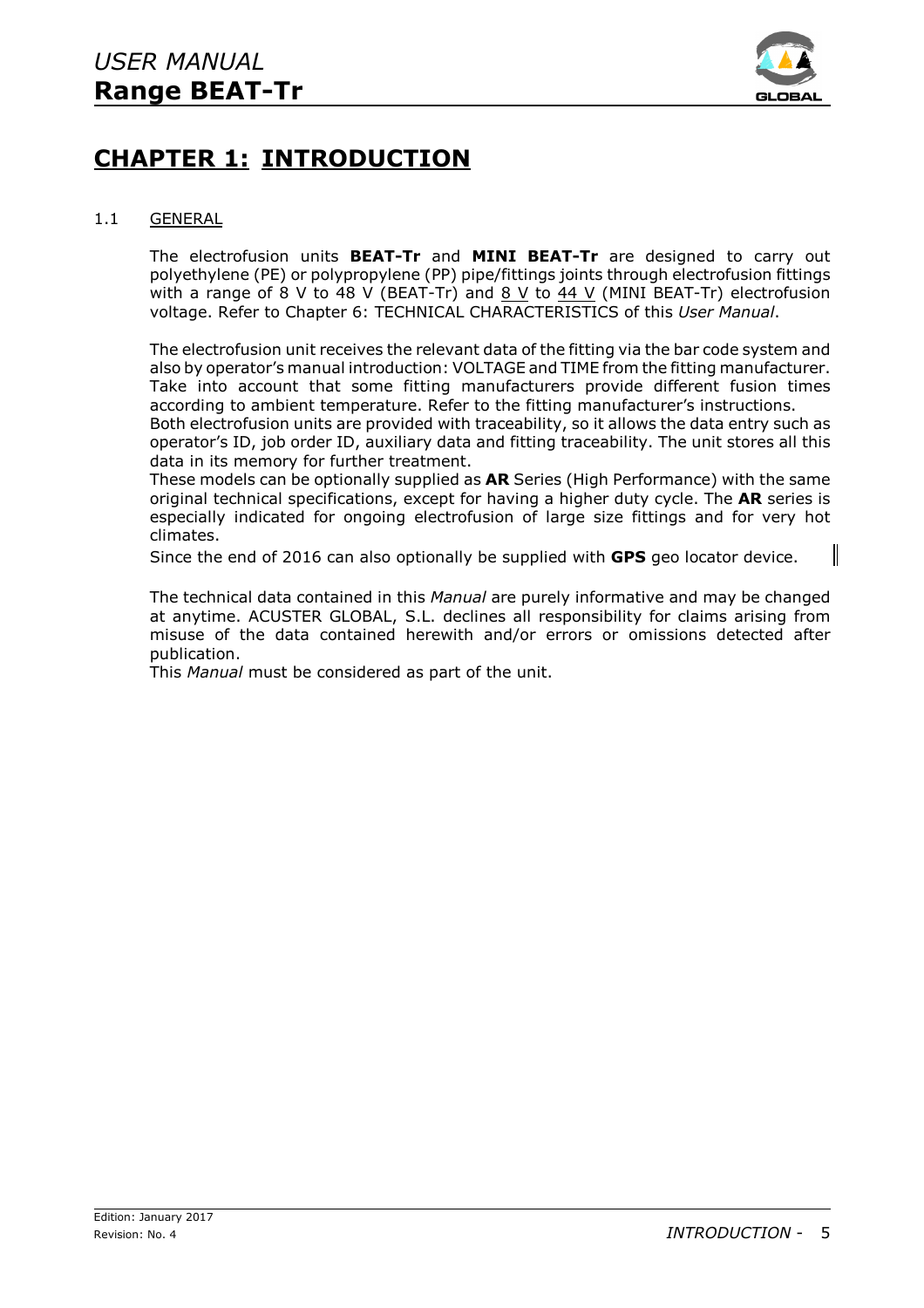

## 1.2 DESIGN SPECIFICATIONS

The electrofusion units **BEAT-Tr** and **MINI BEAT-Tr** are designed according to the following specifications:

- ISO 12176-2 Equipment for fusion jointing polyethylene systems. Part 2: Electrofusion.
- ISO 12176-3 Equipment for fusion jointing polyethylene systems. Part 3: Operator's badge.
- ISO 12176-4 Equipment for fusion jointing polyethylene systems. Part 4: Traceability coding.
- ISO 13950 Plastic pipes and fittings: automatic recognition of electrofusion systems.

Both electrofusion units accept all the identifications which correspond to the above listed Specifications. All the fittings can be fused by electrofusion if the manufacturer encloses the programmed bar code system in accordance with ISO 13950.

## 1.3 GENERAL INFORMATION

The development, documentation, production, tests and shipping of the products herewith described have been made:

- P Complying with the respective safety rules, and
- P In accordance with the requirements of quality guarantee.



## WARNING I

The electrofusion control box can only be opened by the STPAcuster group After-sales Service. In the case of the back cover opening or coming apart, parts of electrical components which are not covered may be left exposed.

Only qualified personnel are authorised to intervene both for fusion and repairs. These qualified personnel must be familiar with all the safety measures, potential dangers and maintenance rules described in this *Manual*.

The safe use of the products described requires an appropriate means of transport, storage, installation and use, a careful handling and the preestablished periodical maintenance follow-up.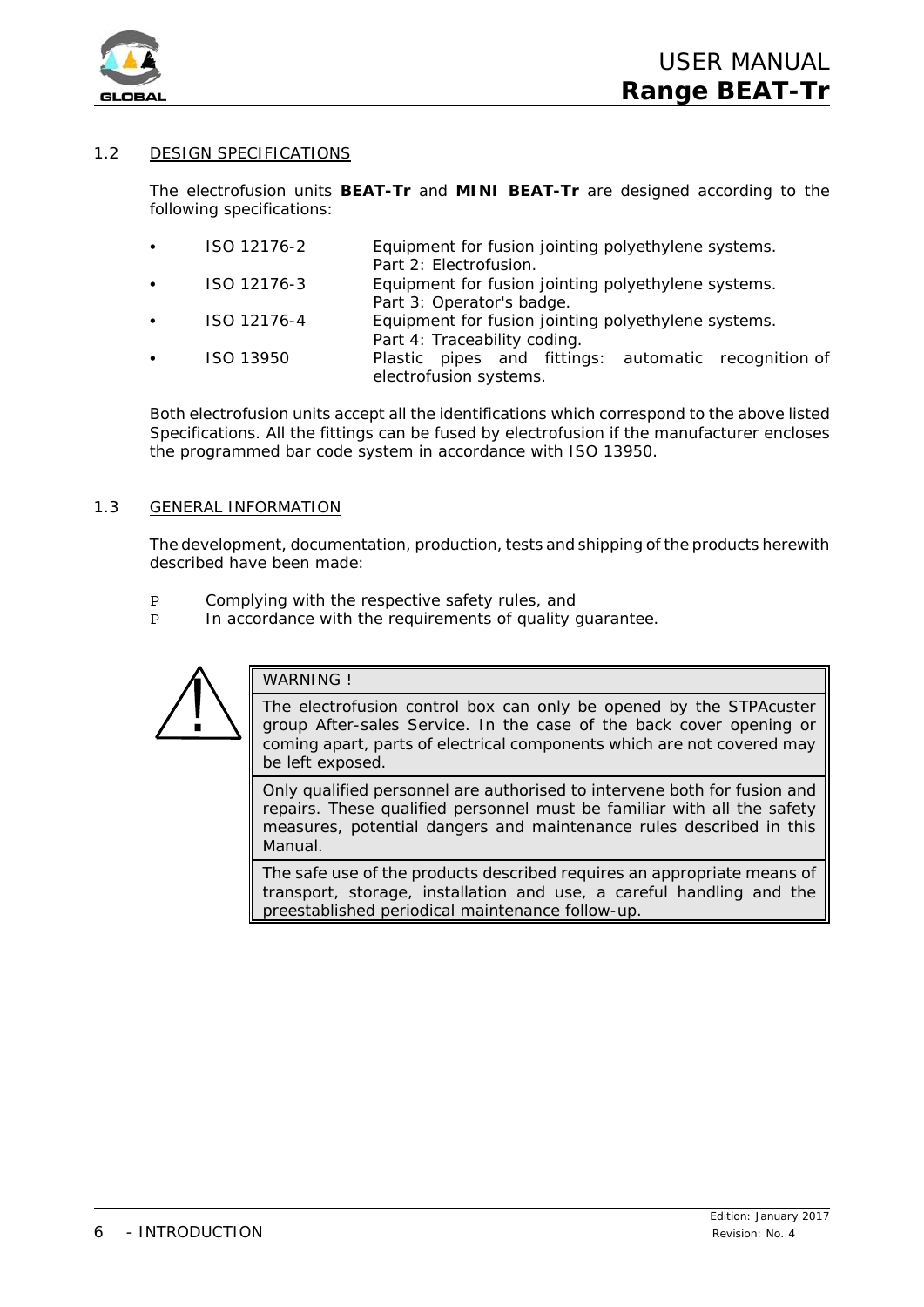

## 1.4 UNIT IDENTIFICATION

## 1.4.1 **Serial Number Stamping:**

The electrofusion units **BEAT-Tr** and **MINI BEAT-Tr** are identified by means of their own identification plate.

| <b>QUALITY CONTROL</b>                  | <b>ACUSTER GLOBAL</b><br><b>CONTROL DE CALIDAD</b>                                                               |  |  |
|-----------------------------------------|------------------------------------------------------------------------------------------------------------------|--|--|
| <b>MACHINE No.</b>                      | EQUIPO Nº                                                                                                        |  |  |
| <b>MAINTENANCE</b><br><b>REVISIONS</b>  | $\circ$ REVISIONES                                                                                               |  |  |
|                                         |                                                                                                                  |  |  |
| <b>MANUFACTURER'S</b><br><b>ADDRESS</b> | Ctra. Montcada, 608 - 08223 TERRASSA (Barcelona) SPAIN<br>Tel. +34 93 736 18 80 - e-mail: info@acusterglobal.com |  |  |



The quality control identification plate includes the fusion control box serial number. The plate includes room for future maintenance date stamping.

## 1.4.2 **"CE" marking:**

The electrofusion unit is supplied with the appropriate plate with the "CE" mark, as the European Community norm indicates on the new Machine Security Regulation (Board 98/37/CE, dated 22nd June 1998).



*Figure 2*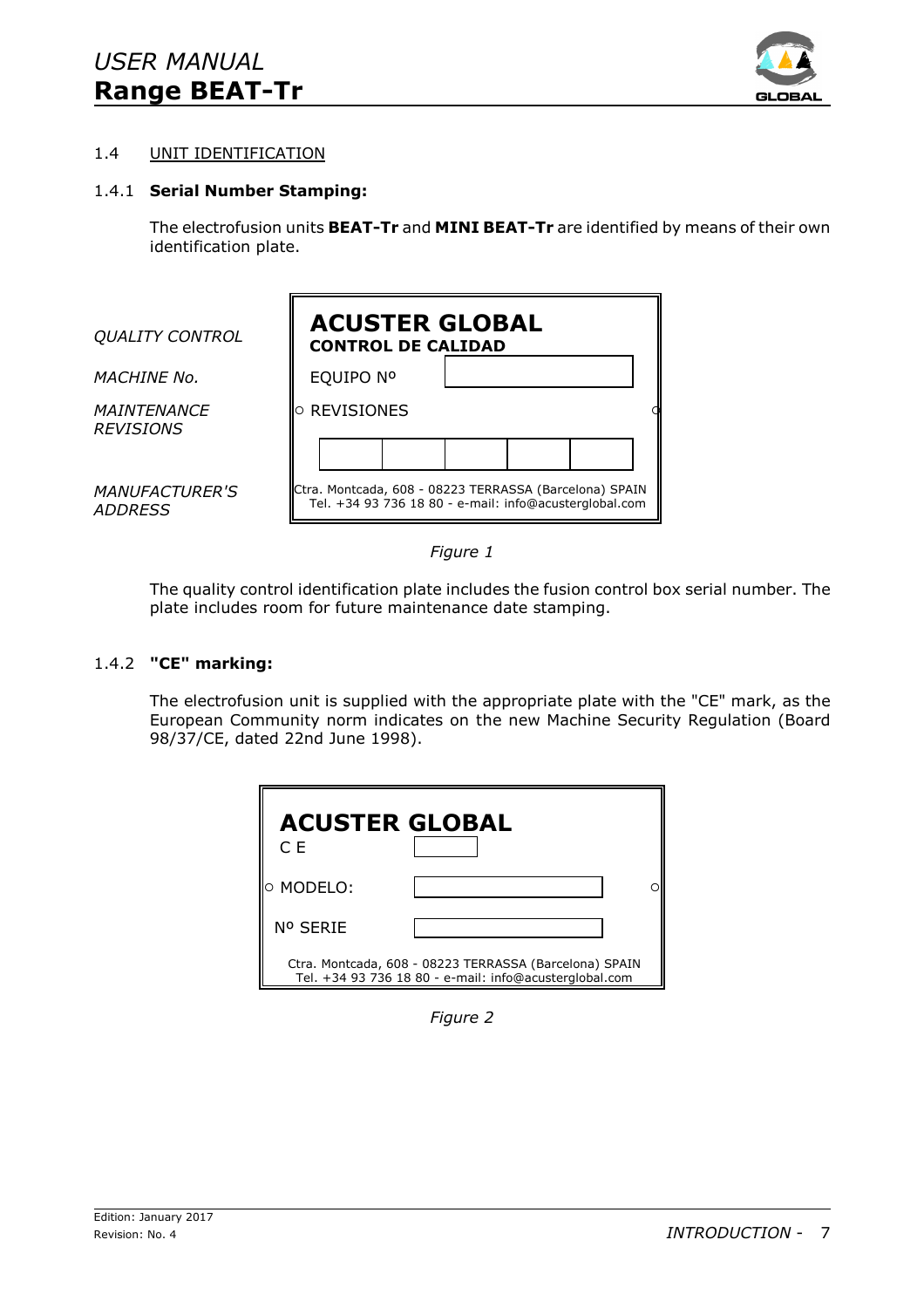

## 1.5 MEASURES OF PROTECTION AGAINST ACCIDENTS

## 1.5.1 **Safety alert symbols:**

This User Manual employs the following safety alert symbols:



Indicates information, considered important, but not hazardrelated.

When appears this hazard alert sign in this manual, carefully read what is says.



Indicates a hazardous situation that, if not avoided, will result in death or serious injury.

Indicates a hazardous situation that, if not avoided, could result in death or serious injury.

Indicates a hazardous situation that, if not avoided, could result in minor or moderate injury.

## 1.5.2 **Safety measures and dangers:**

Please go by the following safety measures:

- Keep the fusion control box out of the reach of non authorised personnel, non qualified personnel and children. Protect the control unit from water, rain, snow, etc.
- When transporting the unit, and during loading and unloading operations, the appropriate precautionary measures must be taken to ensure that all unit components are completely secured in the vehicle, and that they are free from impact during transportation.
- Protect the electrofusion cables and the cable that goes to the power supply of cutting objects.
- All damaged cables must be replaced immediately by the After-Sales Service of STPAcuster group.
- M Always plug the control box to a power supply provided with differential and ground connection.
- Do not expose the fusion control box to heavy weights. All slight damage caused to the external frame or to other elements will have to be replaced immediately by the After-Sales Service of STPAcuster group.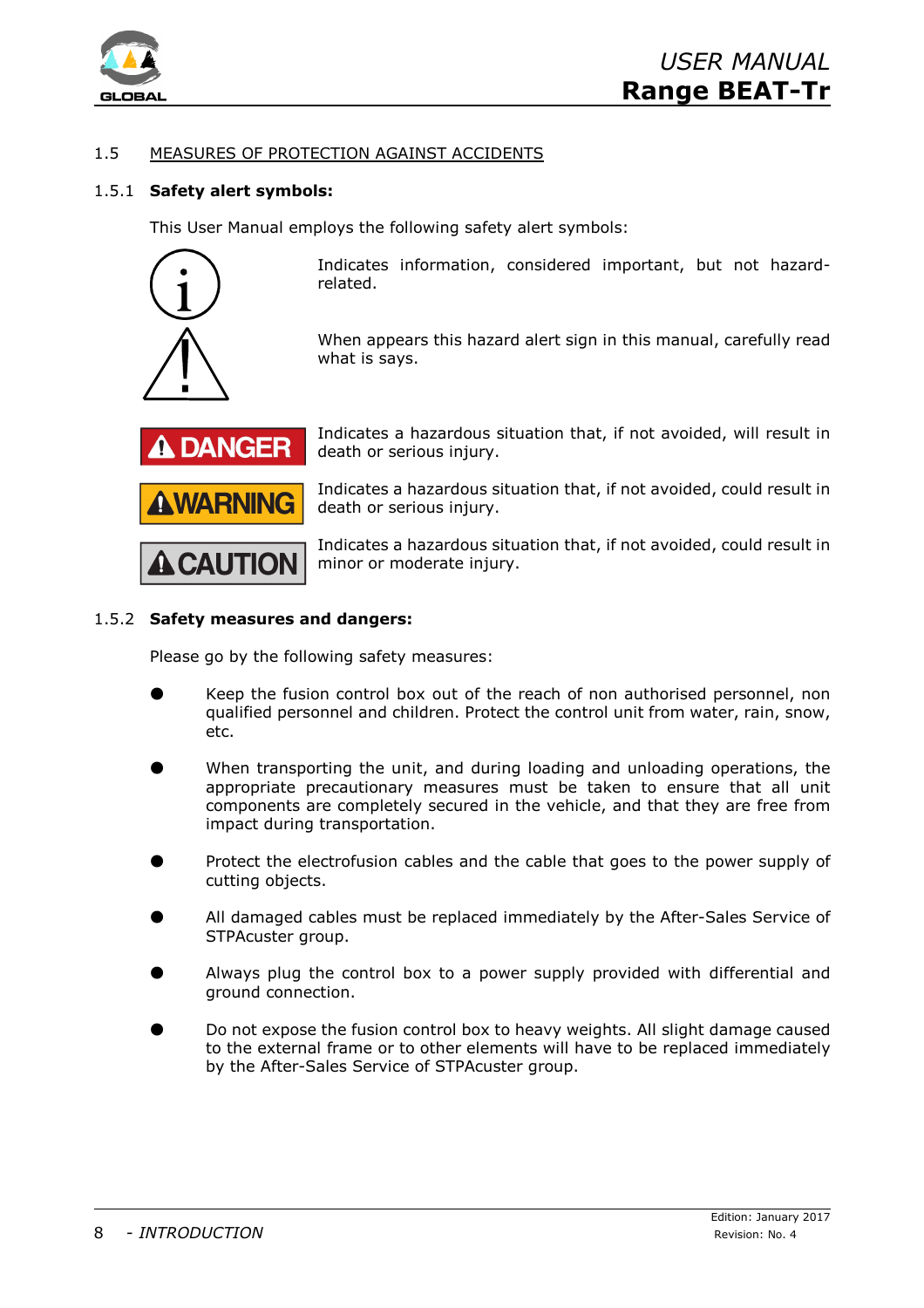

- **The fusion control boxes which are not being used must be kept out of the reach** of the non authorised personnel. They will have to be kept in rooms of low humidity degrees and of restricted access.
- Always use adequate working clothes. For outside work, it is recommended to use rubber gloves and boots with insulating soles (in wet areas, this advice is essential), and other applicable personal protective equipment such as hard hat, safety glasses, etc. For indoor fusion jointing work, adequate ventilation of the premises must be provided.
- Before using the fusion control box, its external condition will have to be checked, as well as its working condition. All components must be correctly assembled in order to guarantee the correct functioning of the unit.
- The damaged components must be repaired or replaced by the After-Sales Service of STPAcuster group.
- The fusion control box can only be opened by the After-Sales Service of STPAcuster group.
- Should the fusion control box not work properly, it will have to be sent immediately to the After-Sales Service of STPAcuster group.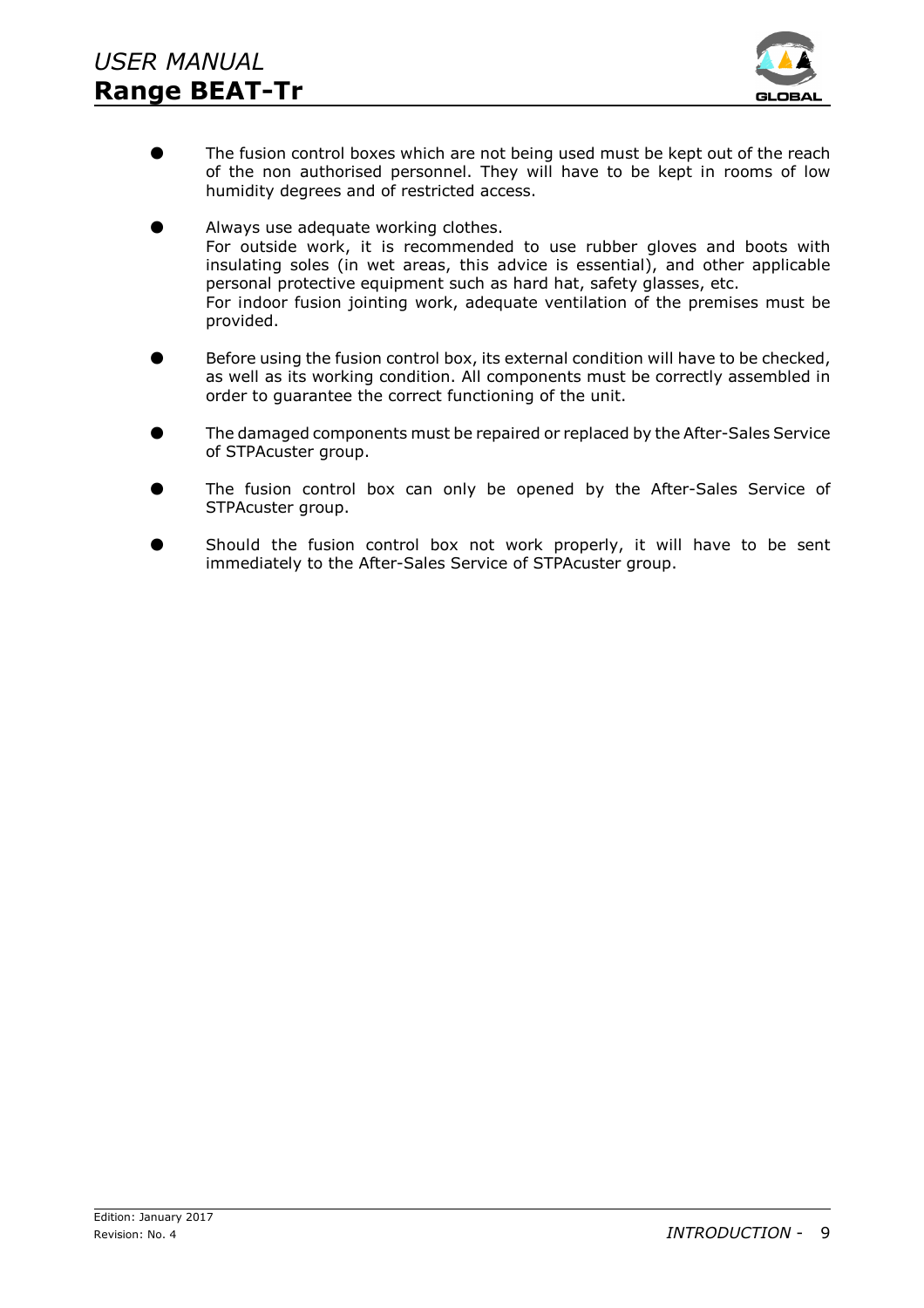

## 1.6 DECLARATION "CE" OF CONFORMITY

ACUSTER GLOBAL, S.L. Ctra. Montcada, 608 08223 Terrassa (Barcelona) SPAIN

declare under our sole responsibility that the electrofusion units **BEAT-Tr** and **MINI BEAT-Tr**, to which this declaration relates is in conformity with the following Directives and also the following relating standards:

| <b>Directive</b>                              | <b>Related Specification</b>         | <b>Model</b>                          |
|-----------------------------------------------|--------------------------------------|---------------------------------------|
| 2006/95/CEE<br>Low Voltage                    | EN 60204-1<br>EN 60335-1; EN 60519-1 | <b>BEAT-Tr</b><br><b>MINI BEAT-Tr</b> |
| 2004/108/CEE<br>Electromagnetic compatibility | EN 61000-6-2<br>EN 61000-6-3         |                                       |
| 2002/95/CEE<br><b>ROHS</b>                    | EN 62321-1                           |                                       |
| 2002/96/CEE<br><b>WEEE</b>                    |                                      |                                       |
|                                               | ISO 12176-2                          |                                       |
|                                               | ISO 12176-3                          |                                       |
|                                               | ISO 12176-4                          |                                       |
|                                               | <b>ISO/TR 13950</b>                  |                                       |

Sant Just Desvern, 20th November 2012

Jaume Puig General Manager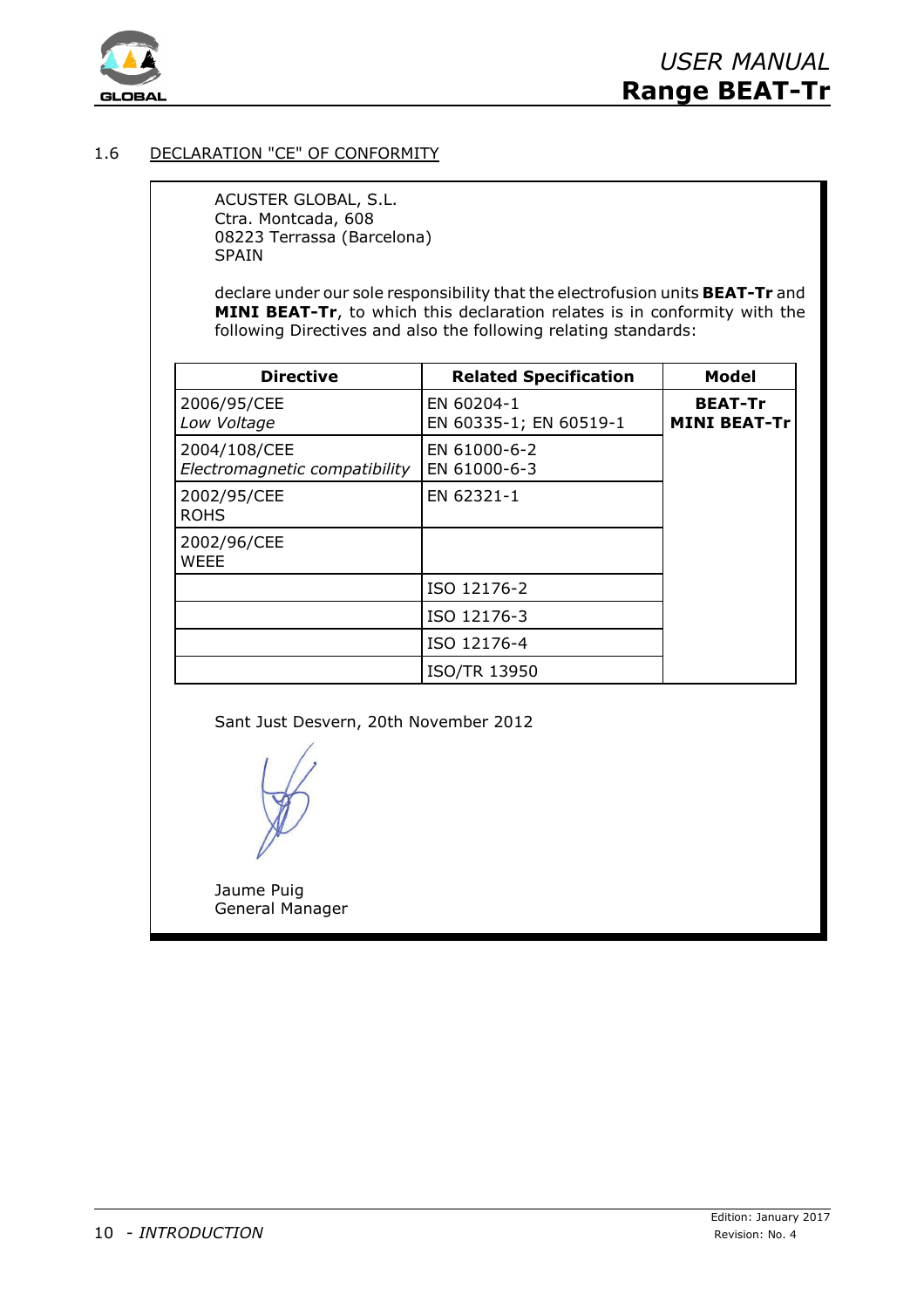

## 1.7 GUARANTEE

## **Guarantee Declaration**:

All the electrofusion units **BEAT-Tr** and **MINI BEAT-Tr** are manufactured from high quality material and have been subjected to rigorous tests for resistance and working order as well as passing all the quality control tests required by the applicable normative (see "CE" Declaration of conformity). Regardless of whether an incident might occur during the period of guarantee, we recommend careful reading of the following general guarantee conditions.

## **General conditions of Guarantee:**

- 1. ACUSTER GLOBAL, S.L. guarantees that this product has no manufacturing defect at the time of its purchase and extends this guarantee for the period of TWO years.
- 2. If the product proves defective during this period, due to the materials or its assembly, it will be repaired free of charge, including the cost of materials and labour at STPAcuster's authorised Technical Service.
- 3. The Guarantee is not valid in the following cases:

When the fault in the product is a result of:

- Abuse or incorrect use of the unit
- ! Not following the instructions specified in this *User Manual* for connecting to a group generator.
- Repairs carried out without authority from STPAcuster group (the taking apart or breaking of the unit's seal immediately renders the guarantee invalid).
- ! Accidents, natural disasters (including lightning, water action etc) as well as any cause beyond STPAcuster group control.
- 4. In all claims against this guarantee, information relating to the model, date of purchase, Serial number and any other additional information must at all times be stated.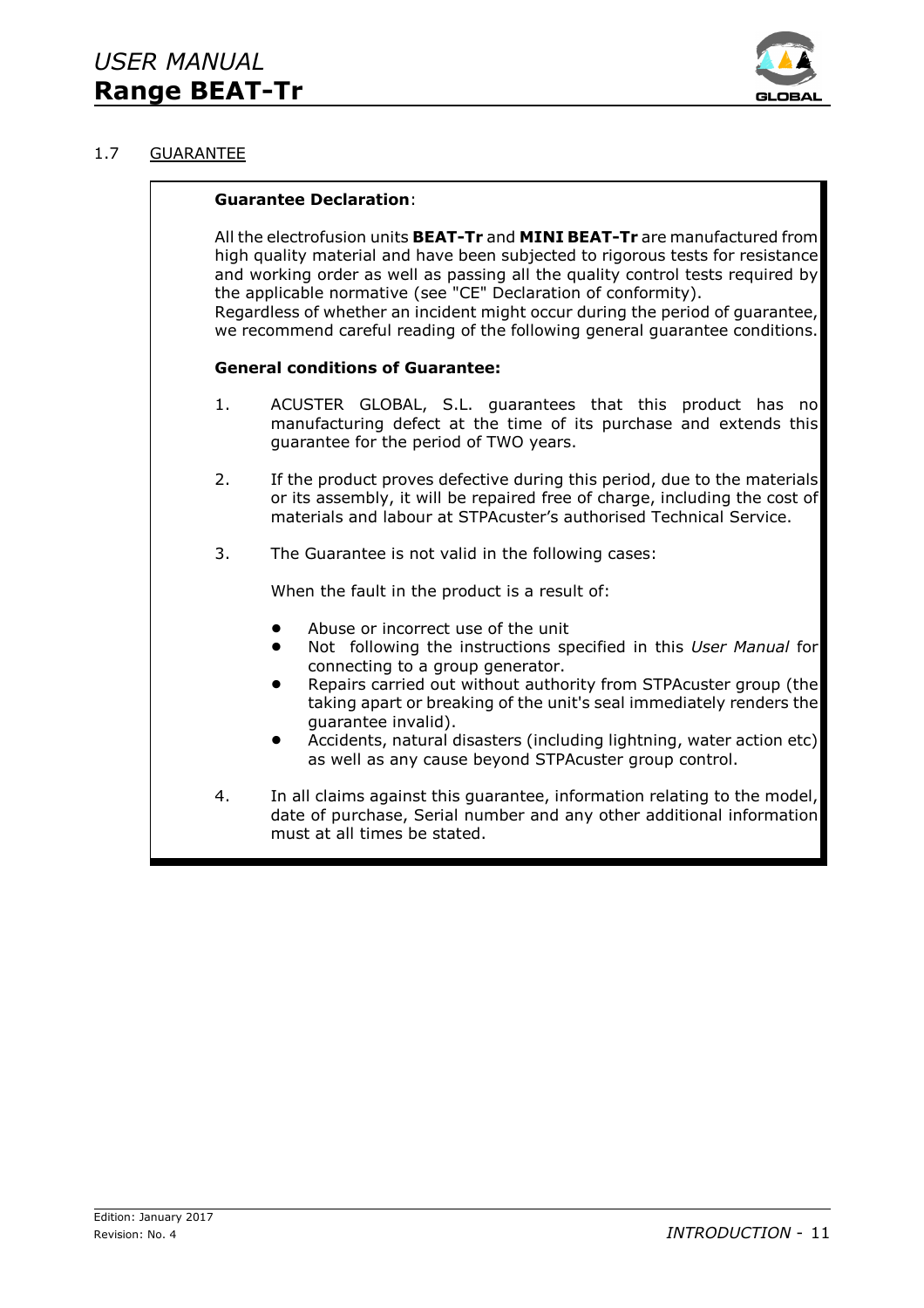

## **CHAPTER 2: UNIT'S DESCRIPTION**

## 2.1 GENERAL

The electrofusion units **BEAT-Tr** and **MINI BEAT-Tr** are made up of a metal casing, a master switch, the mains and electrofusion cables. Additionally it is fitted with a D-sub connector for the connection of scanner, PC and printer (not for BEAT-Tr GPS model). The front part is formed by a membrane which incorporates tactile push-buttons to enter the data and a back-lit LCD display.

Inside, the unit is formed by a processor board (CPU), transformer, in addition to all of the electronics necessary for the electrofusion process, current and voltage controls.



 *Figure 3a: General view BEAT-Tr Figure 3b: MINI BEAT-Tr Figure 3c: BEAT-Tr GPS*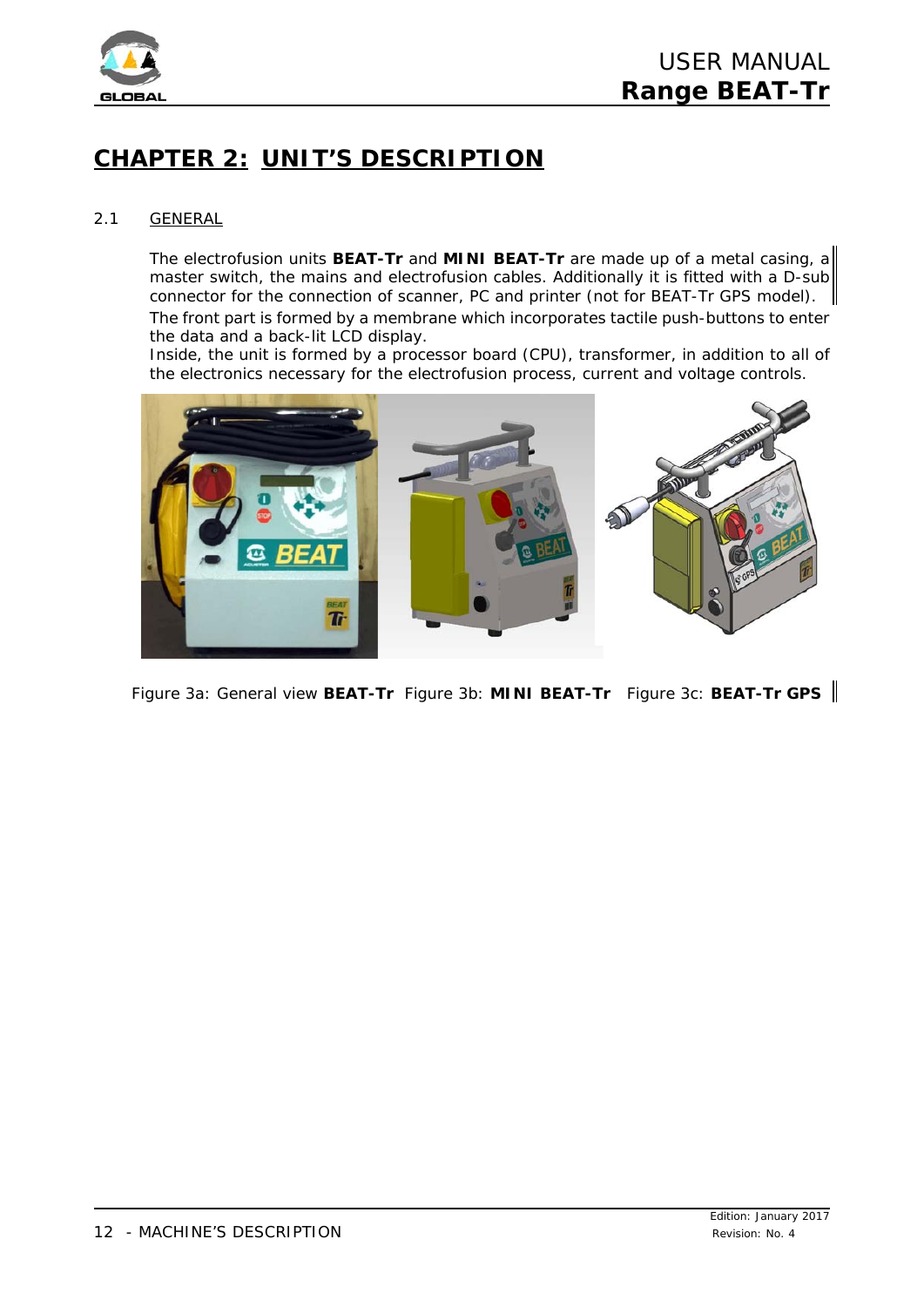

## 2.2 FRONT

The front part of the electrofusion unit is formed by a silkscreened plastic membrane which incorporates membrane type tactile push-buttons. The display is located on the upper left side.

Where:

- **1** Membrane with push-buttons
- **2** Display
- **3** Master switch
- **4** Connector D-sub 9 pins (It is not fitted on GPS model)
- **5** Connector USB/A
- **6** Adhesive of model: **Tr**
- **7** Adhesive **MINI** (for MINI BEAT-Tr only)



## 2.3 RIGHT AND LEFT SIDES

*Figure 4*

On the right and left sides of the electrofusion unit (looking at it from the front), the following elements are located:

- **1** Technical specifications sticker **1** Document holder bag
- **2** "CE" plate **2** RT sensor
- **3** Service revisions plate **3** Buzzer



*Figure 5a: Right side Figure 5b: Left side*

Where: Where:

- 
- 
- 

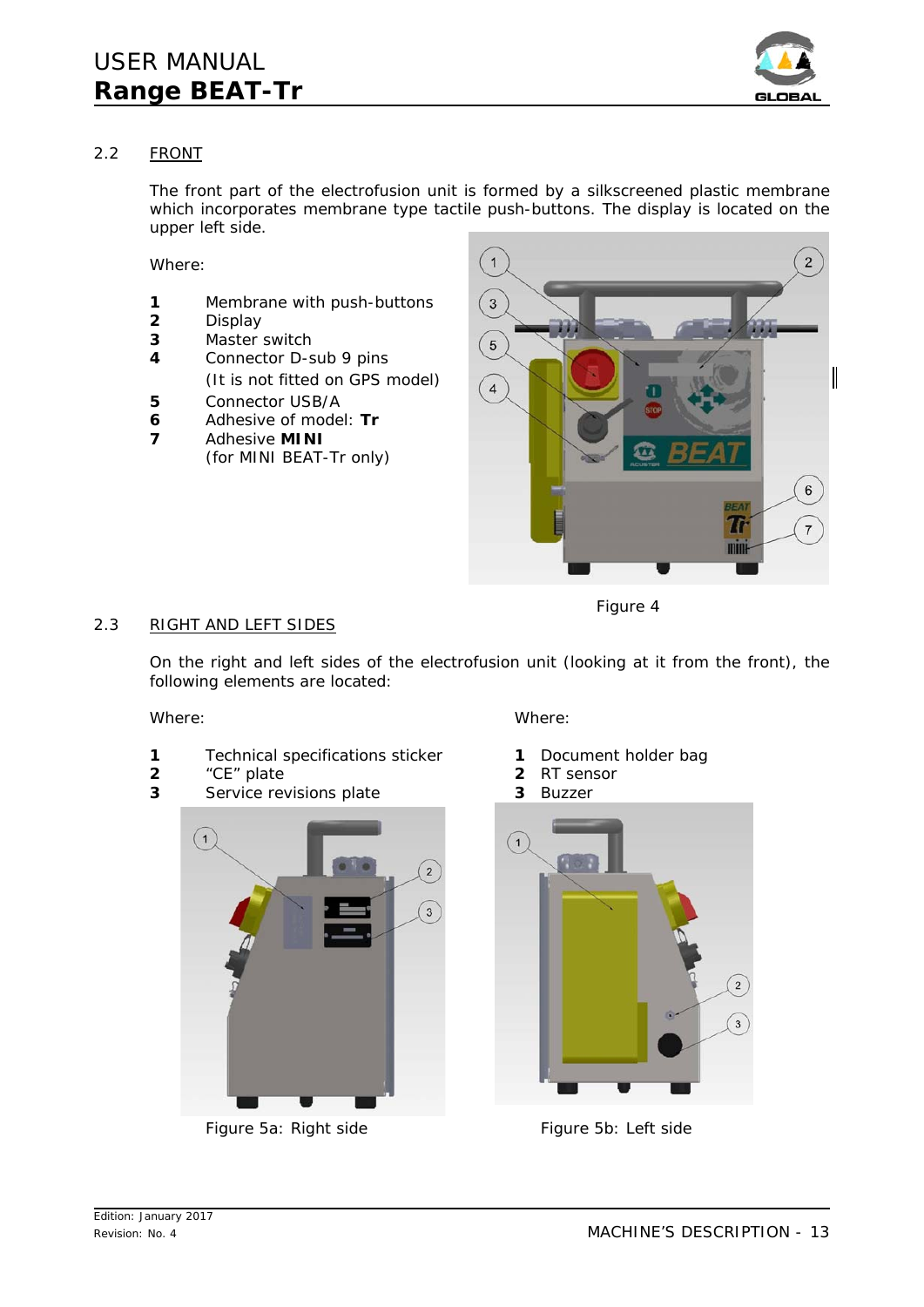

## 2.4 TOP AND REAR SIDES

At the top and rear of the of the electrofusion unit are located the following components.

Where: Where: Where:

- 1 Transport handle **1** Rear cover\*
- **2** Power cable **2** Fixing screw
- **3** Electrofusion cables **3** Seal label



- 
- 
- 



*Figure 6a: Top view Figure 6b: Rear view*

\* On High Performance units (**AR**), this cover has an interior fan and air inlet and outlet.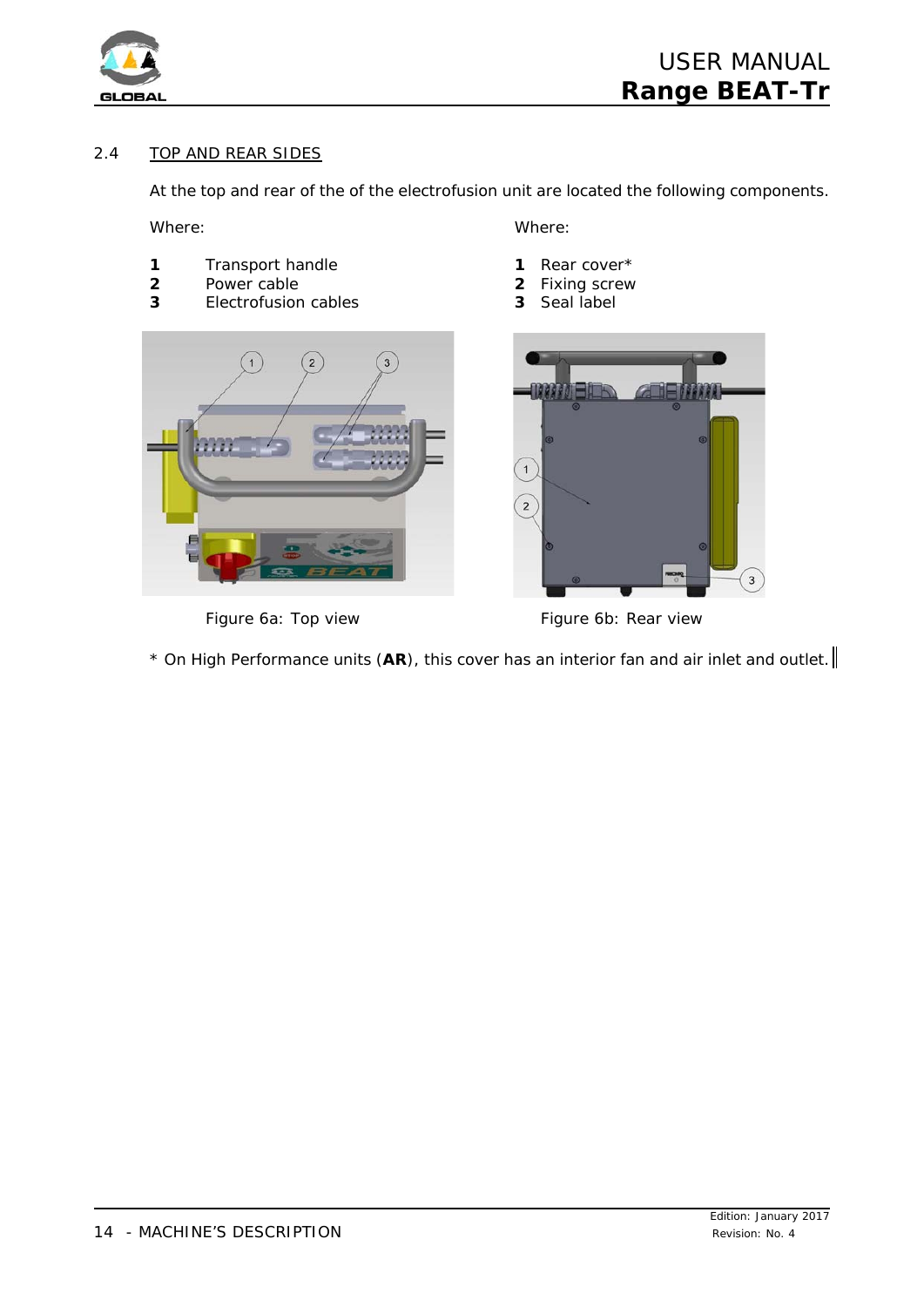

## **CHAPTER 3: MODE OF USE**

## 3.1 FUSION PROCEDURE FOR ELECTROFUSION FITTINGS

### 3.1.1 **Introduction:**

The assembly jobs and the PE/PP network electrofusion should always be carried out by specifically trained personnel and strictly following the manufacturer's instructions, both for the fittings as well as the fusion equipment. In the gas sector in Spain, to give an example, this training is given by specialised centres adhering to technical specifications edited by Sedigás and which are available in pdf format at www.sedigas.es (PE welder's certification).

### 3.1.2 **Scraping pipe surfaces:**

First clean the surface to be scraped with a clean lint-free dry cloth. The length to be cleaned will depend on the size of the fitting to be used, adding a minimum additional margin of 50 mm on each end.

Scrape the area of the pipe or pipes where the fitting to be joined will be installed. The length of the scraping should be greater than that of the fitting.



## IMPORTANT !

The scraping of the pipe should generate swarfs. This ensures the elimination of the pipe's most exterior oxidation, which would otherwise lead to a dissatisfactory electrofusion joint.

Next clean the scraped area with a degreasing towel or with a clean, dry white cloth (which does not shed lint), dampened with isopropanol or recommended PE solvent.

## 3.1.3 **Fitting installation:**

For joints of *tapping saddles* and *branch saddles*, place a rounder on each side of the scraped area if the fusion is performed over a bar pipe. If the joint is performed over a pipe from a roll, the placement of an aligner-rounder tool is indispensable. Next install the fitting over the pipe.

If the fitting to be jointed is a *coupler*, *reducer* or *elbow*, remove it from its wrapping, and without touching its interior, install it on the scraped and cleaned pipe. Now assemble the aligner and the other specially-prepared pipe or fitting.

Electrofusion joints should only be carried out by qualified staff.



*Figure 7*

Protect the area where electrofusions area carried out from adverse weather conditions, such as rain, snow or wind. Admissible temperatures range from -10°C to +40°C. In order to achieve a uniform temperature in the whole diameter of the pipes, protect the fusion area against sunrays or bad weather.

The quality of the joint depends substantially on the care taken in the previous preparation tasks (scraping, degreasing, etc).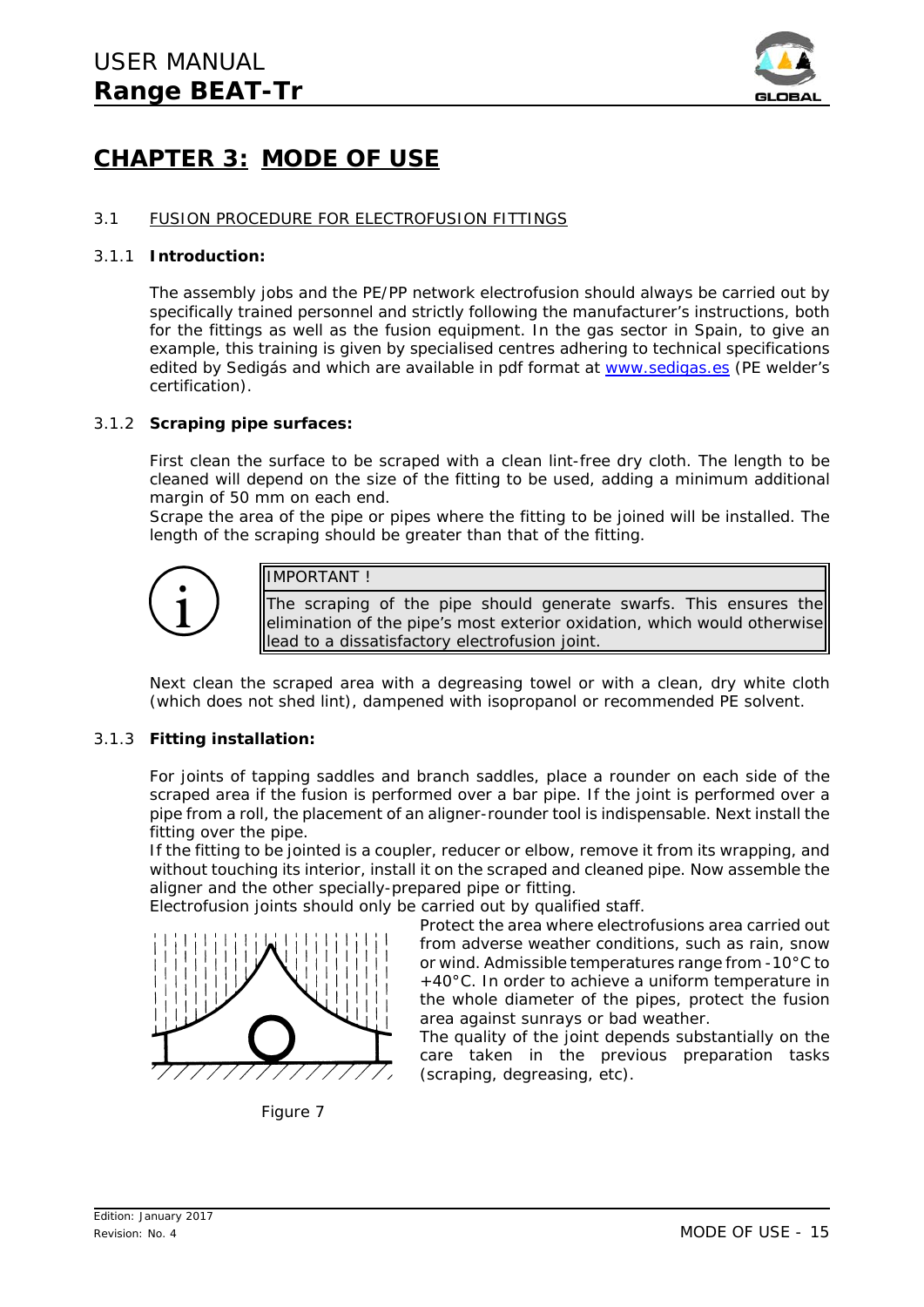

## 3.1.4 **Unit connection:**

# **DANGER**

Connect the unit to a 230 V  $\pm$  15%/50-60 Hz mains source (or to a 110 V, according to market requirement) of alternating current. For generator group specifications, please refer to *CHAPTER 6: TECHNICAL CHARACTERISTICS*.

IMPORTANT NOTES !

**Connection to a generator:** the generator electric connection where the control box mains is plugged must be normalized and fitted with differential and ground pin. Refer to the generator's User Manual. **Connection to the mains:** the building electric installation where the control box mains is plugged must be fitted with earth connection as well as circuit breaker.

Do not unplug the mains pulling from the cable.

Connect the scanner before switching on the unit.

Checking the fitting connection cable terminals before starting up the unit is advised. There are different types of adopters depending on the type of fitting to be used.

 $\bullet$  Set the master switch in the ON position.

**BEAT-TR No.xxxx V v.vv EN dd/mm/yy**

The display backlight will be enable, an acoustic signal heard and the following information will appear:

**BEAT-TR**: model, BEAT-Tr **No.xxxx**: unit serial number **V v.vv**: software version **EN:** letters of the active language **dd/mm/yy**: current date

Once the display time has elapsed (3 seconds), the unit will display the following screen.

*Possible initial messages:*

MEMORY FULL

If the capacity of the memory is already full, the display will show the next message:

**MEMORY FULL FUSION NOT POSSIBLE**

Export or/and eraser the fusion records: refer to clause 3.2.2 of this *Manual*.

## **TECHNICAL MACHINE SERVICE**

If the programmed warning date for the Technical Machine Service in the unit has expired, the display will show: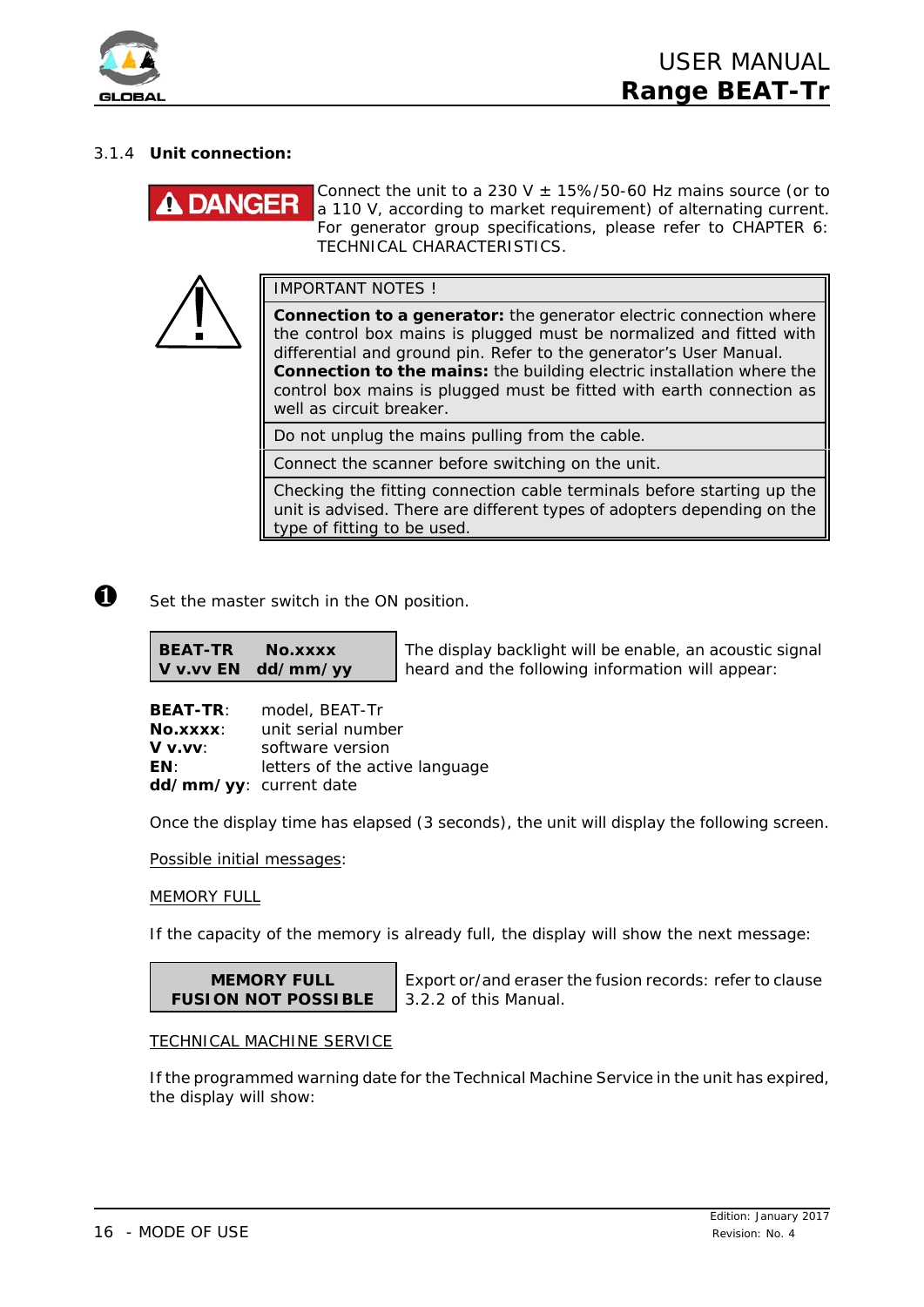

| <b>REV. VALID UNTIL</b> |  |
|-------------------------|--|
| dd/mm/yy                |  |

The unit will emit an acoustic signal and a message will appear in the display along with the date of the next check.

If the date **dd/mm/yy** has not expired yet, press START to confirm and proceed to the next screen (regardless of the existing locking set up of the unit).

If the date **dd/mm/yy** has already expired but the unit is set up without locking, by pressing START you will be able to move to the next screen. However, if the unit is set up with locking subsequently the unit will not be able to be used until the TMS has been carried out.

## AMBIENT TEMPERATURE OUT OF RANGE

If the ambient temperature is not within -20 $^{\circ}$ C and 50 $^{\circ}$ C [from software version v. 1.32 the ambient temperature can be set according to the required company specifications; check current temperature setting] or the temperature sensor is defective, with data entry via bar code the following message will be displayed:

| <b>TEMPERATURE</b>  |  |
|---------------------|--|
| <b>OUT OF RANGE</b> |  |

Pressing the key START/VALIDATE automatically switches to manual mode.

NOTE: In the case of faulty probe, send the unit to an authorised STPAcuster group Aftersale Service.

### INTERNAL FAULT

If the software detects that there is a voltage output through the electrofusion cables out of the electrofusion cycle, the display shows the following message:

| <b>SERIOUS TROUBLE</b> |
|------------------------|
| <b>TURN OFF UNIT</b>   |

The unit will be blocked and the buzzer will be permanently activated. Switch off immediately the unit.

NOTE: If case to have an electrofusion fitting connected, check if it has suffered damage. Send the unit to an authorised STPAcuster group After-sale Service.

## LOW BATTERY

In case to detect a battery voltage below the minimum required, the display will indicate:

| <b>SERVICE</b>      |  |
|---------------------|--|
| <b>FLAT BATTERY</b> |  |

Send the unit to the STPAcuster group After-sale Service for the replacement of the battery.

Pressing the START button, the display shows the date and time to update it (refer to paragraph **DATE/TIME** of section 3.2.4 of this *Manual*). This update will keep for some time if the battery is not replaced, especially with the unit disconnected from the mains.

From the time the unit is started up, a verification of the input voltage is performed. If the voltage registered by the unit is above or below the tolerance allowed (195-265 V for nominal 230Vac and 90-140 V for nominal 110Vac ), one of the following messages will appear on the display: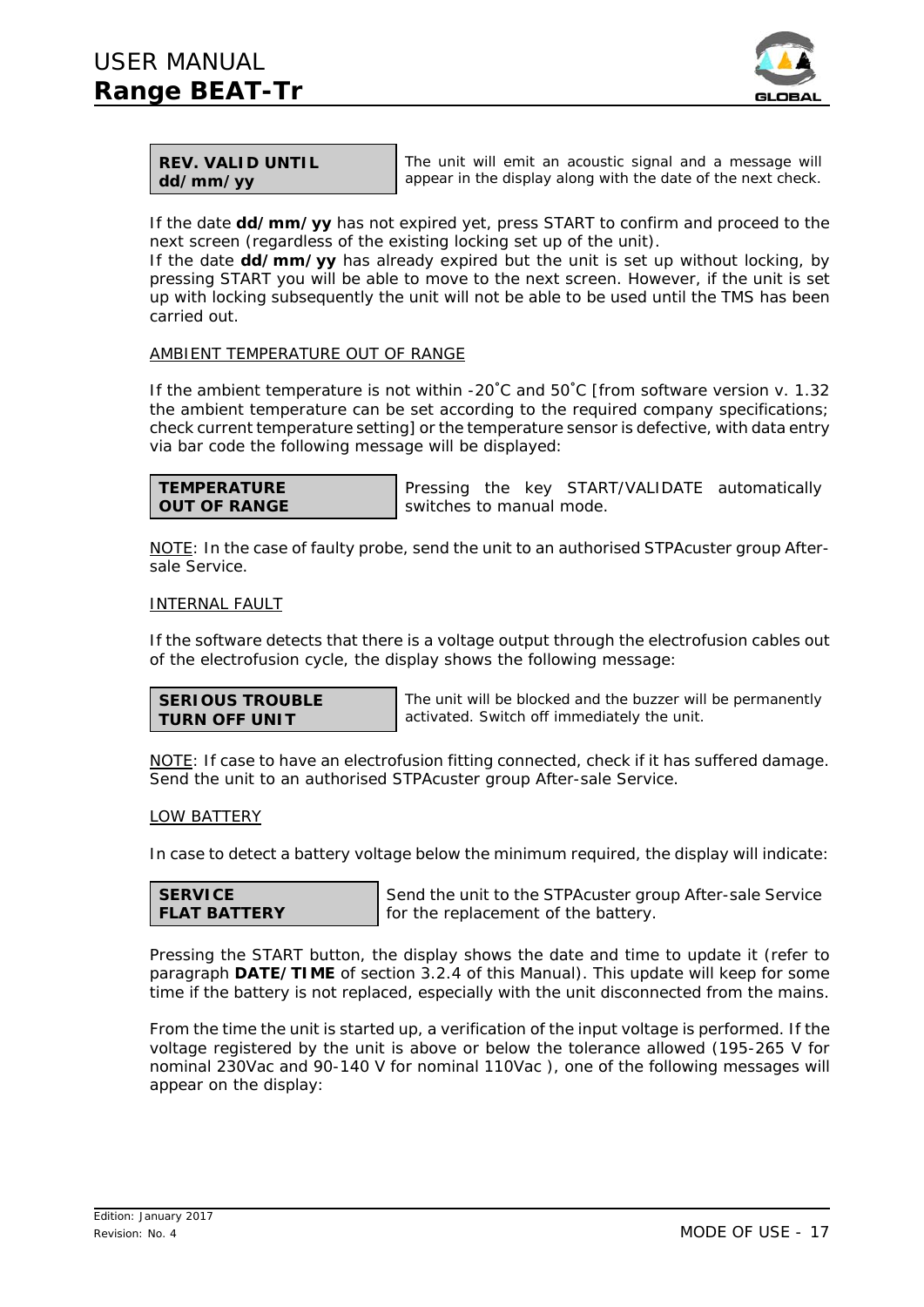

| <b>POWER SUPPLY ERROR</b> |  |
|---------------------------|--|
| 265/140V 65Hz             |  |

Appears when the input voltage or frequency is over 265/140 Vac and 65 Hz, respectively.

|                | <b>POWER SUPPLY ERROR</b> |
|----------------|---------------------------|
| $195/90V$ 45Hz |                           |

Appears when the input voltage or frequency is under 195/90 Vac and 45 Hz, respectively.

Check the power supply (generator) and correct the defect. It is not necessary to switch the unit off and switch it on again to refresh the input voltage.

## 3.1.5 **Using the Barcode Reader:**

If you read the different data (operator's ID, job ID, fittings, pipe, etc) by using optical means (scanner), connect the reader device into the corresponding connector and put it in front of the barcode data.



*Laser scanner:* When reading, the connected scanner emits a red laser line of a particular length. To capture the barcode data, place the scanner so that the laser line coincides longitudinally with the barcode. The distance will depend on the size of the barcode to read. Once the scanner has been placed in position, the laser line will stop flashing and remain fixed. When this happens, press any of the three buttons on the top of the scanner.



*Figure 8: Example of using the laser scanner*



NOTE !

If none of the configuration menu options are enabled, such as identification of the operator, job, auxiliary data or traceability, go directly to clause 3.1.10 - **Fitting connection**.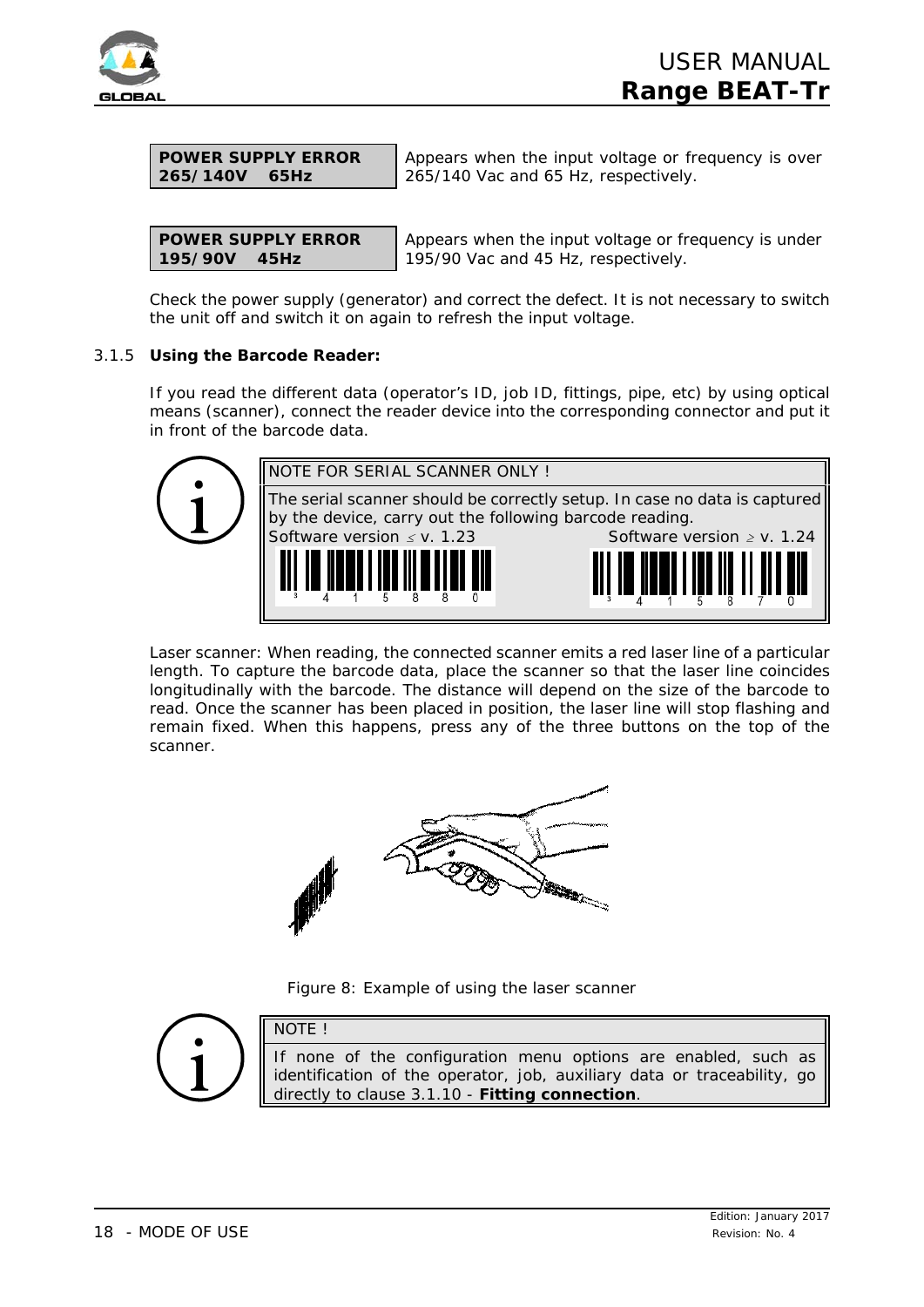

## 3.1.6 **Entering the Operator Number: Only If Enabled (SETUP/OPERATOR = 1).**

In case the operator's ID entering is enabled, the unit allows either voluntary or compulsory entering according to its established setup.

- *Voluntary operator's setup*: it can be avoided by pressing START/VALIDATE key.
- Compulsory operator's setup: it must be unavoidably entered.

In case of pressing START/VALIDATE key to skip it, the following message is displayed:

#### **OPERATOR: COMPULSORY**

The message is showed up during 3 seconds.

In case the unit would be setup to carry out the operator's traceability according to ISO 12176-3, it shall be not allowed that the operator's identification would be carried out manually. If done, the following message is displayed:

**OPERATOR: CONTROL ISO 12176-3**

The message is showed up during 3 seconds.

If once the operator's barcode encoding data is read and processed, some of the coded fields are not accepted, such as the expiry date has expired, the encoded skill does not include the electrofusion jointing or there is an error on the encoding data itself or on the identifier, the following message is displayed:



Press the START/VALIDATE key to pass to the next screen.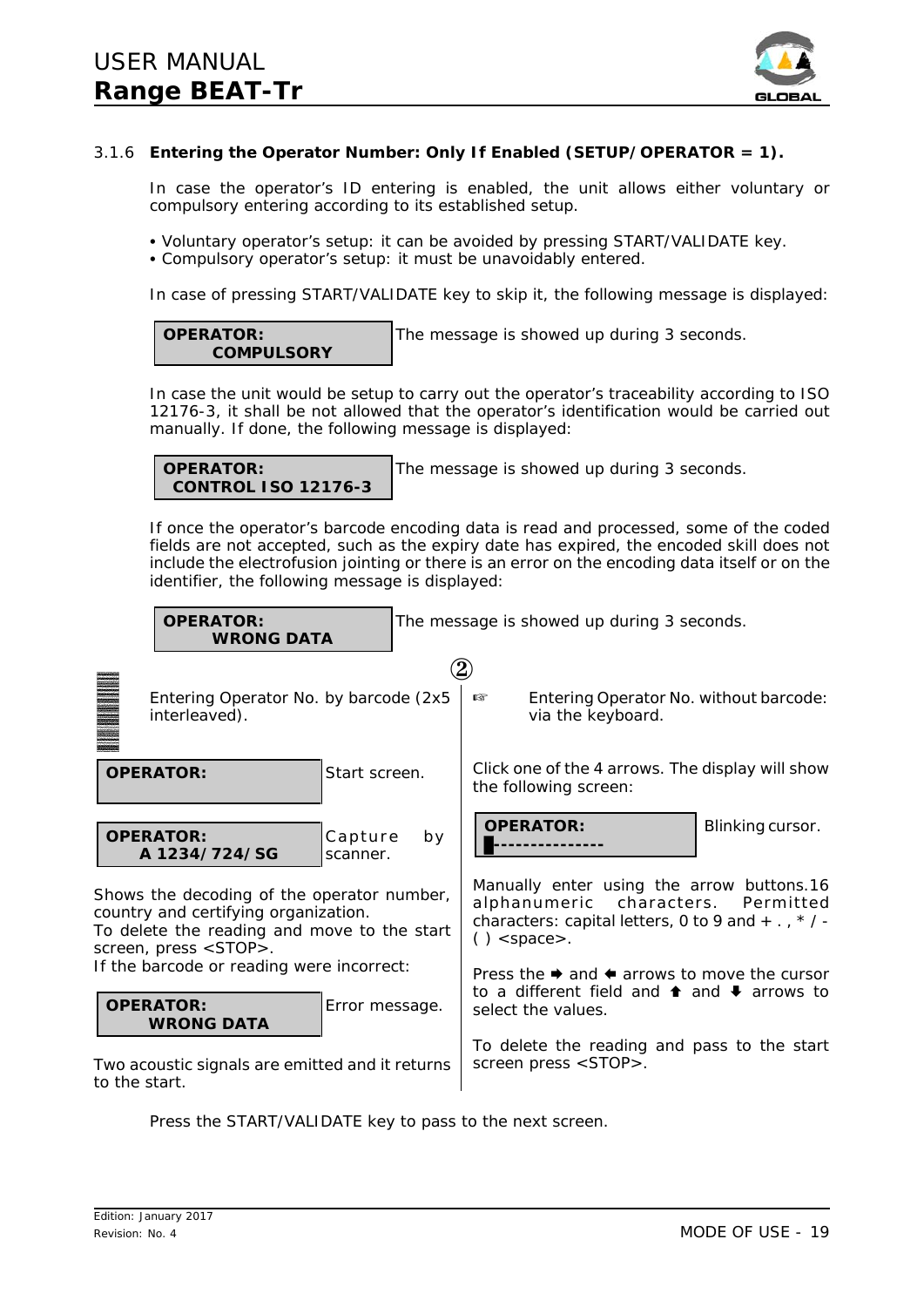

## 3.1.7 **Entering the Job Number: Only If Enabled (SETUP/JOB = 1).**

In case the job's ID entering is enabled, the unit allows either voluntary or compulsory entering according to its established setup.

- *Voluntary job's setup*: it can be avoided by pressing START/VALIDATE key.
- *Compulsory job's setup*: it must be unavoidably entered.

In case of pressing START/VALIDATE key to skip it, the following message is displayed:



Press the START/VALIDATE key to pass to the next screen.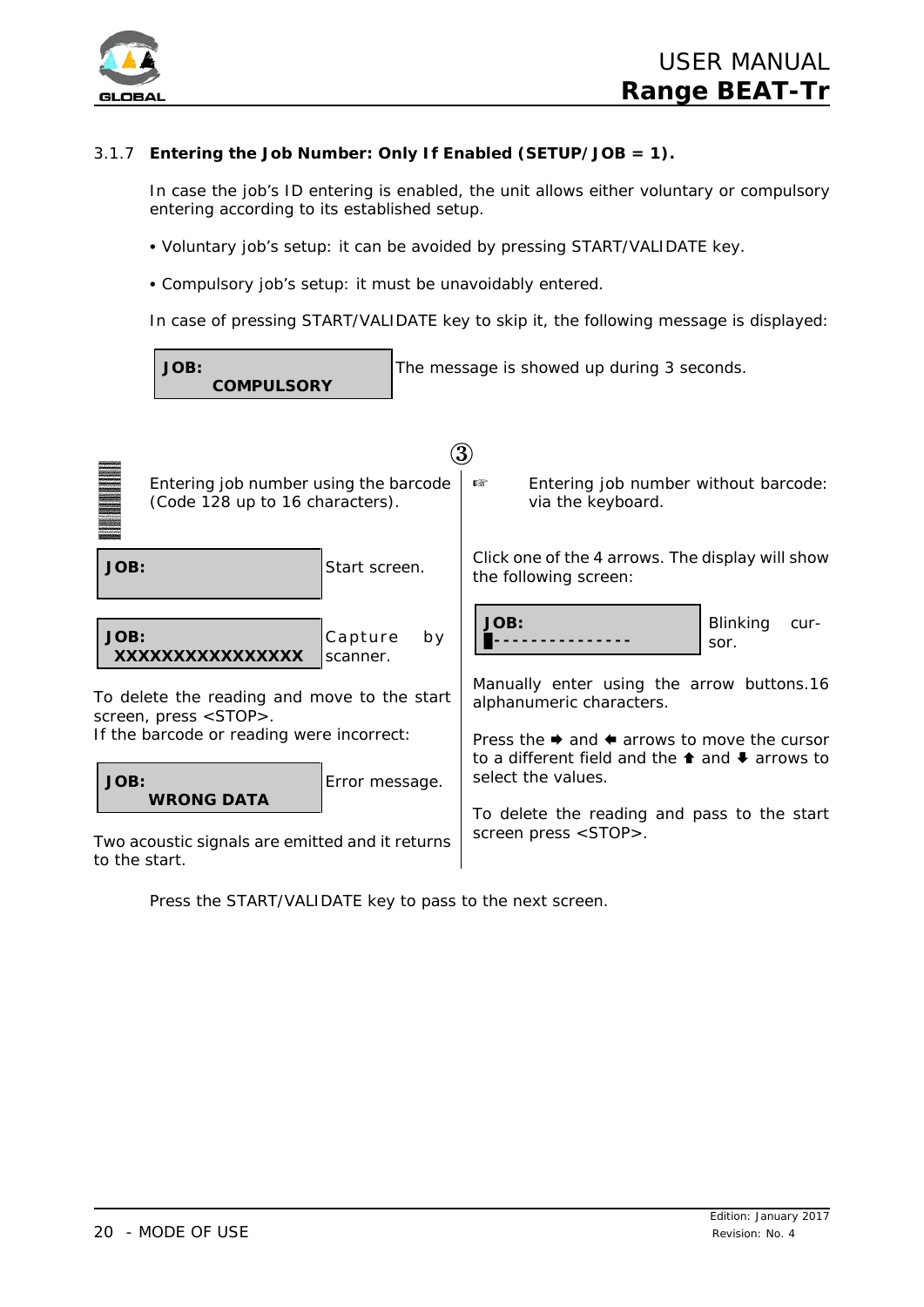![](_page_20_Picture_1.jpeg)

## 3.1.8 **Entering Auxiliary Data: Only If Enabled (SETUP/AUXILIARY DATA = 1).**

![](_page_20_Figure_3.jpeg)

Press the START/VALIDATE key to pass to the next screen, regardless of whether or not the auxiliary data were entered.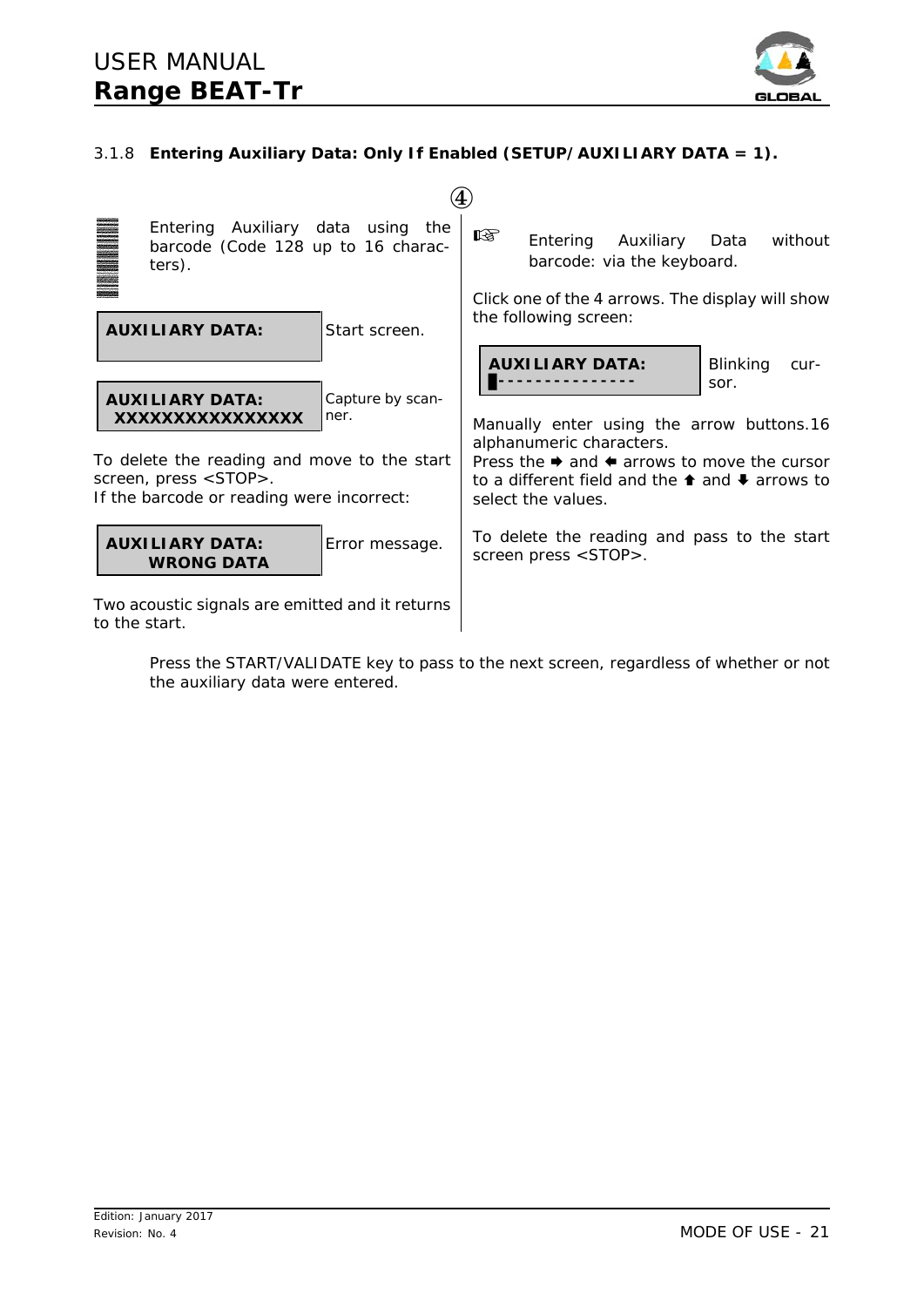![](_page_21_Picture_0.jpeg)

## 3.1.9 **Traceability: Only If Enabled (SETUP/TRACEABILITY = 1).**

|                                                                                                                                                                        | $\bf 5$                                                                                                                                                                                                                                                                     |
|------------------------------------------------------------------------------------------------------------------------------------------------------------------------|-----------------------------------------------------------------------------------------------------------------------------------------------------------------------------------------------------------------------------------------------------------------------------|
| Entering Traceability data by barcode<br>(Code 128).                                                                                                                   | 隐<br>Entering Traceability data<br>without<br>barcode: via the keyboard.                                                                                                                                                                                                    |
| <b>TRACEABILITY:</b><br>Start screen.                                                                                                                                  | Click one of the 4 arrows. The display will show<br>the cursor and the 26 digits with zeros. The far<br>right-hand side of the top line of the display<br>shows the digit involved.                                                                                         |
| Y PE100 AGRU<br>Capture<br>by<br>200x100 SDR17.6<br>scanner.                                                                                                           | <b>TRACEABILITY:</b><br>01<br><b>Blinking</b><br>cur-<br>000000000000000000<br>sor.                                                                                                                                                                                         |
| The decoding is shown when the barcode is<br>entered. The traceability text disappears.<br>To delete the reading and move to the start<br>screen, press <stop>.</stop> | Press the $\rightarrow$ and $\leftarrow$ arrows to move the cursor<br>to a different field and the $\triangle$ and $\blacktriangleright$ arrows to<br>select the values.<br>Once the fitting's traceability data are entered,<br>press START/VALIDATE to show the decoding. |
| If the barcode or reading were incorrect:<br><b>TRACEABILITY:</b><br>Error message.<br><b>WRONG DATA</b>                                                               | I PE100 AGRU<br>The traceability<br>text disappears.<br><b>200 SDR11</b>                                                                                                                                                                                                    |
| Two acoustic signals are emitted and it returns<br>to the start.<br>Click the START/VALIDATE key to pass to the<br>following screen.                                   | Click the START/VALIDATE key to pass to the<br>following screen.<br><b>COMPONENT 1:</b>                                                                                                                                                                                     |
| <b>COMPONENT 1:</b><br>Capture by<br>scanner.<br>Now enter the traceability data of Component                                                                          | Click one of the 4 arrows. The display will show<br>the cursor and the 40 digits with zeros.<br>The far right-hand side of the top line of the<br>display shows the digit involved.                                                                                         |
| 1.<br>The Component 1<br><b>PIPE PE100 9052</b><br>text disappears.<br>200 SDR17.6                                                                                     | <b>COMPONENT 1:</b><br>01<br>Blinking<br>cur-<br>000000000000000000<br>sor.                                                                                                                                                                                                 |
| The decoding is shown when the data are                                                                                                                                | Press the $\rightarrow$ and $\leftarrow$ arrows to move the cursor<br>to a different field and the <sup>↑</sup> and ↓ arrows to                                                                                                                                             |

select the values.

entered.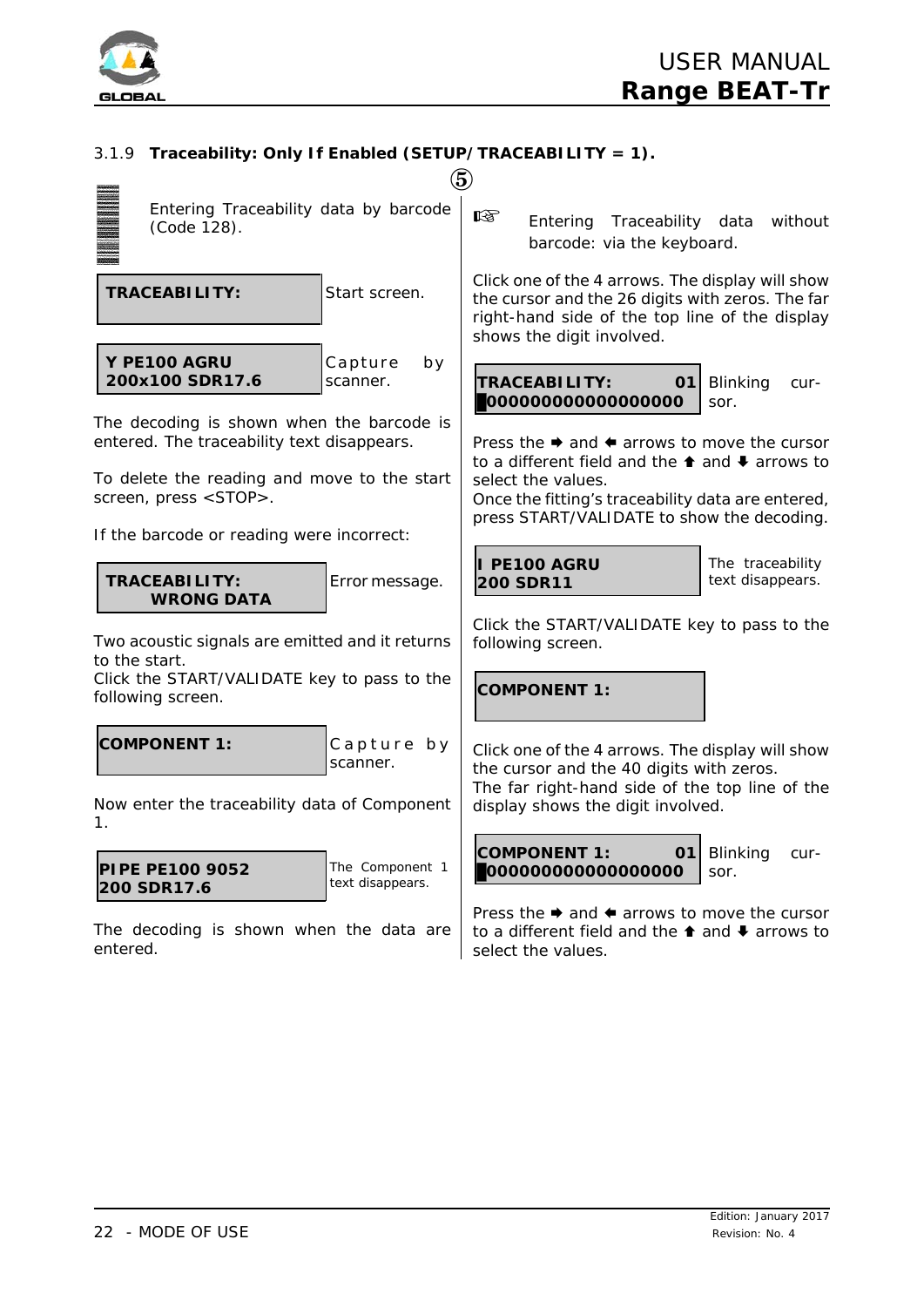## *USER MANUAL* **Range BEAT-Tr**

![](_page_22_Picture_1.jpeg)

To delete the reading and move to the start screen, press <STOP>.

Click the START/VALIDATE key to pass to the following screen, which will correspond to the Component 2 in the case of a *coupler*, *elbow*, *reducer* or *tee* fitting.

|  | <b>COMPONENT 2:</b> |  |
|--|---------------------|--|
|  |                     |  |

Capture by scanner.

Now enter the traceability data of Component 2.

| PIPE PE100 9052<br>110 SDR17.6 |
|--------------------------------|
|                                |

The Component 2 text disappears.

The decoding is shown when the data are entered.

To delete the reading and move to the start screen, press <STOP>.

Enter 26 or 40 digits depending on the component.

Click the START/VALIDATE key to show the decoding.

```
PIPE PE100 9052
200 SDR11
```
The Component 1 text disappears.

Click the START/VALIDATE key to pass to the following screen, which will correspond to the Component 2 in the case of a *coupler*, *elbow*, *reducer* or *tee* fitting.

**COMPONENT 2:**

Click one of the 4 arrows. The display will show the cursor and the 40 digits with zeros. The far right-hand side of the top line of the display shows the digit involved.

**COMPONENT 2: 01** \$**000000000000000000** Blinking cursor.

Press the  $\rightarrow$  and  $\leftarrow$  arrows to move the cursor to a different field and the  $\triangle$  and  $\triangle$ arrows to select the values. Enter 26 or 40 digits depending on the component.

**COMPONENT 2: 33 28487650020020387489** Enter data.

Click the START/VALIDATE key to show the decoding.

```
PIPE PE100 9052
200 SDR11
```
The Component 2 text disappears.

Press the START/VALIDATE key to pass to the next screen, regardless of whether or not the traceability data were entered.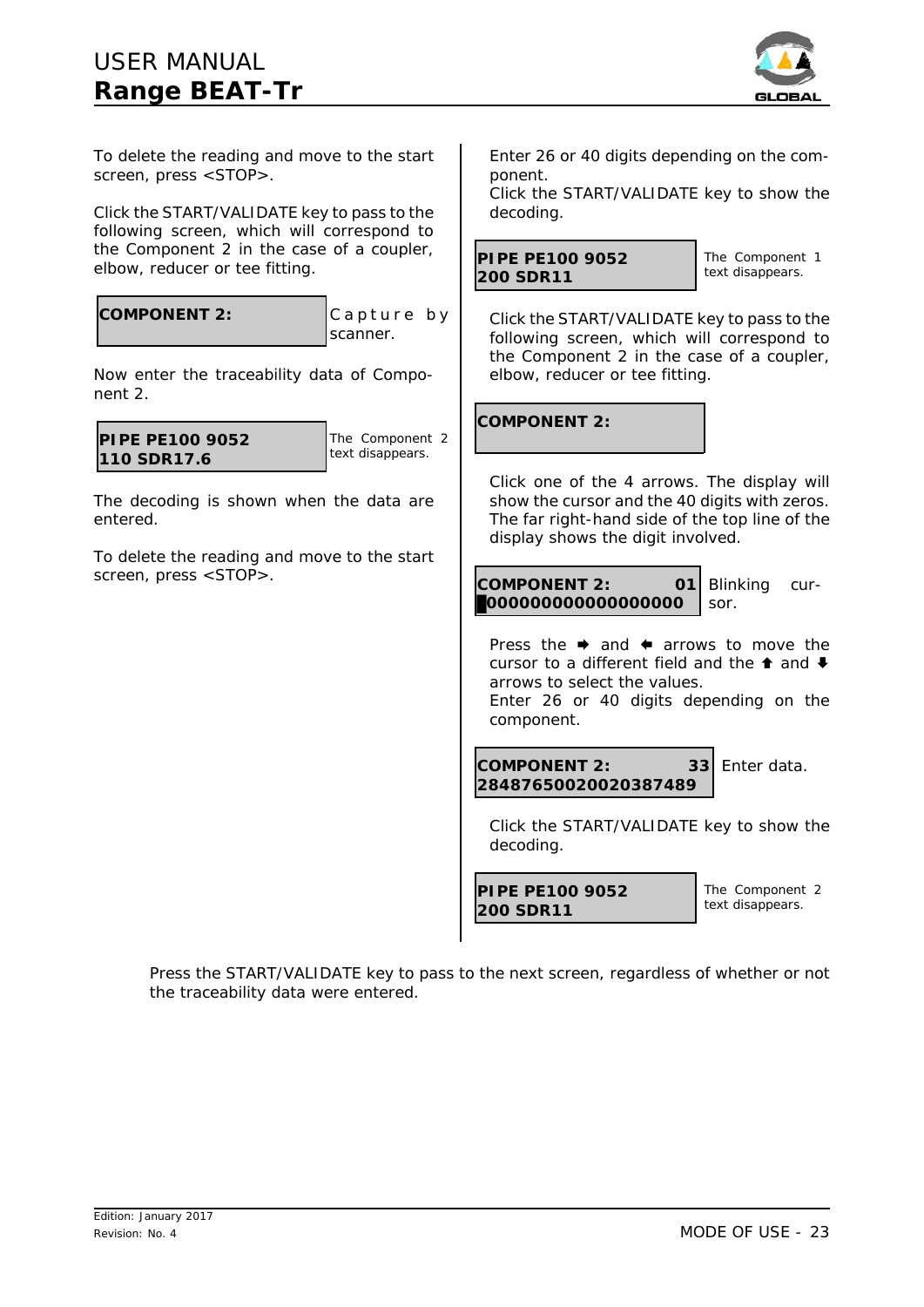![](_page_23_Picture_0.jpeg)

## 3.1.10 **Fitting connection:**

Connect the unit cable connectors in the fitting terminals to be jointed. The contact surfaces of both the fitting's terminals and the cable connectors must always be clean.

![](_page_23_Picture_4.jpeg)

## 3.1.11 **Entering electrofusion data in the unit:**

When data entry relating to operator, job, auxiliary data and traceability are not enabled or if they are enabled, once validated, the following screen will appear:

## **Verification of memory capacity:**

When 50 or less fusion records remain only to reach the full memory's capacity, the following message will be displayed:

**ATTENTION MEMORY POSSIBLE FUSIONS xx**

Where  $xx$  corresponds to  $\leq 50$  fusion records.

Press the START/VALIDATE key to pass to the next screen.

**BEAT-TR 23**/**C FUSION DATA?**

Where 23°C corresponds to the ambient temperature (informative).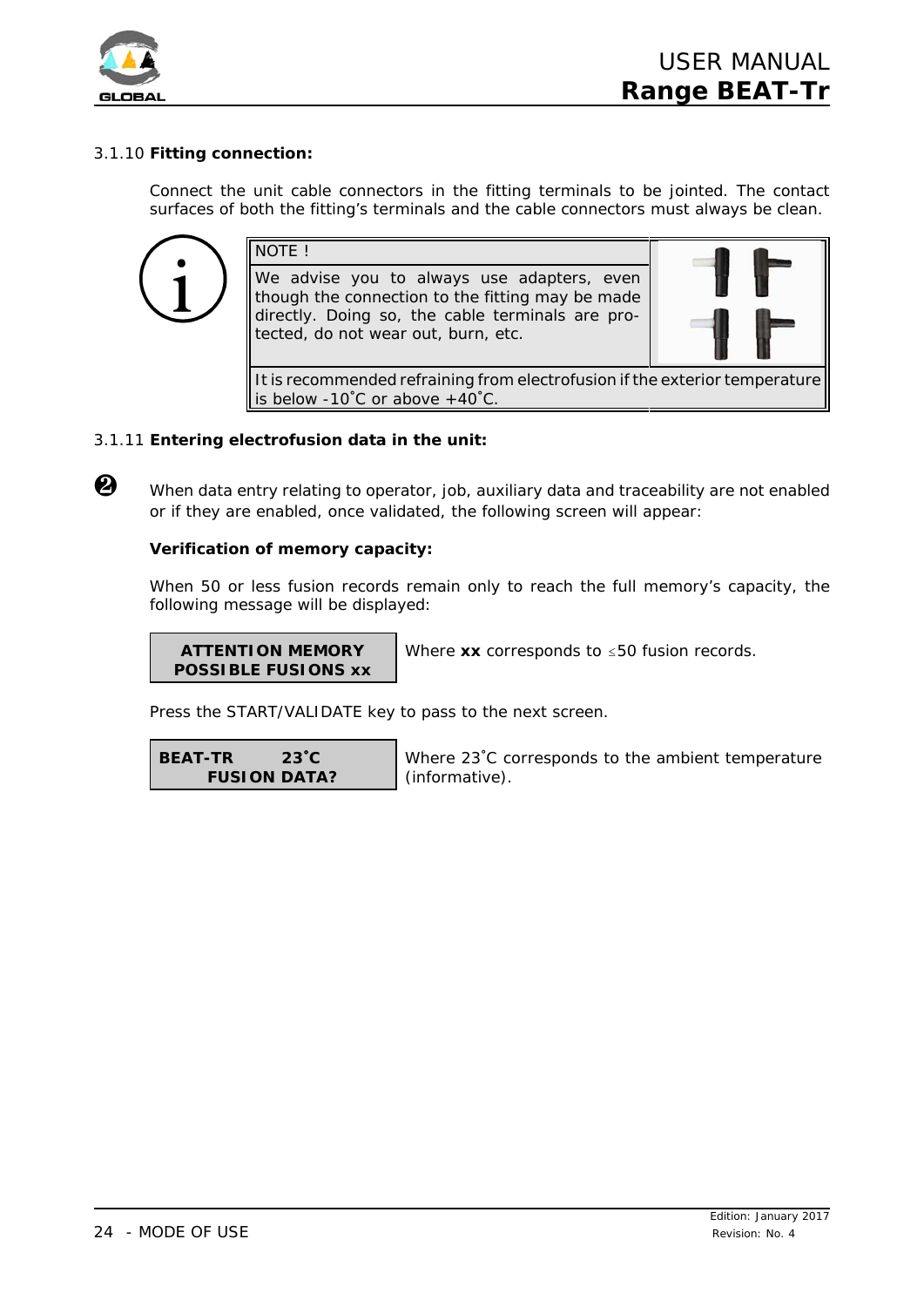## *USER MANUAL* **Range BEAT-Tr**

![](_page_24_Picture_1.jpeg)

| Reading the fitting's barcode using<br>scanner.                                                                                           | Entering joint data without barcode: via<br>rs.<br>the keyboard.                                                                                                                                                                               |  |
|-------------------------------------------------------------------------------------------------------------------------------------------|------------------------------------------------------------------------------------------------------------------------------------------------------------------------------------------------------------------------------------------------|--|
| Read the fitting's barcode with the scanner<br>connected to the serial connector.                                                         | NOTE: From software version v. 1.36 this<br>option can be blocked through the Setup<br>menu. Refer to clause 3.2.4 of this Manual.                                                                                                             |  |
| <b>WARNING!</b>                                                                                                                           | Click one of the 4 arrows. The display will show<br>the following screen:                                                                                                                                                                      |  |
| Make sure you always read the<br>barcode corresponding to the<br>fitting to be electrofused. Should<br>you not record the fitting's data, | $23^{\circ}$ C<br><b>FUSION DATA:</b><br>40.0<br>Volt<br><b>VOLTAGE(Volt):</b><br>40.0<br>by default.                                                                                                                                          |  |
| this could cause errors in the<br>electrofusion process that would<br>have repercussions on the quality                                   | The electrofusion voltage should be be-<br>tween 8 and 48 V.                                                                                                                                                                                   |  |
| and reliability of the joint.<br>If the barcode or reading were incorrect.                                                                | Enter voltage. Press the $\rightarrow$ and $\leftarrow$ arrows to<br>move the cursor to a different field and the $\triangle$<br>and $\blacktriangleright$ arrows to select the values.<br>Press START/VALIDATE to pass to the next<br>screen. |  |
| <b>FUSION DATA:</b><br>Error<br>mes-<br><b>WRONG DATA</b><br>sage.<br>Two acoustic signals are emitted and it returns                     | <b>FUSION DATA:</b><br>"0000"<br>$23^{\circ}$ C<br>by<br>TIME(s):<br>000<br>default.                                                                                                                                                           |  |
| to the start.<br>When the data have been satisfactorily cap-<br>tured, the screen will show the following mes-<br>sage:                   | Maximum permitted time of 5940 seconds<br>(99 minutes).                                                                                                                                                                                        |  |
| <b>FUSION DATA: I AG</b><br>Information<br>d20 40,0V 34s<br>captured.                                                                     | Enter the time indicated by the fitting manu-<br>facturer, bearing in mind the correction given<br>according to the ambient temperature (accord-<br>ing to the manufacturer). Press the → and ←                                                |  |
| Where it involves a (I) Agru coupler of diame-<br>ter 20, 40 Volt and 34 seconds (nominal).                                               | arrows to move the cursor to a different field<br>and the $\triangle$ and $\triangle$ arrows to select the values.                                                                                                                             |  |

| Main symbols used (for the full list, please see ISO/TR 13950): |                   |  |         |
|-----------------------------------------------------------------|-------------------|--|---------|
|                                                                 | Monofilar coupler |  | Reducer |
| $\cdot$ t.                                                      | Saddle            |  | Tee     |
|                                                                 | Single socket     |  | Elbow   |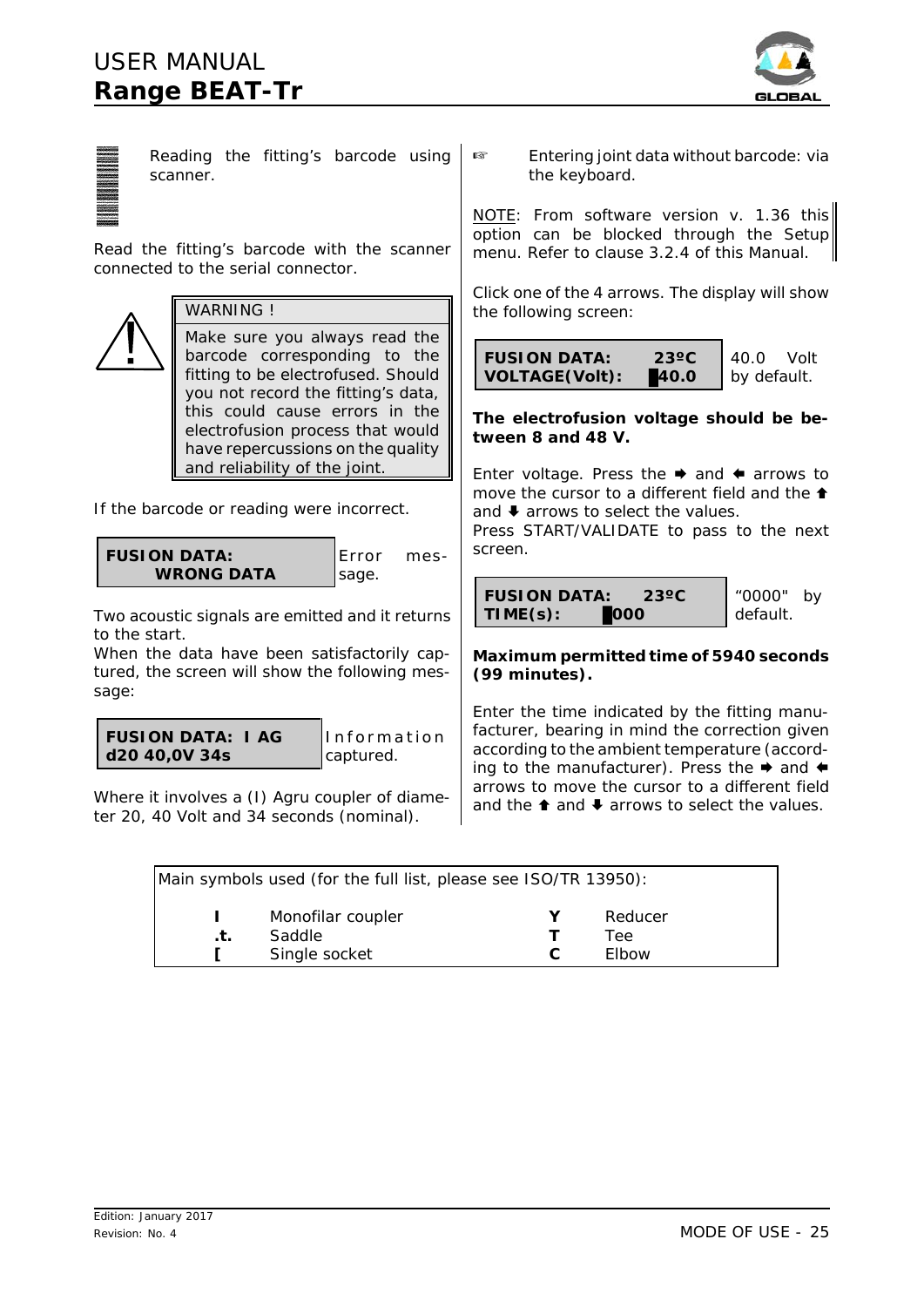![](_page_25_Picture_0.jpeg)

Click the START/VALIDATE key to pass to the following screen.

![](_page_25_Picture_3.jpeg)

NOTE FOR SOFTWARE VERSION V.  $\geq 1.32$ !

This message could be set to include the enter of the bar-code of the scraper used. Refer to clause 3.2.4.

**SCRAPED & CLEANED ? <YES>**

to the following screen. The following message will appear.

*Scraper bar-code set as <NO> Scraper bar-code set as <YES>*

**SCRAPED & CLEANED ? <ENTER BARCODE>**

Press START/VALIDATE key to pass Enter the scraper bar-code; then the (Does not contemplate it being <NO>. NOTE: If the bar-code is not available, press any of the 4 arrow keys. Then the display will show the message showed on the left.

NOTE FOR SOFTWARE VERSION V.  $> 1.32$  !

This message could be set to include the enter of the bar-code of the aligning tool if used. Refer to clause 3.2.4.

| <b>CLAMP USED?</b> |  |
|--------------------|--|
| $<$ YES $>$        |  |

<YES> by default. Change to <NO> by Enter the aligning tools bar-code; then clicking any of the 4 arrow keys. The following message will appear. Click the START/VALIDATE key. NOTE: If the bar-code is not available,

*Aligning tool bar-code set as <NO> Aligning tool bar-code set as <YES>*

**CLAMP USED ? <ENTER BARCODE>**

press any of the 4 arrow keys. Then the display will show the message showed on the left.

![](_page_25_Picture_21.jpeg)

**AWARNING** 

Click the START/VALIDATE key to hear an acoustic signal and the electrofusion cycle will begin.

If there is a malfunction in the electrofusion process, hot molten PE/PP can be expelled in rare cases. Therefore, keep at a safe distance from the fusion point during the electrofusion cycle and do not connect any other electric equipment during the process.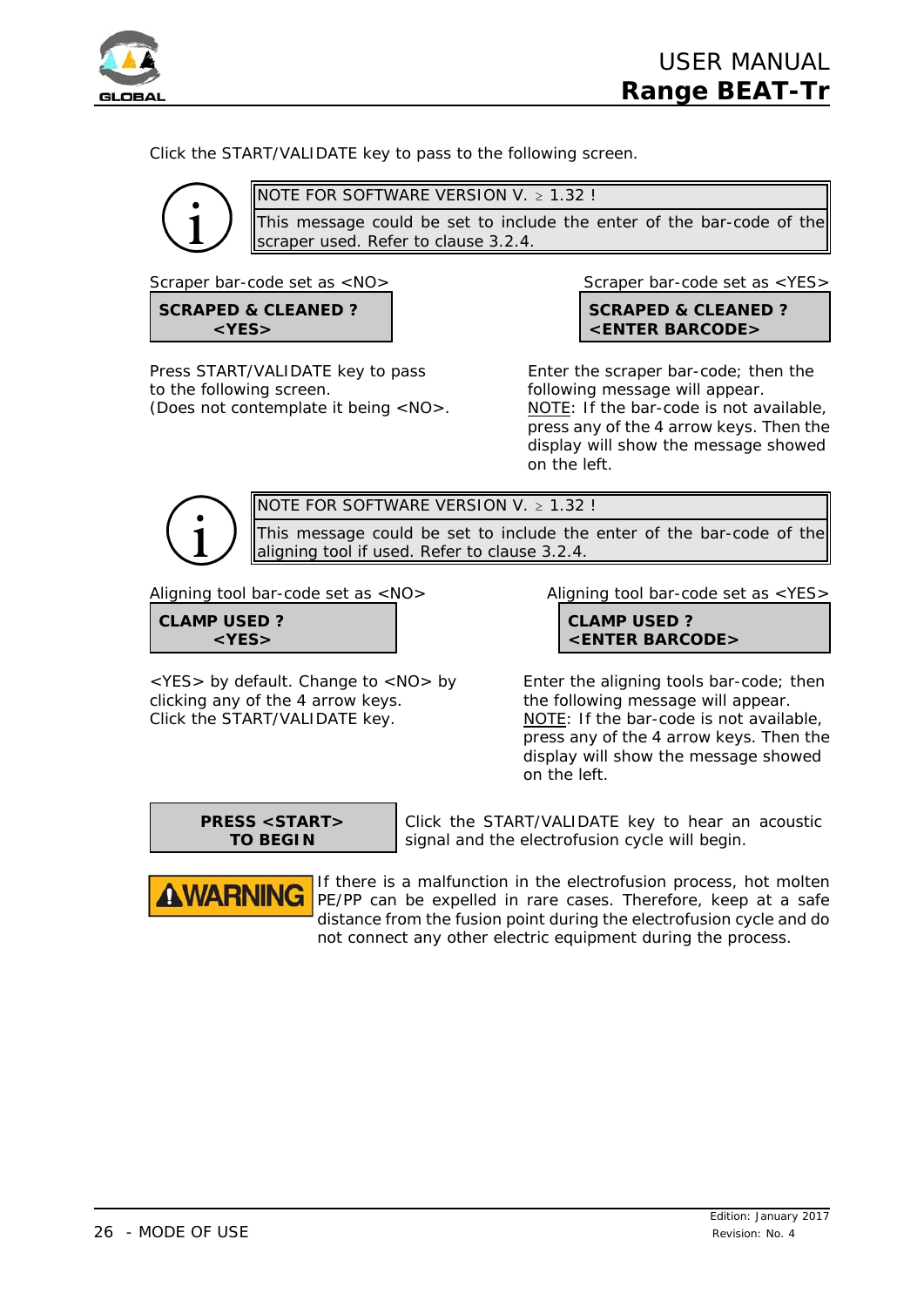![](_page_26_Picture_1.jpeg)

## 3.1.12 **Electrofusion process:**

![](_page_26_Picture_3.jpeg)

WARNING !

In order to guarantee a good electrofusion, it is recommendable not to reuse a fitting in which the fusion cycle has been interrupted.

 $\bigotimes$  The unit has initiated the electrofusion cycle. The time and countdown till you get to zero will come on the display in seconds. The START/VALIDATE led will flash during the whole cycle.

**ON PROCESS... I AG # d20 40.0V 34s**

Where the data corresponds to an Agru coupler of diameter 20, 40 Volt and 34 seconds. See below note !

Note: The **#** sign will appear on the display in units equipped with GPS (from software version v.1.38) and when the geo location has been made.

The input voltage is checked during the start up phase of the electrofusion cycle. During this phase it is considered that the unit – especially for a generator – will stabilize its energy supply. The unit verifies if the input voltage and electrofusion current are within the established range (voltage: 165-265 V for 230Vac nominal voltage and 80-140 V for 110Vac nominal voltage; current >2A <70A). Once overpassed this initial phase, the above mentioned voltage and current values are continuously checked during the whole electrofusion cycle. If electrofusion data were entered using a barcode, the unit should also check that the fitting resistance corresponds to that of the fitting connected and that it is within the tolerances assigned by the manufacturer. This will be done when the unit starts the electrofusion cycle.

If the resistance is not correct, the display will show the following messages, where appropriate:

| <b>FAILURE OF FITTING</b>  |
|----------------------------|
| <b>RESISTENCE TOO HIGH</b> |

When the fitting resistance read by the unit is higher than allowed. Corresponds to ERR1.

| <b>FAILURE OF FITTING</b> |  |
|---------------------------|--|
| <b>RESISTENCE TOO LOW</b> |  |

When the fitting resistance read by the unit is lower than allowed. Corresponds to ERR8.

Check the fitting, connections, etc., and restart the cycle. When the fusion cycle has ended satisfactorily, the display will show the following message:

| The upper message is dis- COOLING TIME<br><b>BEAT-TR</b><br>No.0019<br><b>CORRECT FUSION</b><br>played alternately. | 10'<br><b>CORRECT FUSION</b> |  |
|---------------------------------------------------------------------------------------------------------------------|------------------------------|--|
|---------------------------------------------------------------------------------------------------------------------|------------------------------|--|

The top line of the display alternately shows the messages listed above.

Where **No. 0019** corresponds to the internal numbering of the unit's electrofusions and **10'** corresponds to the cooling time indicated in the fitting bar code.

The fusion process can be stopped at any time by pressing the STOP key. The cycle will then stop and the display will show the following message: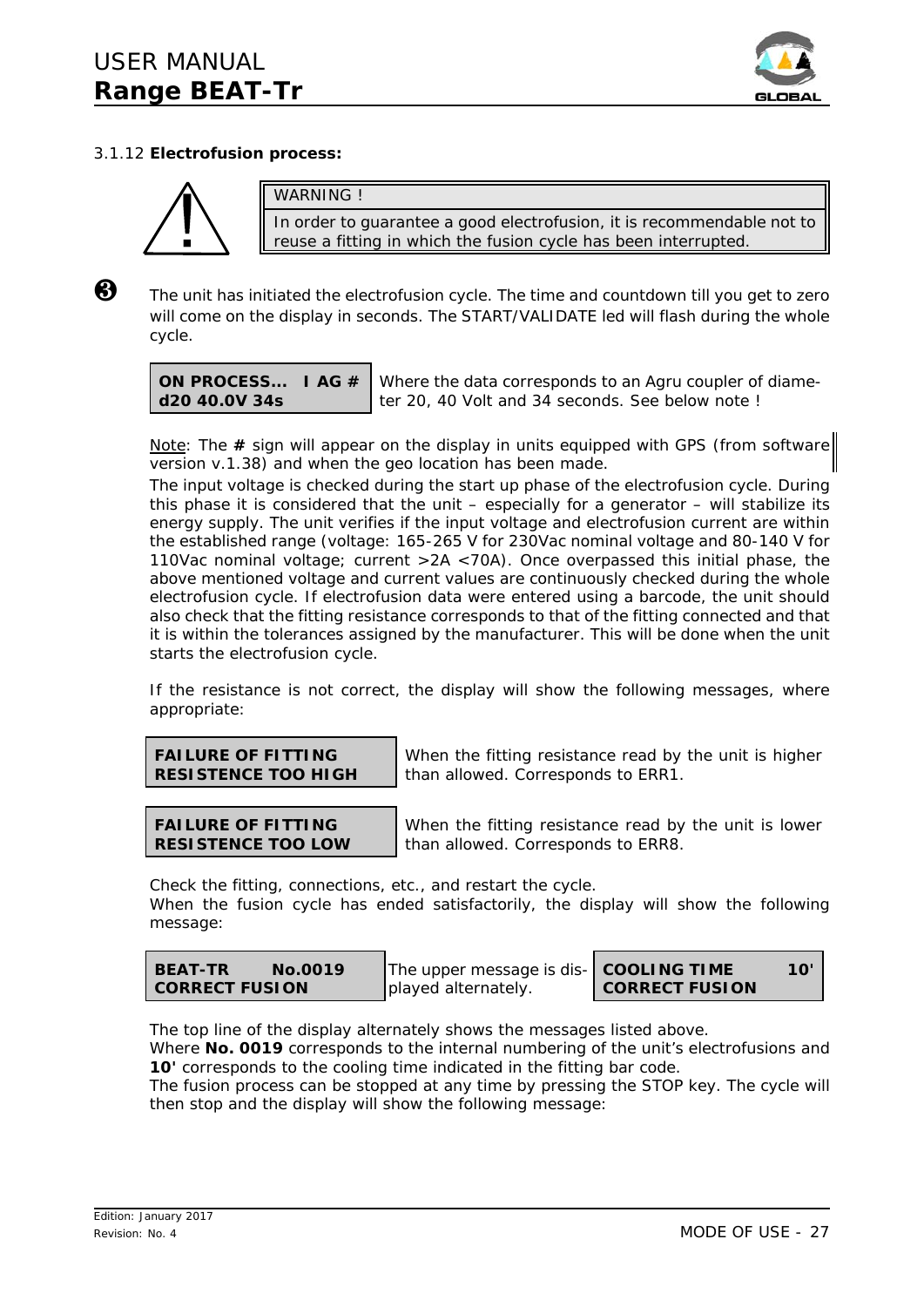![](_page_27_Picture_0.jpeg)

| <stop> PRESSED</stop> |  |
|-----------------------|--|
| <b>XXXXS</b>          |  |

Where xxxxs is the remaining cycle time at the moment of stopping. Corresponds to ERR7.

If other incidents occur during the fitting electrofusion process, the process will stop and the corresponding message will be shown on the display. For further information, see CHAPTER 4: TROUBLESHOOTING.

## 3.1.13 **Cooling time:**

![](_page_27_Picture_6.jpeg)

O once the electrofusion cycle is completed satisfactorily, leave a minimum cooling time as provided by the fitting's manufacturer before proceeding to disassemble the equipment. Repeat the procedure described for a new electrofusion process.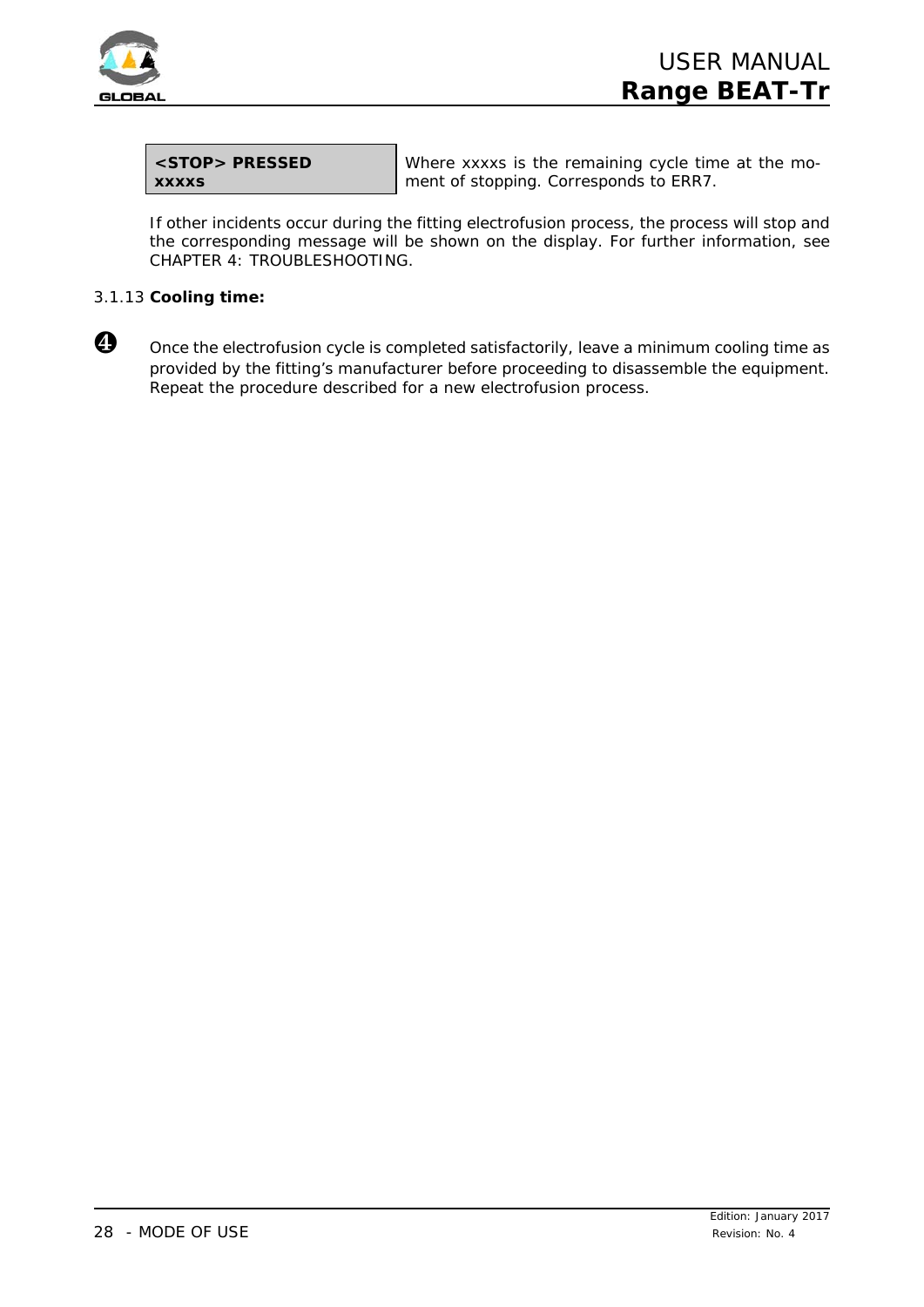![](_page_28_Picture_1.jpeg)

## 3.2 ACCESS TO OTHER MENUS

### 3.2.1 **Available options:**

You can access other menus by pressing the START/VALIDATE key and then starting up the unit at the main power supply.

To exit from this access to other menus, stop the unit through the general switch. There are a total of 5 menu options: DATA/INFO/SETUP/LAST REVISION/SERVICE, accessed by sequentially clicking the  $\blacklozenge$  key. The first screen is:

| >FUSION RECORDS |  |
|-----------------|--|
| INFO            |  |

Use the  $\triangle$  and  $\triangle$  keys to move to the selected option and validate with the START key.

Click on  $\blacktriangleright$  to see:

| <b>FUSION RECORDS</b> | Use the $\triangle$ and $\blacktriangleright$ keys to move to the selected option |
|-----------------------|-----------------------------------------------------------------------------------|
| $>$ INFO              | and validate with the START key.                                                  |

And click  $\blacklozenge$  again to see:

| <b>INFO</b> | $\blacktriangleleft$ Use the $\blacktriangleleft$ and $\blacktriangleright$ keys to move to the selected option |
|-------------|-----------------------------------------------------------------------------------------------------------------|
| l >SETUP    | and validate with the START key.                                                                                |

And click  $\blacklozenge$  again to see:

| <b>SETUP</b>     | -Use |
|------------------|------|
| l >LAST REVISION | and  |

the  $\triangle$  and  $\triangle$  keys to move to the selected option validate with the START key.

And click  $\blacktriangleright$  again to see:

 **LAST REVISION >SERVICE** Use the  $\triangle$  and  $\triangle$  keys to move to the selected option and validate with the START key.

And click  $\blacklozenge$  again to see the first option.

```
 SERVICE
>FUSION RECORDS
```
Use the  $\triangle$  and  $\triangle$  keys to move to the selected option and validate with the START key.

## 3.2.2 **FUSION RECORDS option:**

With the cursor marking FUSION RECORDS, click the START/VALIDATE key.

**>SEE FUSION RECORDS EXPORT**

Click the START key to validate. Click the  $\blacklozenge$  key to pass to the following option.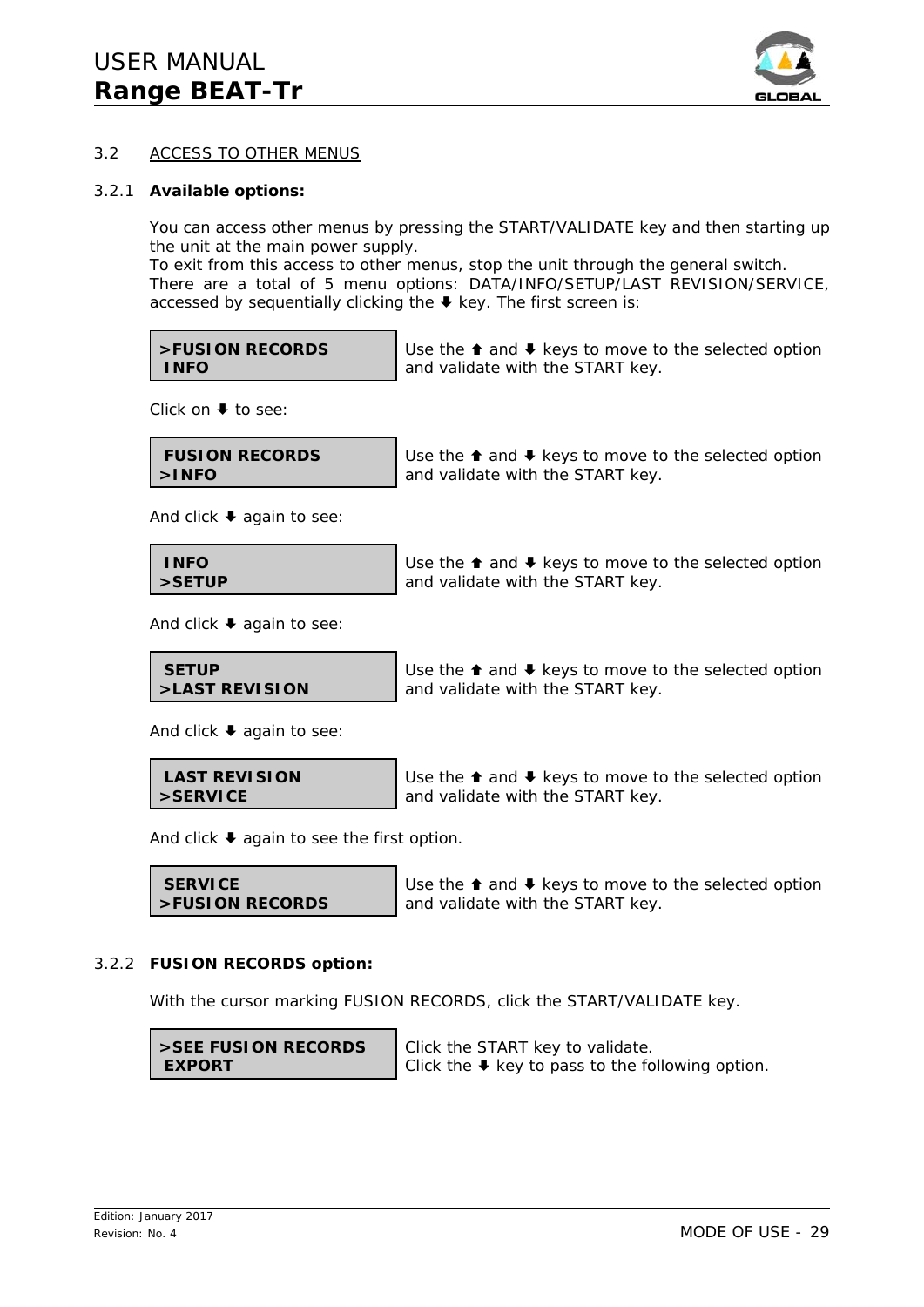![](_page_29_Picture_0.jpeg)

## **• SEE FUSION RECORDS:**

Validate the SEE FUSION RECORDS option to show the latest fusion stored in the memory.

**00016 dd/mm/yy hh:mm I AG d20 # OK** Click the  $\blacklozenge$  key to see the previous fusion.

Top line: fusion no.; date; start time.

Bottom line: fitting type (I = coupler in the example); brand (AG); diameter; # (the # sign will appear on the display in units equipped with GPS and when the geo location has been made); result (OK=correct; ERRn=incorrect > for the errors list, see CHAPTER 4: TROUBLESHOOTING).

In the case of electrofusion with manual data entry, the display will show the following information:

**00016 dd/mm/yy hh:mm 40.0V 0020s ERR2**

Click the  $\blacklozenge$  key to see the previous fusion.

Top line: fusion No.; date; start time.

Bottom line: electrofusion voltage; cycle time (completed if fusion OK or remaining if it shows an error); result (OK=correct; ERRn=incorrect > for the errors list, see CHAPTER 4: TROUBLESHOOTING).

Click <STOP> to exit this option.

### **• EXPORT:**

Validating the EXPORT option the fusion records can be transferred to a computer or to a memory stick (depending on the model or user needs). The language of the fusion records file will correspond to the one selected in the unit in the time of export.

| >EXPORT      |  |
|--------------|--|
| <b>PRINT</b> |  |

Click the START key to validate.

Click the  $\blacklozenge$  key to pass to the following option.

![](_page_29_Picture_18.jpeg)

## NOTICE !

From software version v. 1.36, the export of fusion records can be set (only via the service menu:  $PDF = ON$ ) to export a transformable binary file to PDF (for converting files to PDF the software FRAPP should be installed on the PC previously).

## **PC-SERIAL** OPTION:

The unit must have been previously connected to a computer using the null modem transmission cable. No specific PC software is required. It is done using Windows Hyper Terminal.

## **Connection configuration (for the first time):**

- 1. Open Windows Hyper Terminal (usually in Programs / Accessories / Communications).
- 2. Accept any possible previous screens until you reach **Connection Description**: Name: e.g., BEAT

Icon: Choose one of the icons shown. **OK**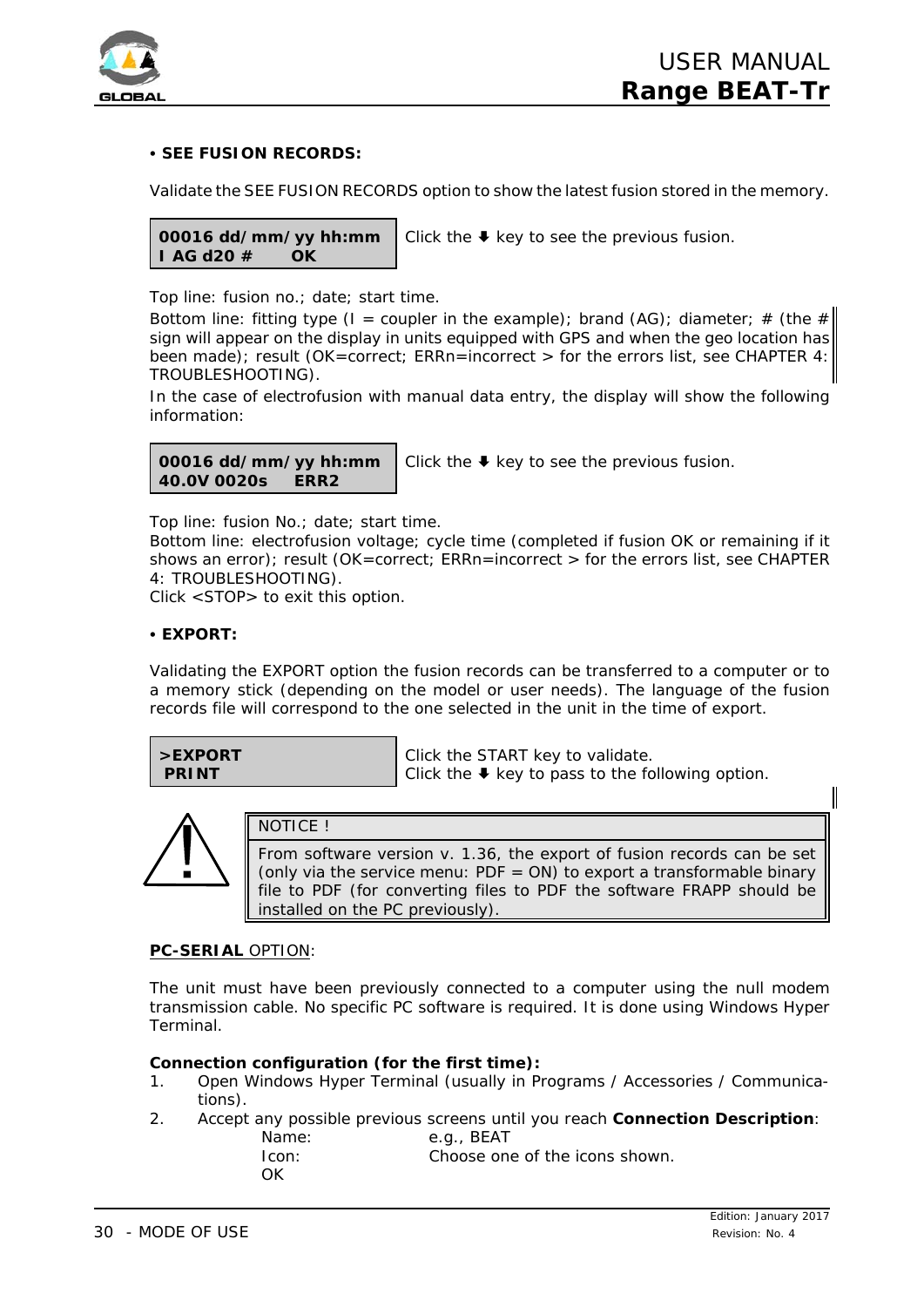![](_page_30_Picture_1.jpeg)

3. **Connect to** screen

Connect using: Select COM1 or COM2 as appropriate.

OK

## 4. **COM1/COM2 Properties** screen

| Port configuration: |              |
|---------------------|--------------|
| Bits per second:    | Select 38400 |
| Data bits:          | Select 8     |
| Parity:             | Select None  |
| Stop bits:          | Select 1     |
| Flow control:       | Select None  |
| OK.                 |              |

5. Connection created. When exit it is asked **Do You Wish To Save?** YES.

## **Exporting to a PC:**

- 1. Run the connection created in Hyper Terminal.
- 2. With the unit on the >EXPORT screen, click the START/VALIDATE key.

**EXPORTING RECORDS... 00%**

The display will show the percentage of the data exported.

- 3. Select **Transfer** and **Receive file...** in the Hyper Terminal menu: Move the received file to the following folder: C:\.................... the one you want. Use reception protocol: Select Xmodem. Receive
- 4. **Name of the received file** will appear File name: The name you want. We recommend using  $*$  txt or  $*$  csv extensions. **OK**
- 5. The file will be transferred. The BEAT-Tr display will show the progress %.

Click <STOP> to exit this option. Disconnect the transmission cable.

## **PENDRIVE-USB/A** OPTION:

Connect a pendrive (format FAT or FAT32) to the USB/A socket (the connection can be made at any time; it is not necessary with the unit off).

1. With the unit on the >EXPORT screen, click the START/VALIDATE key.

**EXPORTING RECORDS... 00%**

The display will show the percentage of the data exported.

- 2. The file will be transferred. The unit's display will show the progress %.
- 3. This will create a file in the memory stick's BEAT folder (absent the folder is created implicitly). The file name is FUSxxx.txt, where xxx is the first available number between 000 and 999 that determines a unique filename.

Click <STOP> to exit this option. Disconnect the memory stick.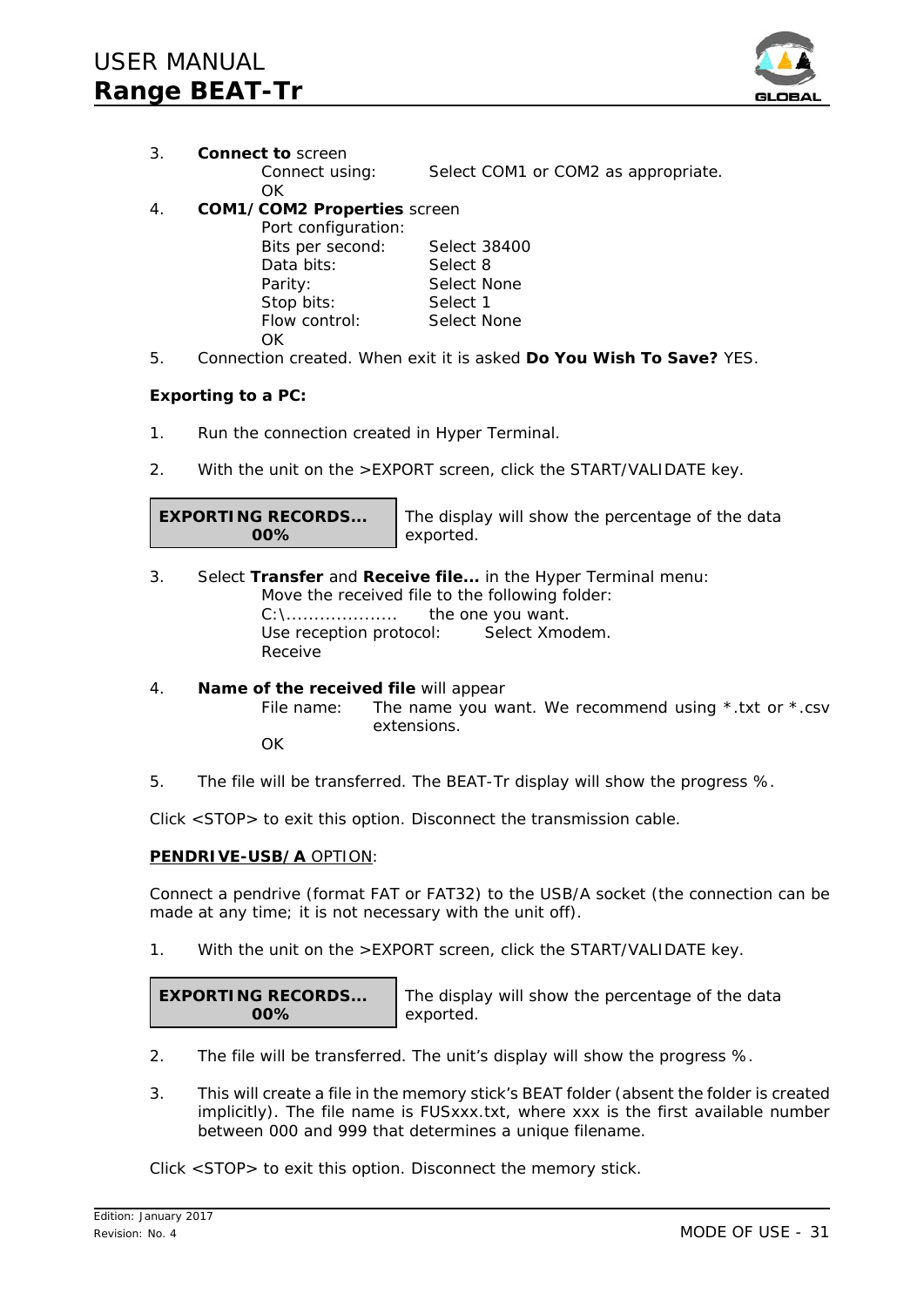![](_page_31_Picture_0.jpeg)

## **Dealing with exported fusion records:**

NOTE: Only valid if the option "PDF" in the "Service" menu is selected "NO". Once the fusion records have been exported, these can be consulted by the following ways:

## Ø *Using the text file:*

The exported fusion records to a PC can be consulted directly in the text file created during the export process. Once the text file has been opened, the stored fusion records data will appear in a row with fields separated by a semicolon. Description of the list of fields:

![](_page_31_Picture_6.jpeg)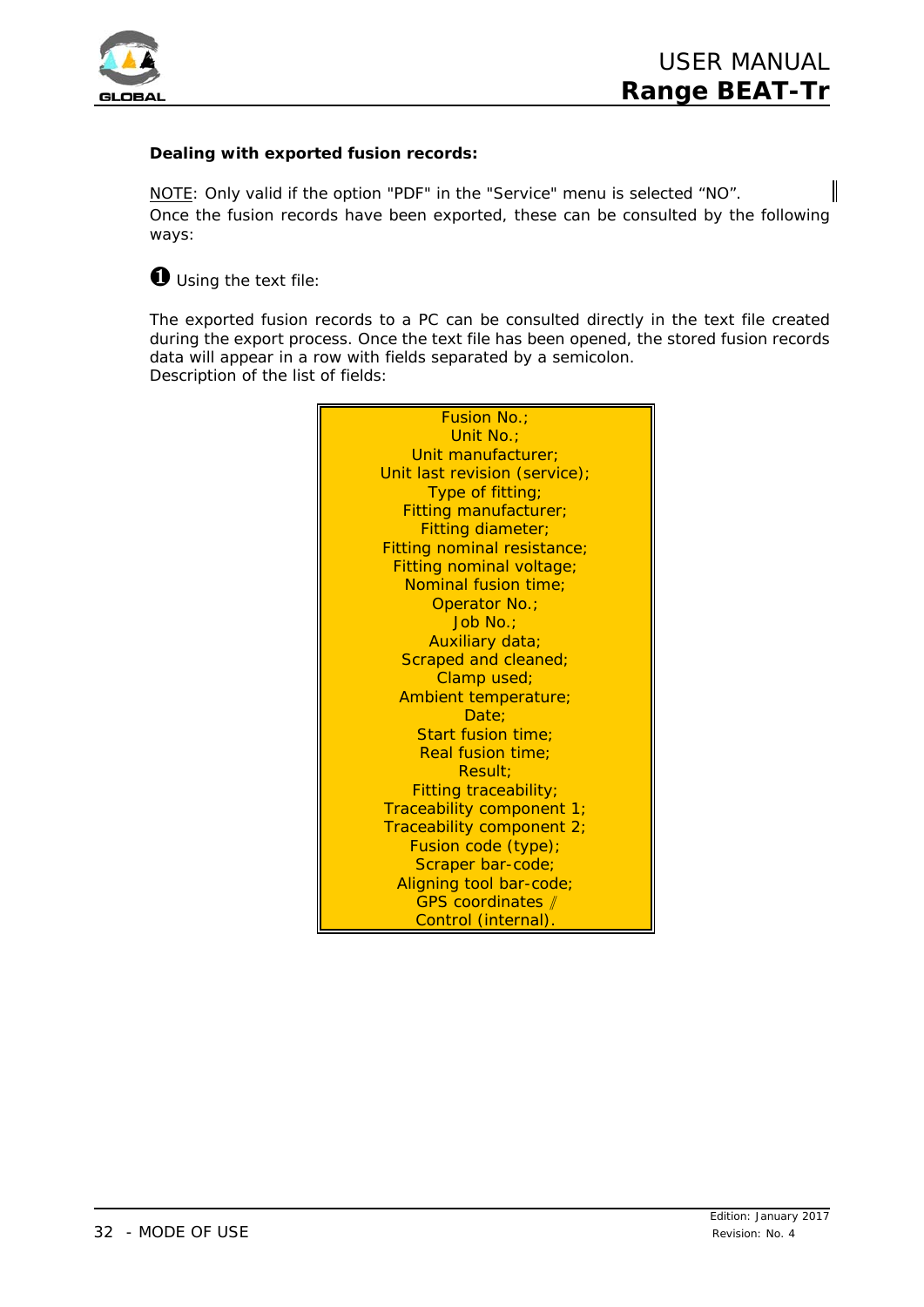![](_page_32_Picture_1.jpeg)

Ù *Using Microsoft Excel:*

NOTE !

![](_page_32_Picture_3.jpeg)

If the entries contain data of the traceability acc. to ISO 12176-4 and this need to be decoded, go straight to clause  $\bigcirc$ 

The exported data can easily be transferred to Microsoft Excel where they can be dealt with and organised as one wishes. To do this, follow the set of instructions below:

- 1. Open Microsoft Excel.
- 2. On the menu choose: *File/Open*
- 3. In the dialogue box which appears, change the *Files of Type:* to: *Text Files (\*.prn; \*.txt; \*.csv)*
- 4. Choose the corresponding directory and choose the exported filer from BEAT-Tr. Click *Open*
- 5. In the *Text Import Wizard Step 1 of 3* which will appear, do the following: Field *Delimited*: mark it Option *Start import at row*: and in *File origin*: **Windows (ANSI)**. Click *Next >* and the next step will appear.
- 6. In el *Text Import Wizard Step 2 of 3* which will appear, do the following: Delimiters: mark *Semicolon* (the remainder of the options should be unmarked)

**Text qualifier:** Click *Next >* and the next step will appear.

- 7. In the *Text Import Wizard step 3 of 3* which will appear, select the last column (very wide and empty) and do the following: In the box **Column data format**, click the option *Do not import column (skip)*. Click *Finish*.
- 8. The exported data will then appear on screen in columns. The order of the columns is the same as that specified for the text file (see previous page).
- 9. Delete last row <END OF TRANSMISSION>.
- 10. Once we have the data ready in Excel, we will be able to use the following options: *Data / Order...* , *Data / Filter / Autofilter* or others...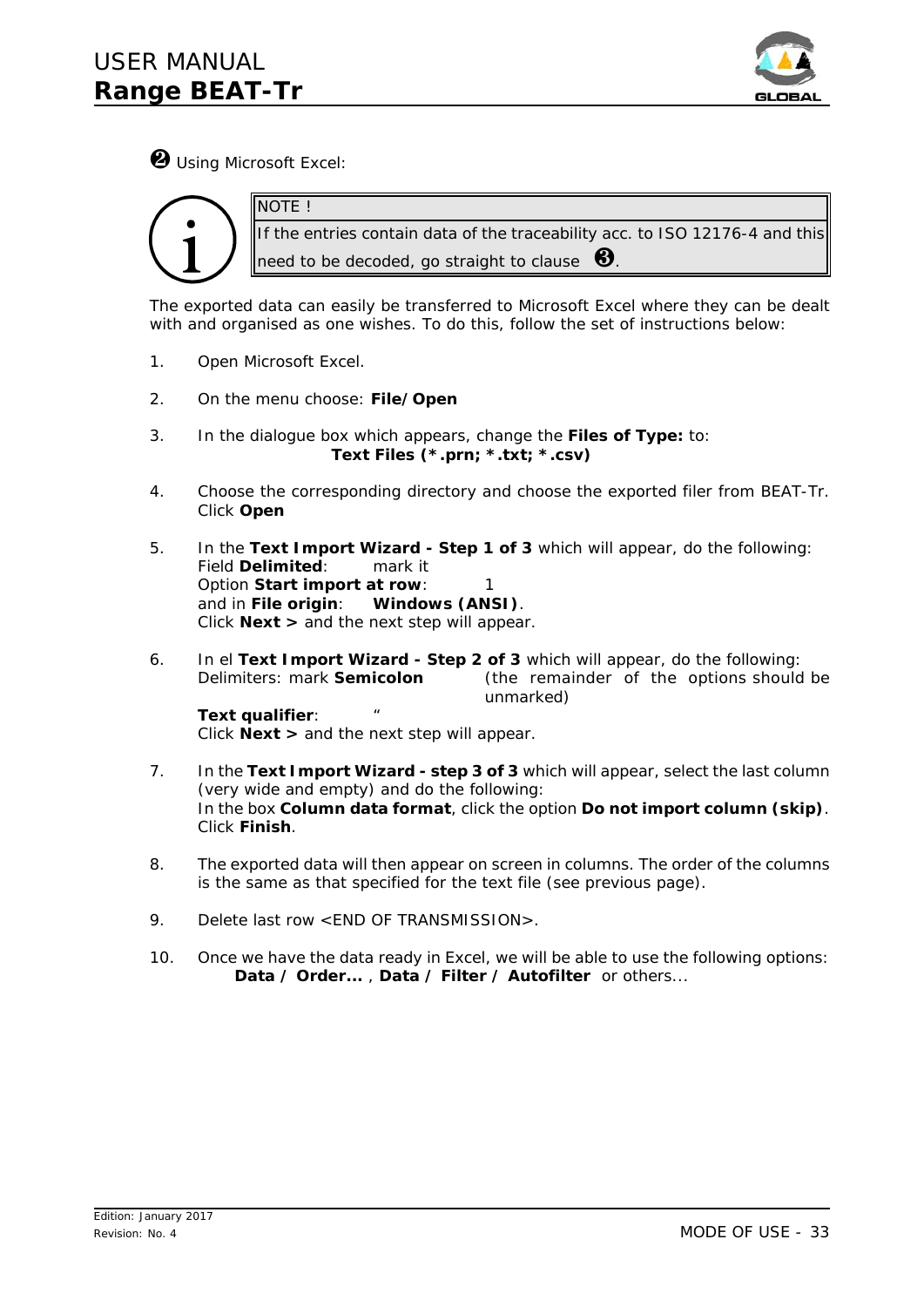![](_page_33_Picture_0.jpeg)

## Ú *Using Microsoft Access:*

If the fusion records contain traceability data of ISO 12176-4 and the respective bar codes need to be decoded, these can easily be transferred to Access (Microsoft Access 2000 or higher). To do this, follow the instructions below:

- 1. Open the data base file BEAT\_06.mdb *provided by Acuster Global.*
- 2. On the menu choose the option: *File/Get external data/Import*
- 3. In the dialogue box which appears, change the *Files of Type:* to: *Text files (\*.txt, \*.csv, \*.tab, \*.asc)*
- 4. Choose the corresponding directory and select the text file exported from BEAT-Tr. Click *Import*
- 5. In the *Text Import Wizard* which will appear, press *Advanced...* Click *Specs...* and a box will open with a list with the *beat* specification selected. Click *Open*. Click *Accept* and that window will be closed.
- 6. Check that the *Delimited* option is marked and click *Next >*
- 7. In the next window, check that the *Semicolon* is selected and click *Next >*
- 8. In the following window, select the option *In and existing table:* and select the *Electrofusion* table. Click *Next >*
- 9. On the next screen, check that the slot *Import to table:* indicates *Electrofusion*. Check that the two lower options are unmarked and click *Finish*.
- 10. The message *Microsoft Access was unable to annex all the data to the table* and you will be asked **Do you want to continue with this ?** Click *Yes*
- 11. Another message containing information will open. Click *Accept*.
- 12. The table *<name\_file>\_ImportErrors* will have been created which can be deleted. This is because the last line of the exported text file by BEAT-Tr contains a line <END OF TRANSMISSION>. If we have previously deleted this entire line in the text file, (the contents of the file should end with the semicolon of the last line of data) the message indicated in step 10 will not appear nor will a table of import errors be created.
- 13. To manage the data of the data file, open the *Electrofusion* Table in which the electrofusion data appears and whose columns are ordered in the same way as that specified for the text file (see previous page).
- 14. When accessing Queries we will find one created with the name **DATA with ISO12176-4**, in which the same fields are listed as in the previous Table option but in which the fields of the fitting and component's traceability (if they should exist) have been decoded with their description shown.
- 15. When accessing Reports, you will be able to make the reports you wish or otherwise use the provided ready made report **Report with ISO12176-4 data**.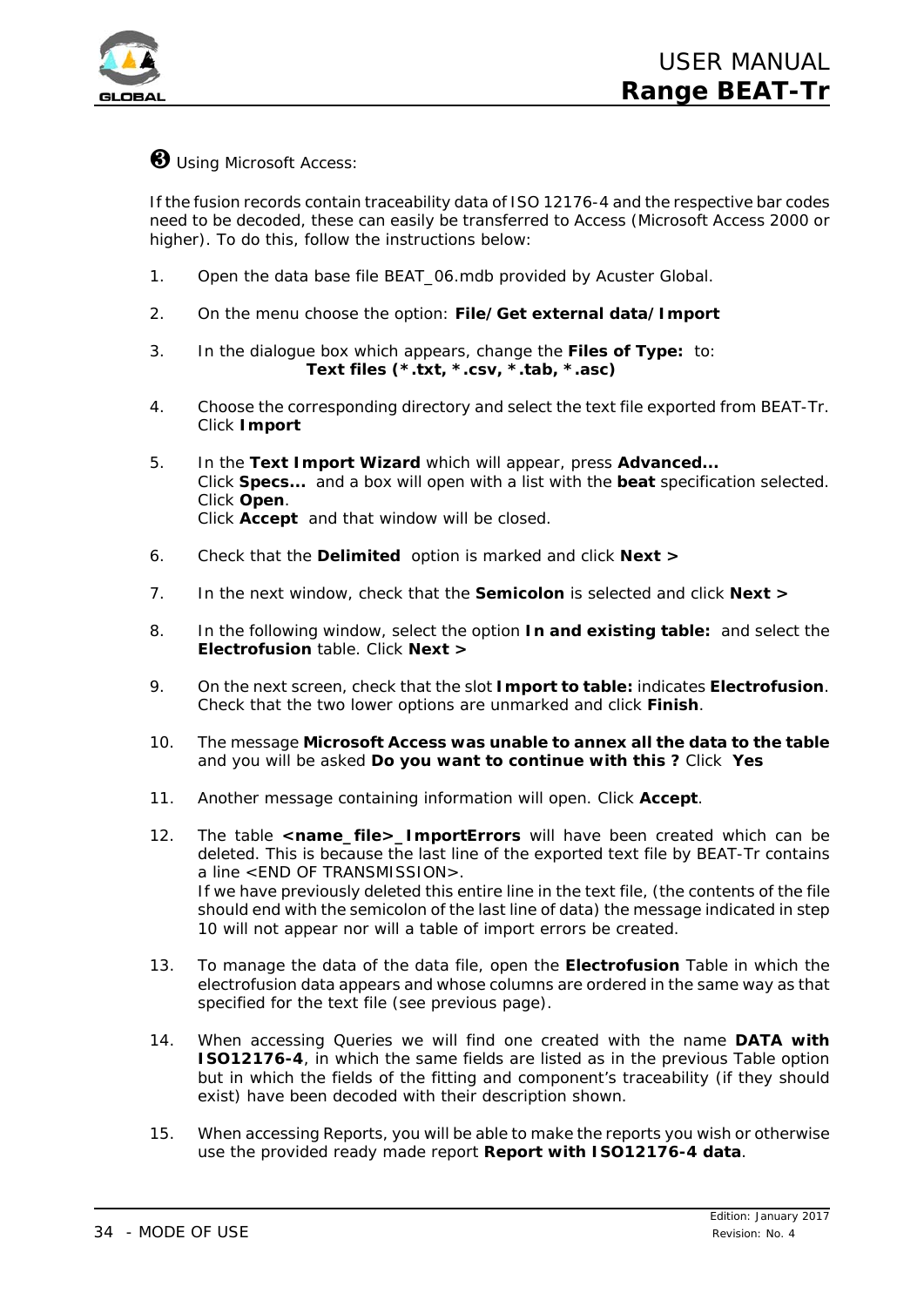![](_page_34_Picture_1.jpeg)

## C **PRINT:**

Validate the following PRINT option menu to print the fusion data to a serial printer.

| >PRINT                |  |
|-----------------------|--|
| <b>ERASER RECORDS</b> |  |

Connect the unit to a serial printer using a serial transmission cable.

## **Printer setup (for the first time):**

Before using the serial printer on the electrofusion unit, be sure that the printer's *DIP-Switches* are correctly selected. The setup for a printer Citizen, model CT-S280, is the following:

| ON         | $\cdot$ | $\lambda$ |         |  | $\checkmark$ |                      |
|------------|---------|-----------|---------|--|--------------|----------------------|
| <b>OFF</b> |         |           | $\cdot$ |  |              | $\ddot{\phantom{1}}$ |

The generic setup for an appropriate data print-out on other printer's brands and models is:

- XON/XOFF
- 8 bits
- Parity: NONE
- 19200 Bauds
- 1 Stop bit

## **Printing:**

Validate this option to print the options: LAST FUSION / TODAY'S RECORDS / ALL FUSIONS / SELECT DATE RANGE.

Use the  $\triangle$  and  $\blacklozenge$  keys to move to the selected option and the START key to validate. Click the START/VALIDATE key to print the fusion data.

If you select the last option o f SELECT DATE RANGE, the display will show the following screen:

![](_page_34_Picture_19.jpeg)

DD/MM/YY corresponds to the earliest fusion record (the first by default) and dd/mm/yy to the latest.

Press the  $\rightarrow$  and  $\leftarrow$  arrows to move the cursor to a different field and the  $\uparrow$  and  $\downarrow$  arrows to modify the values. Once past the second line, it is not possible to return to the first. You will have to click <STOP> to restart the range selection. Click the START/VALIDATE key to print.

Select any of the four options for the display to show the following message while the printing is under way.

![](_page_34_Picture_23.jpeg)

**PRINTING RECORDS...** When data delivery to printer has terminated, the display returns to the option selected at the start.

Click <STOP> key to exit this option.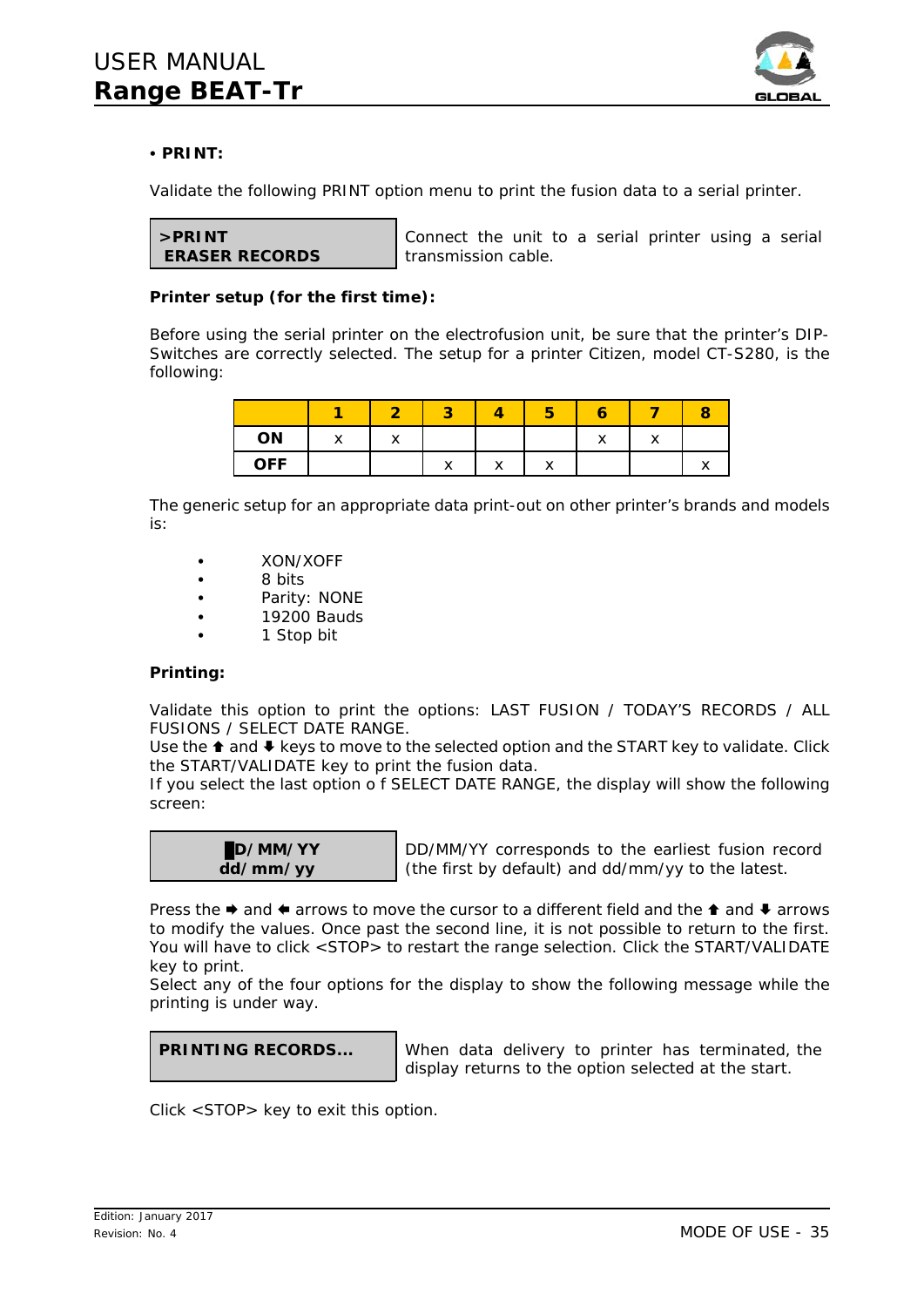![](_page_35_Picture_0.jpeg)

## C **ERASING RECORDS:**

Validate the following and last option of the ERASER RECORDS menu to delete the fusion data recorded in the unit's memory.

![](_page_35_Picture_4.jpeg)

**OPERATOR:** Enter the supervisor PIN number.

Once the supervisor code has been introduced and the START/VALIDATE button pressed, the following screen that is directly shown that not having the restriction enabled:

 **PRINT >ERASER RECORDS**

Validate this option to request delete confirmation.

**ARE YOU SURE ? <NO>**

<NO> by default. Use the  $\rightarrow$  or  $\leftarrow$  keys to change to <YES>. Click START to validate.

Click <STOP> key to exit this option.

## 3.2.3 **INFO option:**

To validate the following INFO menu option,

| <b>FUSION RECORDS</b> |  |
|-----------------------|--|
| $>$ INFO              |  |

Use the  $\triangle$  and  $\triangle$  keys to move to the selected option and validate with the START key.

| V v.vv EN           | 1100 |
|---------------------|------|
| LAST SERV: dd/mm/yy |      |

The display screen shows the following information:

V v.vv is the software version and EN are the letters of the active language.

1111 indicates that the four setup options are enabled (ON).

0000 indicates that the four setup options are disabled (OFF).

These setup options correspond to (from left to right): Operator identification; Job identification; Auxiliary data; Traceability.

dd/mm/yy corresponds to the date of the latest revision made in the unit. Click <STOP> to exit this option.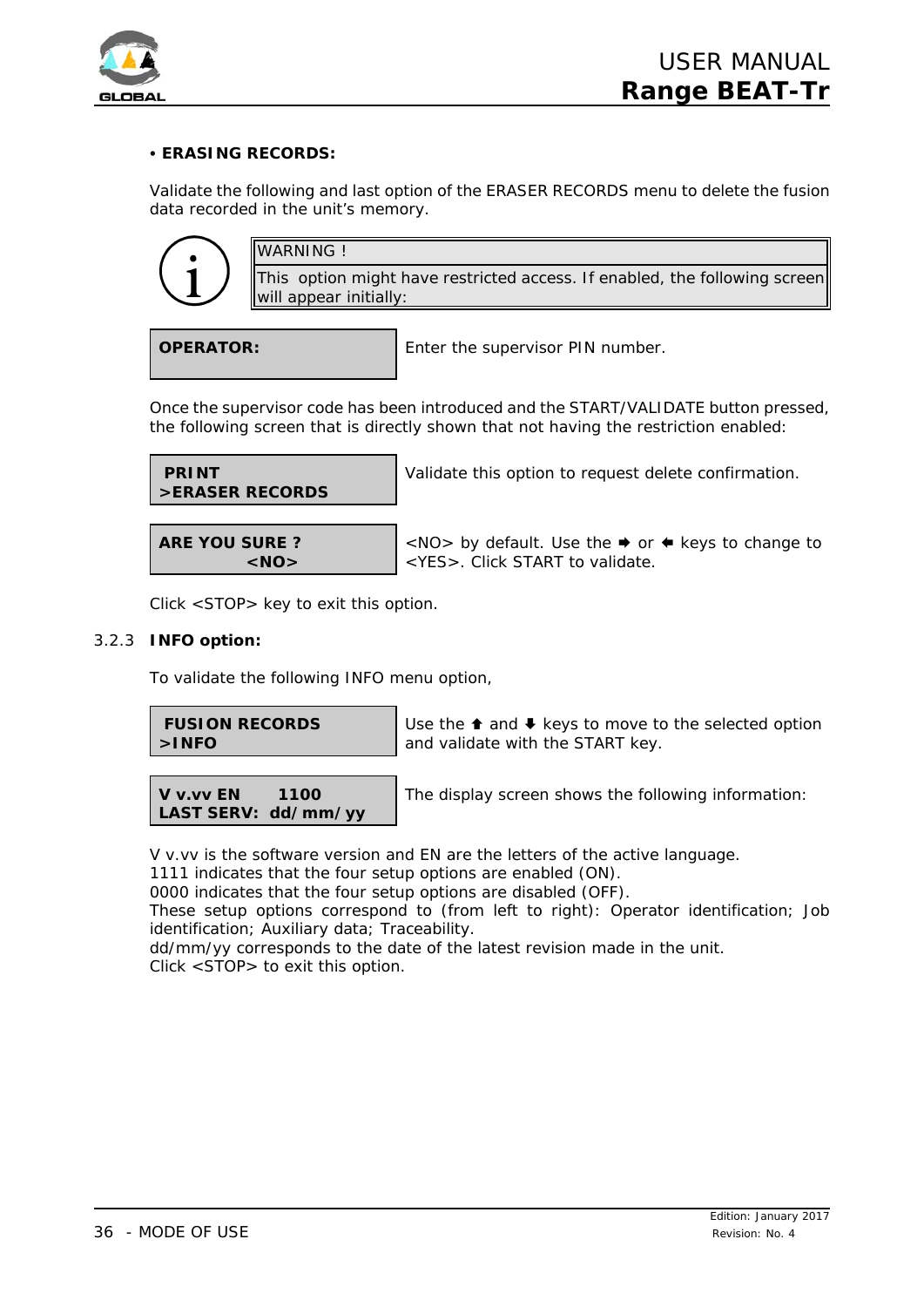![](_page_36_Picture_1.jpeg)

## 3.2.4 **SETUP option:**

Validate the option of the SETUP menu:

```
 INFO
>SETUP
```
Use the  $\triangle$  and  $\triangle$  keys to move to the selected option and validate with the START key.

This enables access to the following options: LANGUAGE / DATE/TIME / TEMPERATURE RANGE / OPERATOR / JOB / AUXILIARY DATA / TRACEABILITY / SCRAPER BARCODE / CLAMP BARCODE.

Use the  $\triangle$  and  $\triangle$  keys to move to the selected option and validate with the START key.

### **• LANGUAGE:**

**LANGUAGE EN**

The display shows the letters of the active language.

Click the  $\rightarrow$  and  $\leftarrow$  keys to see the other languages loaded in the unit. If you cannot find the language you want, consult with your distributor.

Click the START/VALIDATE key to accept the option. Click <STOP> to exit this option without changing the language.

## C **DATE/TIME:**

The following option enables you to update the unit's date and time.

![](_page_36_Picture_15.jpeg)

**OPERATOR:** Enter the supervisor PIN number.

Once the supervisor code has been introduced and the START/VALIDATE button pressed, the following screen that is directly shown that not having the restriction enabled:

| dd/mm/yy             |  |
|----------------------|--|
| $\blacksquare$ hh:mm |  |

dd/mm/yy corresponds to the date and hh:mm to the time.

Click the  $\rightarrow$  and  $\leftarrow$  keys to move the field and  $\rightarrow$  and  $\rightarrow$  keys to modify values. Once past the second line, it is not possible to return to the first. You will have to click <STOP> to restart the change of date/time. Click the START/VALIDATE key to accept the option once you have gone over the 5 fields. Click <STOP> to exit this option without making a modification.

## C **TEMPERATURE RANGE:**

This option allows us to select the ambient temperature range wished according to the applicable company specification. The temperature limits of the unit are -20 $\degree$ C and +50 $\degree$ C  $(-4^{\circ}$ F and  $+122^{\circ}$ F).

**TEMPERATURE RANGE -20/50ºC**

The display shows the current ambient temperature limits set.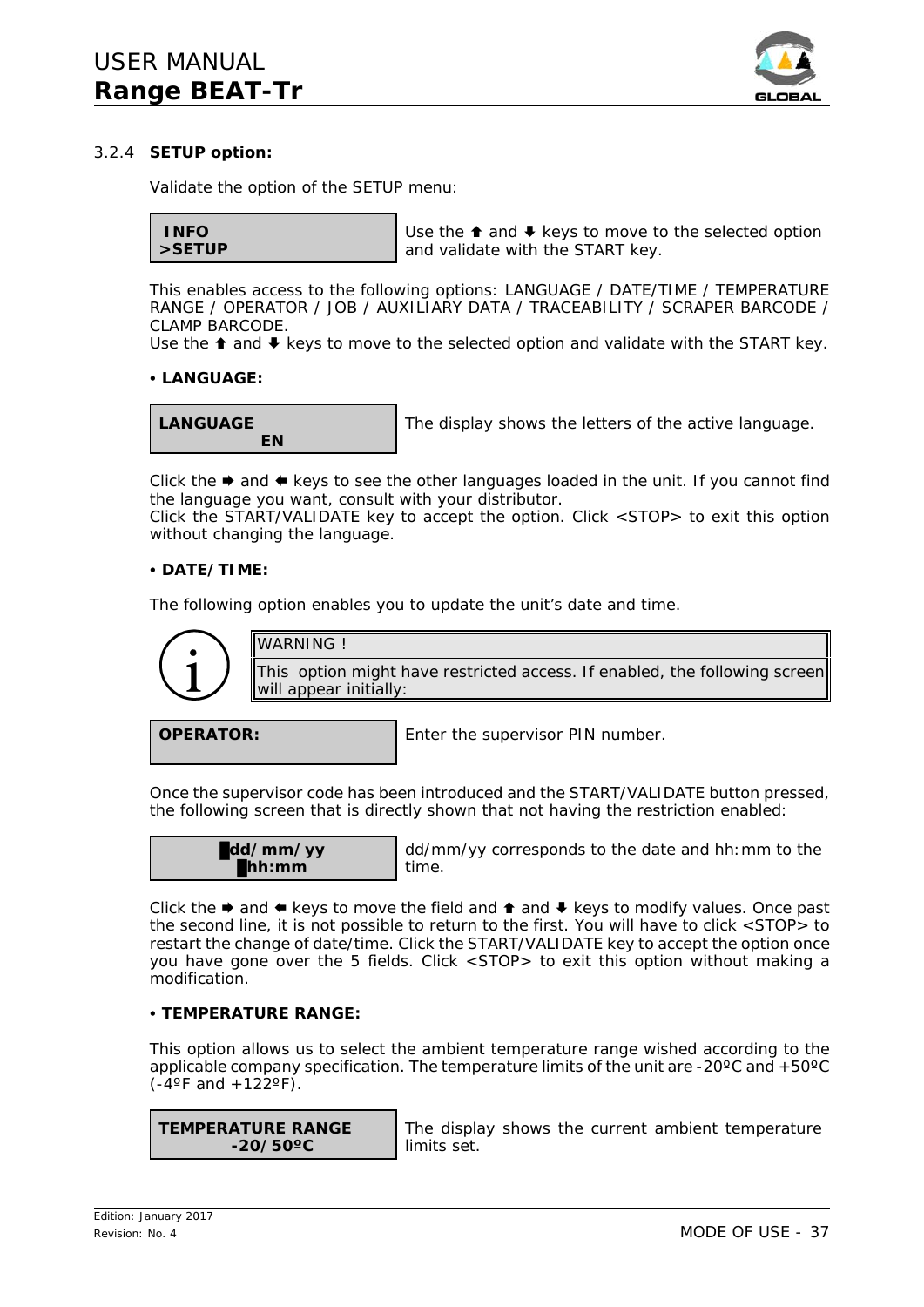![](_page_37_Picture_0.jpeg)

Click the  $\triangle$  and  $\blacktriangleright$  keys to modify the values and the key  $\blacktriangleright$  to move to the next field. Click the START/VALIDATE key to accept the option. Click <STOP> to exit this option without changing the temperature.

## **• OPERATOR:**

To modify the existing configuration of the option OPERATOR, proceed as follows:

|   |   | \ |
|---|---|---|
|   | D |   |
|   | ۹ |   |
| \ |   | 1 |
|   |   |   |

This option might have restricted access. If enabled, the following screen will appear initially:

WARNING !

**OPERATOR:** Enter the supervisor PIN number.

Once the supervisor code has been introduced and the START/VALIDATE button pressed, the following screen that is directly shown that not having the restriction enabled:

| >SHOW<br><b>COMPULSORY</b> | Pressing START/VALIDATE key the current configura-<br>tion is showed. |
|----------------------------|-----------------------------------------------------------------------|
|                            |                                                                       |
| <b>SHOW</b>                | <yes> corresponds to operator's identification enabled</yes>          |

whereas <NO> to disenabled.

Use the  $\rightarrow$  or  $\leftarrow$  keys to shift from <YES> to <NO> or vice versa. Click the START / VALIDATE key to accept the selection made. Click <STOP> to exit this option without making a modification.

The next option allows to establishing the obligation or not in carrying out the identification.

| <b>SHOW</b> |  |
|-------------|--|
| >COMPULSORY |  |

Pressing START/VALIDATE key the current configuration is showed.

**COMPULSORY <YES>/<NO>**

**<YES>/<NO>**

<YES> enables the obligation and automatically makes that the SHOW option shifts to <YES>.

Use the  $\rightarrow$  or  $\leftarrow$  keys to shift from <YES> to <NO> or vice versa. Click the START / VALIDATE key to accept the selection made. Click <STOP> to exit this option without making a modification.

The next option allows to establishing the operator's identification following ISO 12176-3 criteria in the fields of expiration date and skills (that the operator's would be allowed to carry out electrofusion joints).

|                                           | NOTE !                                                                                                    |                                                                                                                                |  |  |
|-------------------------------------------|-----------------------------------------------------------------------------------------------------------|--------------------------------------------------------------------------------------------------------------------------------|--|--|
|                                           | The fact to enable this option (by selecting <yes>), automatically disenable the data manual input.</yes> |                                                                                                                                |  |  |
| <b>COMPULSORY</b><br>>CONTROL ISO 12176-3 |                                                                                                           | Pressing START/VALIDATE key the current configura-<br>tion is showed.                                                          |  |  |
|                                           |                                                                                                           |                                                                                                                                |  |  |
| <b>CONTROL ISO 12176-3</b>                | $<$ YES>/ <no></no>                                                                                       | <yes> corresponds to the identification according to ISO<br/>12176-3 whereas selecting <no> there is no observance.</no></yes> |  |  |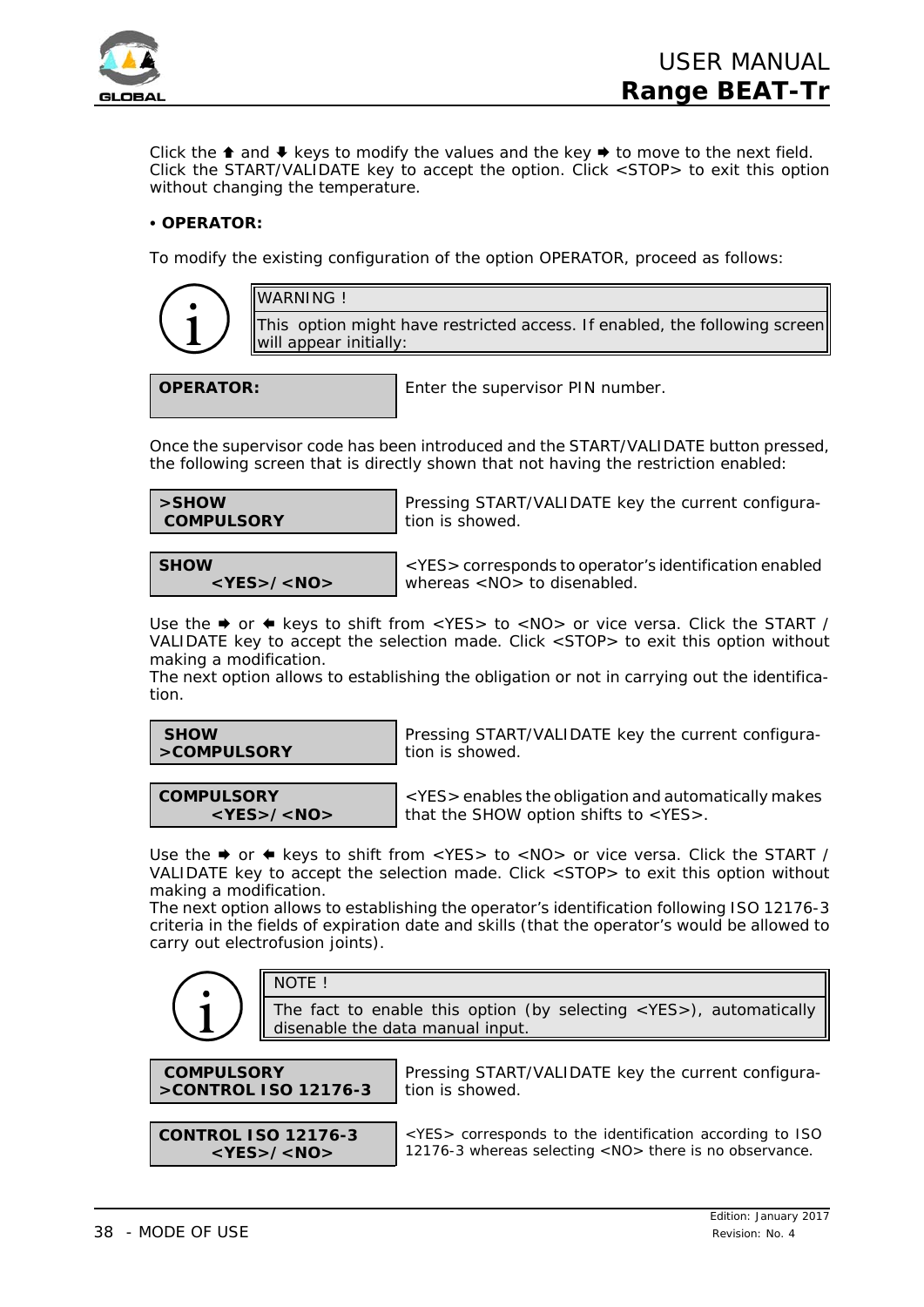![](_page_38_Picture_1.jpeg)

Use the  $\rightarrow$  or  $\leftarrow$  keys to shift from <YES> to <NO> or vice versa. Click the START / VALIDATE key to accept the selection made. Click <STOP> to exit this option without making a modification.

Finally, the latest option RESET allows to establishing the way to delete the operator's identification entered.

| CONTROL ISO 12176-3 |  |
|---------------------|--|
| >RESET              |  |

**<YES>/<NO>**

Pressing START/VALIDATE key the current configuration is showed.

<YES> the operator's ID is deleted every time the unit is switched off. <NO> with the change of date only.

Use the  $\rightarrow$  or  $\leftarrow$  keys to shift from <YES> to <NO> or vice versa. Click the START / VALIDATE key to accept the selection made. Click <STOP> to exit this option without making a modification.

C **JOB:**

**RESET**

To modify the existing configuration of the option JOB, proceed as follows:

| <b>WARNING!</b>                                                                                      |
|------------------------------------------------------------------------------------------------------|
| This option might have restricted access. If enabled, the following screen<br>will appear initially: |

**OPERATOR:** Enter the supervisor PIN number.

Once the supervisor code has been introduced and the START/VALIDATE button pressed, the following screen that is directly shown that not having the restriction enabled:

**>SHOW COMPULSORY**

**<YES>/<NO>**

**SHOW**

Pressing START/VALIDATE key the current configuration is showed.

<YES> corresponds to the job identification enabled whereas <NO> to disenabled.

Use the  $\rightarrow$  or  $\leftarrow$  keys to shift from <YES> to <NO> or vice versa. Click the START / VALIDATE key to accept the selection made. Click <STOP> to exit this option without making a modification.

The next option allows to establishing the obligation or not in carrying out the identification.

| <b>SHOW</b> |  |
|-------------|--|
| >COMPULSORY |  |

Pressing START/VALIDATE key the current configuration is showed.

**COMPULSORY <YES>/<NO>**

<YES> enables the obligation and automatically makes that the SHOW option shifts to <YES>.

Use the  $\rightarrow$  or  $\leftarrow$  keys to shift from <YES> to <NO> or vice versa. Click the START / VALIDATE key to accept the selection made. Click <STOP> to exit this option without making a modification.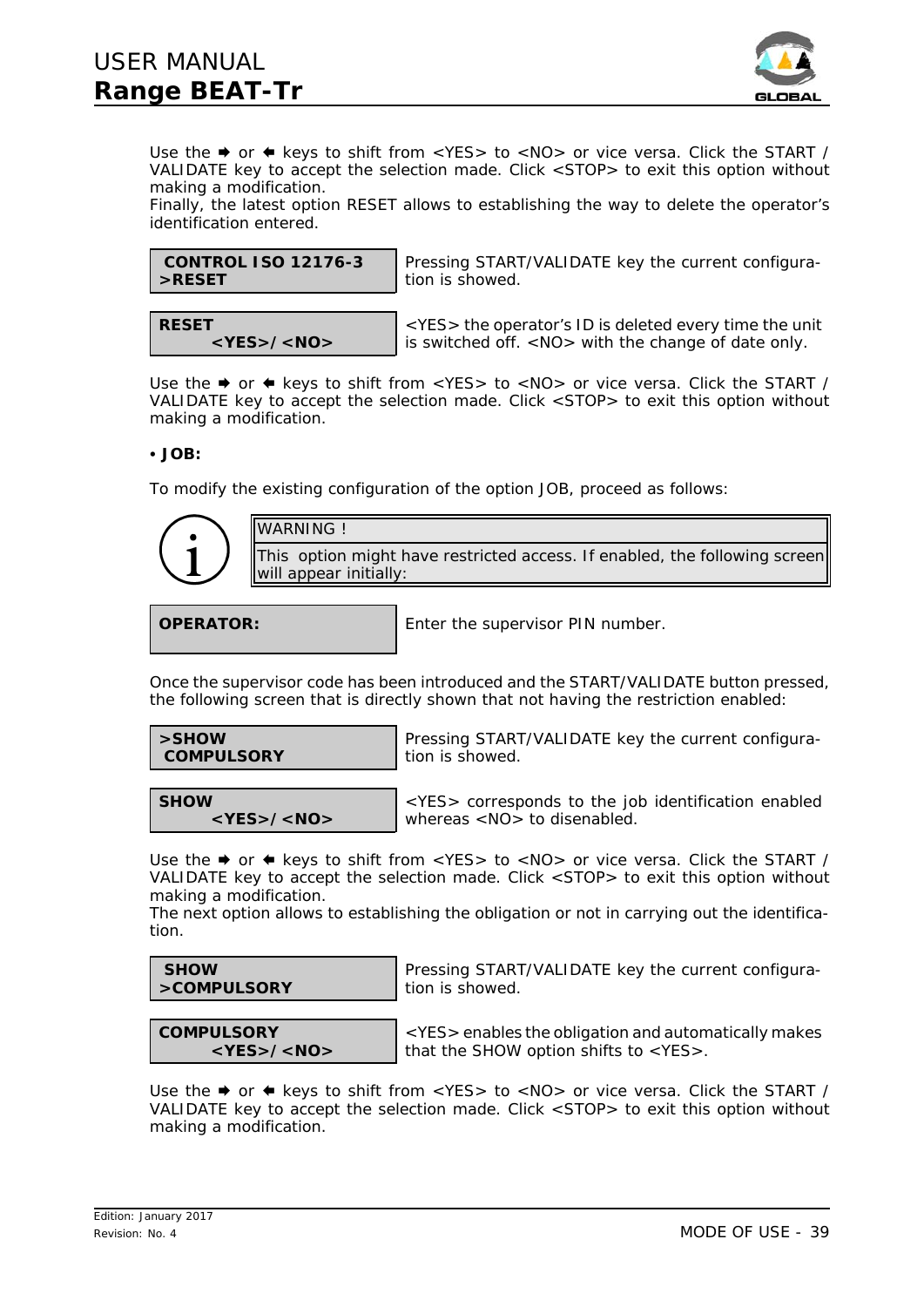![](_page_39_Picture_0.jpeg)

Finally, the latest option RESET allows to establishing the way to delete the job's identification entered.

![](_page_39_Figure_3.jpeg)

**RESET <YES>/<NO>**

<YES> the job's ID is deleted every time the unit is switched off. <NO> with the change of date only.

Use the  $\rightarrow$  or  $\leftarrow$  keys to shift from <YES> to <NO> or vice versa. Click the START / VALIDATE key to accept the selection made. Click <STOP> to exit this option without making a modification.

## C **AUXILIARY DATA:**

To modify the existing configuration of the option AUXILIARY DATA, proceed as follows:

![](_page_39_Picture_9.jpeg)

WARNING ! This option might have restricted access. If enabled, the following screen will appear initially:

**OPERATOR:** Enter the supervisor PIN number.

Once the supervisor code has been introduced and the START/VALIDATE button pressed, the following screen that is directly shown that not having the restriction enabled:

**AUXILIARY DATA <YES>/<NO>**

<YES> corresponds to the auxiliary data identification enabled whereas <NO> to disenabled.

Use the  $\rightarrow$  or  $\leftarrow$  keys to shift from <YES> to <NO> or vice versa. Click the START / VALIDATE key to accept the selection made. Click <STOP> to exit this option without making a modification.

## C **TRACEABILITY:**

WARNING !

To modify the existing configuration of the option TRACEABILITY, proceed as follows:

![](_page_39_Picture_19.jpeg)

This option might have restricted access. If enabled, the following screen will appear initially:

**OPERATOR:** Enter the supervisor PIN number.

Once the supervisor code has been introduced and the START/VALIDATE button pressed, the following screen that is directly shown that not having the restriction enabled:

**TRACEABILITY <YES>/<NO>**

<YES> corresponds to the traceability identification enabled whereas <NO> to disenabled.

Use the  $\rightarrow$  or  $\leftarrow$  keys to shift from <YES> to <NO> or vice versa. Click the START / VALIDATE key to accept the selection made. Click <STOP> to exit this option without making a modification.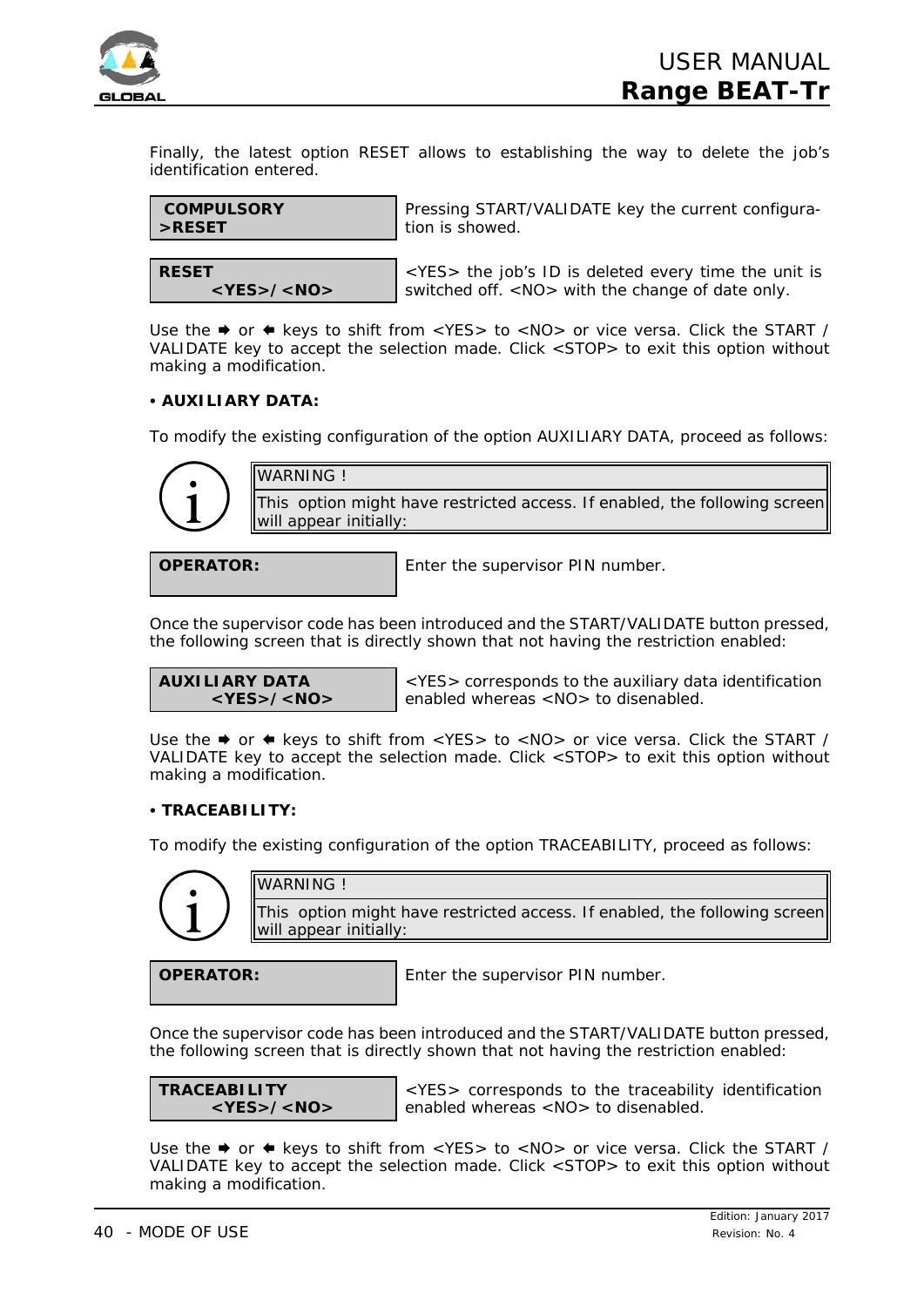![](_page_40_Picture_1.jpeg)

## C **SCRAPER BARCODE:**

To modify the existing configuration of the option SCRAPER BARCODE, proceed as follows:

![](_page_40_Picture_4.jpeg)

**OPERATOR:** Enter the supervisor PIN number.

Once the supervisor code has been introduced and the START/VALIDATE button pressed, the following screen that is directly shown that not having the restriction enabled:

**SCRAPED & CLEAN ? <YES>/<NO>**

<YES> corresponds to the scraper identification via bar-code enabled whereas <NO> to disenabled.

Use the  $\rightarrow$  or  $\leftarrow$  keys to shift from <YES> to <NO> or vice versa. Click the START / VALIDATE key to accept the selection made. Click <STOP> to exit this option without making a modification.

## **• ALIGNING TOOL BARCODE:**

To modify the existing configuration of the option CLAMP BARCODE, proceed as follows:

![](_page_40_Picture_13.jpeg)

**OPERATOR:** Enter the supervisor PIN number.

Once the supervisor code has been introduced and the START/VALIDATE button pressed, the following screen that is directly shown that not having the restriction enabled:

**CLAMP USED ? <YES>/<NO>**

<YES> corresponds to the aligning tool identification via bar-code enabled whereas <NO> to disenabled.

Use the  $\rightarrow$  or  $\leftarrow$  keys to shift from <YES> to <NO> or vice versa. Click the START / VALIDATE key to accept the selection made. Click <STOP> to exit this option without making a modification.

## C **MANUAL ELECTROFUSION:**

Selecting this option the electrofusion on manual mode can be locked or not.

![](_page_40_Figure_22.jpeg)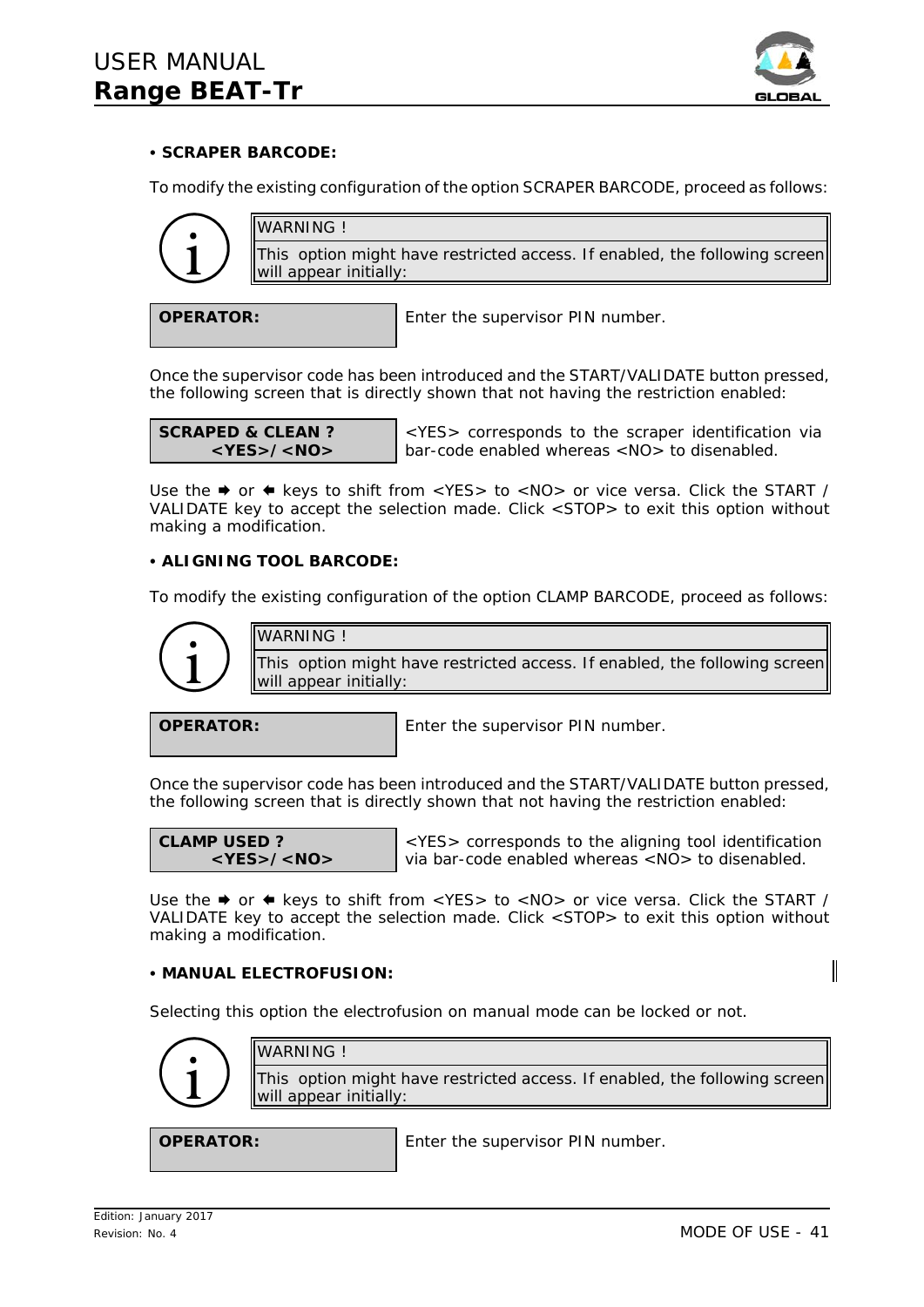![](_page_41_Picture_0.jpeg)

Once the supervisor code has been introduced and the START/VALIDATE button pressed, the following screen that is directly shown that not having the restriction enabled:

| <b>MANUAL ELECTROFUSION</b> |
|-----------------------------|
| $<$ YES>/ <no></no>         |

Selecting <YES> will allow to carry out an electrofusion on manual mode, while <NO> access will be blocked.

Use the  $\rightarrow$  or  $\leftarrow$  keys to shift from <YES> to <NO> or vice versa. Click the START / VALIDATE key to accept the selection made. Click <STOP> to exit this option without making a modification.

Click <STOP> to exit this option. Turn the unit off and turn back on again at the mains to access the work menu.

## 3.2.5 **LAST REVISION option:**

Validating the fourth menu option of LAST REVISION:

| <b>SETUP</b>                               | Use the $\triangle$ and $\triangle$ keys to move to the selected option |
|--------------------------------------------|-------------------------------------------------------------------------|
| >LAST REVISION                             | and validate with the START key.                                        |
| dd/mm/yy<br>dd/mm/yy<br>dd/mm/yy<br>ON/OFF | The display will show the following information:                        |

It allows to check the date of the last revision (service), the warning date, the date of expiration of the next service and the unit blocking status (OFF or ON) in this order. Click <STOP> to exit this option.

## 3.2.6 **SERVICE option:**

Finally, validate the last menu option of SERVICE:

| <b>LAST REVISION</b> |
|----------------------|
| $>$ SERVICE          |

Use the  $\triangle$  and  $\triangle$  keys to move to the selected option and validate with the START key.

The last option of the **Setup** is for exclusive use of the STPAcuster group after-sales service centres and an access password is required.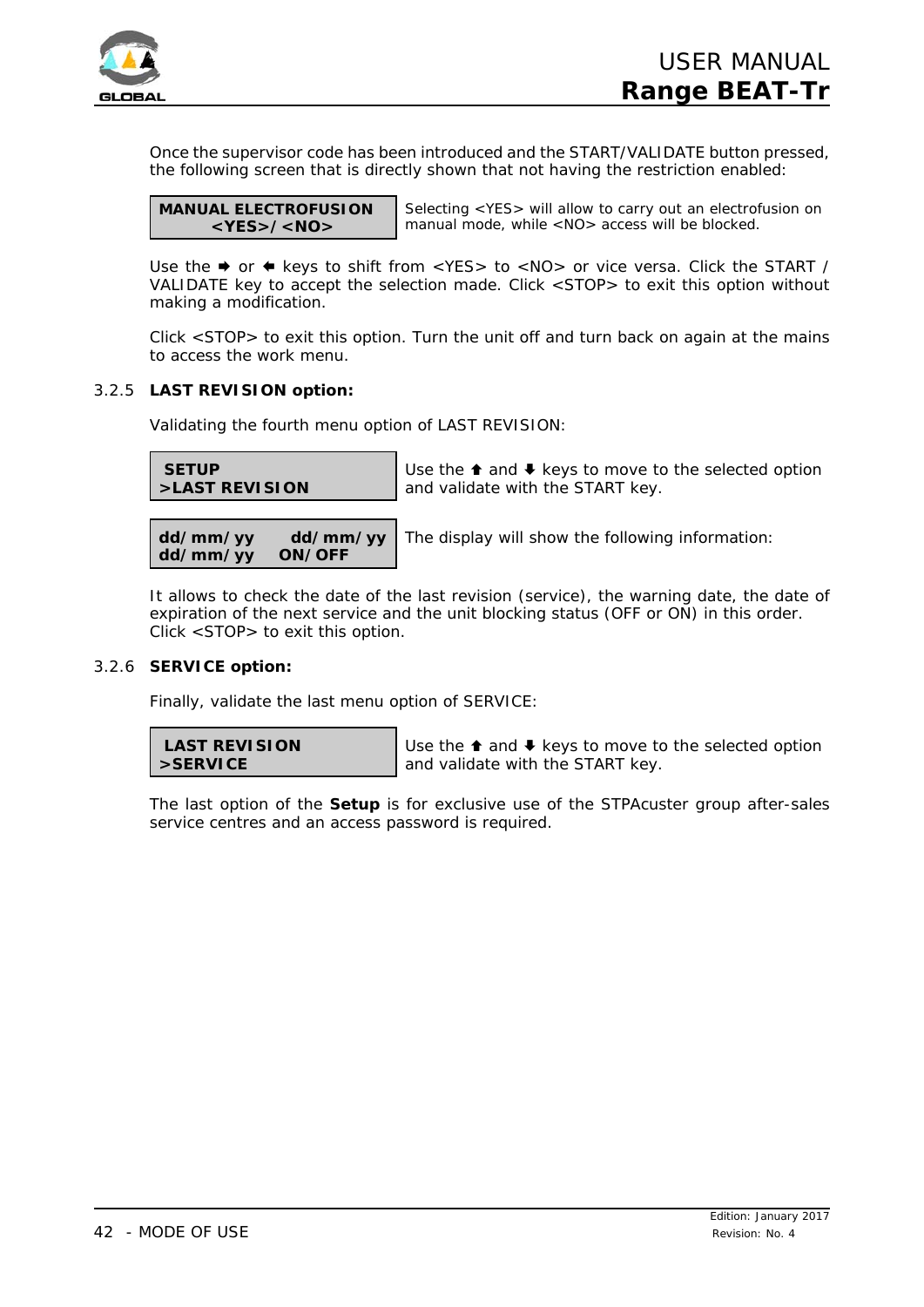![](_page_42_Picture_1.jpeg)

## **CHAPTER 4: TROUBLESHOOTING**

## 4.1 GENERAL

All maintenance and repair work of the **BEAT-Tr** and **MINI BEAT-Tr** electrofusion units is to be carried out by qualified personnel. Full guarantees are obtained by shipping the unit to the STPAcuster group After-Sales Service, both for the yearly revision and for repairing any fault that may have occurred in the unit.

## 4.2 DISPLAY ERROR MESSAGES

## 4.2.1 **Input voltage/frequency:**

The input voltage/frequency is valued differently according to the process being done at the time.

1. *Verification before fusion process:*

If the input voltage/frequency is outside the established tolerances: for nominal 230V: min. 195Vac / max. 265Vac and min. 45Hz / max. 65Hz for nominal 110V: min. 90Vac / max. 140Vac and min. 45Hz / max. 65Hz The screen will show:

**POWER SUPPLY ERROR 194/89V 44Hz**

The values the display shows are refreshed and correspond to the real input of the unit.

**POWER SUPPLY ERROR 266/141V 66Hz**

The values the display shows are refreshed and correspond to the real input of the unit.

2. *Verification during electrofusion:*

During the fusion cycle the minimum input voltage may be below 195/90 Vac without the process is being interrupted, but always so long as the required output current is supplied. Otherwise, the display will show the following message **ERR2**:

**POWER SUPPLY ERROR xxxxs 160/80V 42Hz**

Where xxxxs corresponds to the remaining cycle time at the moment of stopping.

In the example, 160/80V is the minimum voltage detected by the unit. This error message also is enabled when the maximum input voltage detected by the unit is higher than 265/140 Vac. Check the power supply (generator), connections, state of fitting, etc. It is not necessary to restart the unit to refresh the input voltage.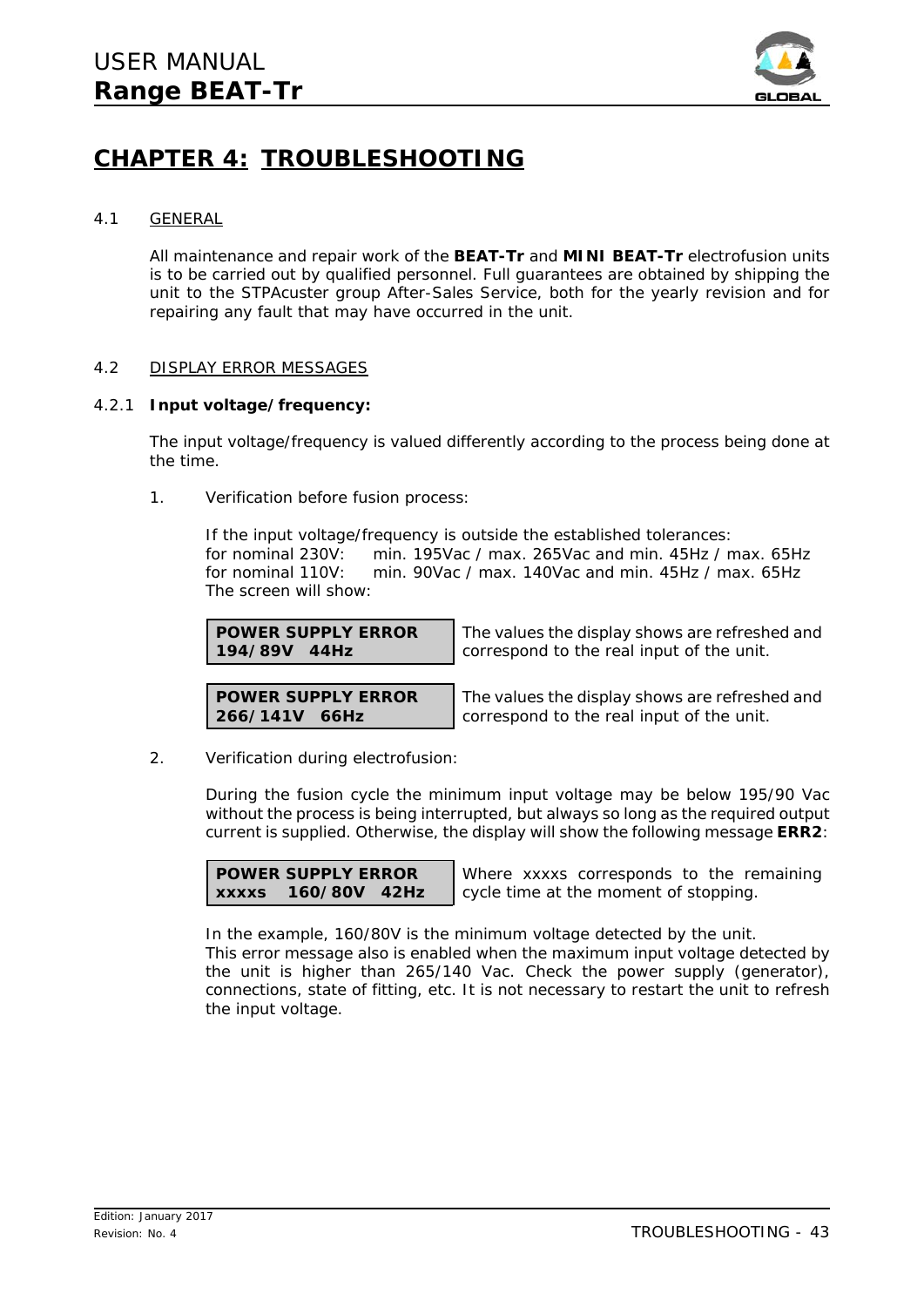![](_page_43_Picture_0.jpeg)

## 4.2.2 **Fitting resistance outside margins:**

**ERR1** Once the electrofusion process has begun and where data is captured exclusively by barcodes, if the fitting resistance is higher than the tolerances established by the fitting's manufacturer, the display will show:

![](_page_43_Picture_4.jpeg)

If this message persists, send the unit the After-Sales Service to check the calibration of the resistance measure.

**ERR8** Once the electrofusion process has begun and where data is captured exclusively by barcodes, if the fitting resistance is lower than the tolerances established by the fitting's manufacturer, the display will show:

![](_page_43_Picture_7.jpeg)

If this message persists and after checking that fitting and barcode resistance are correct, send the unit the After-Sales Service to check the calibration of the resistance measure.

#### 4.2.3 **Interruption by operator:**

**ERR7** If the operator presses the <STOP> key once the electrofusion process has begun, the display will show:

**<STOP> PUSHED xxxxs**

Where xxxxs corresponds to the remaining cycle time at the moment of stopping.

#### 4.2.4 **Output current:**

**ERR3** If the electrofusion current is excessive, the display will show:

| <b>CURRENT TOO HIGH</b> |  |
|-------------------------|--|
| <b>XXXXS</b>            |  |

Where xxxxs corresponds to the remaining cycle time at the moment of stopping.

This message appears in the following cases:

- 1. When the connected fitting has a very low resistance, outside the margins. 2. Crossed fitting resistance.
- **ERR4** If the electrofusion current is very low, the display will show:

**CURRENT TOO LOW xxxxs** Where xxxxs corresponds to the remaining cycle time at the moment of stopping.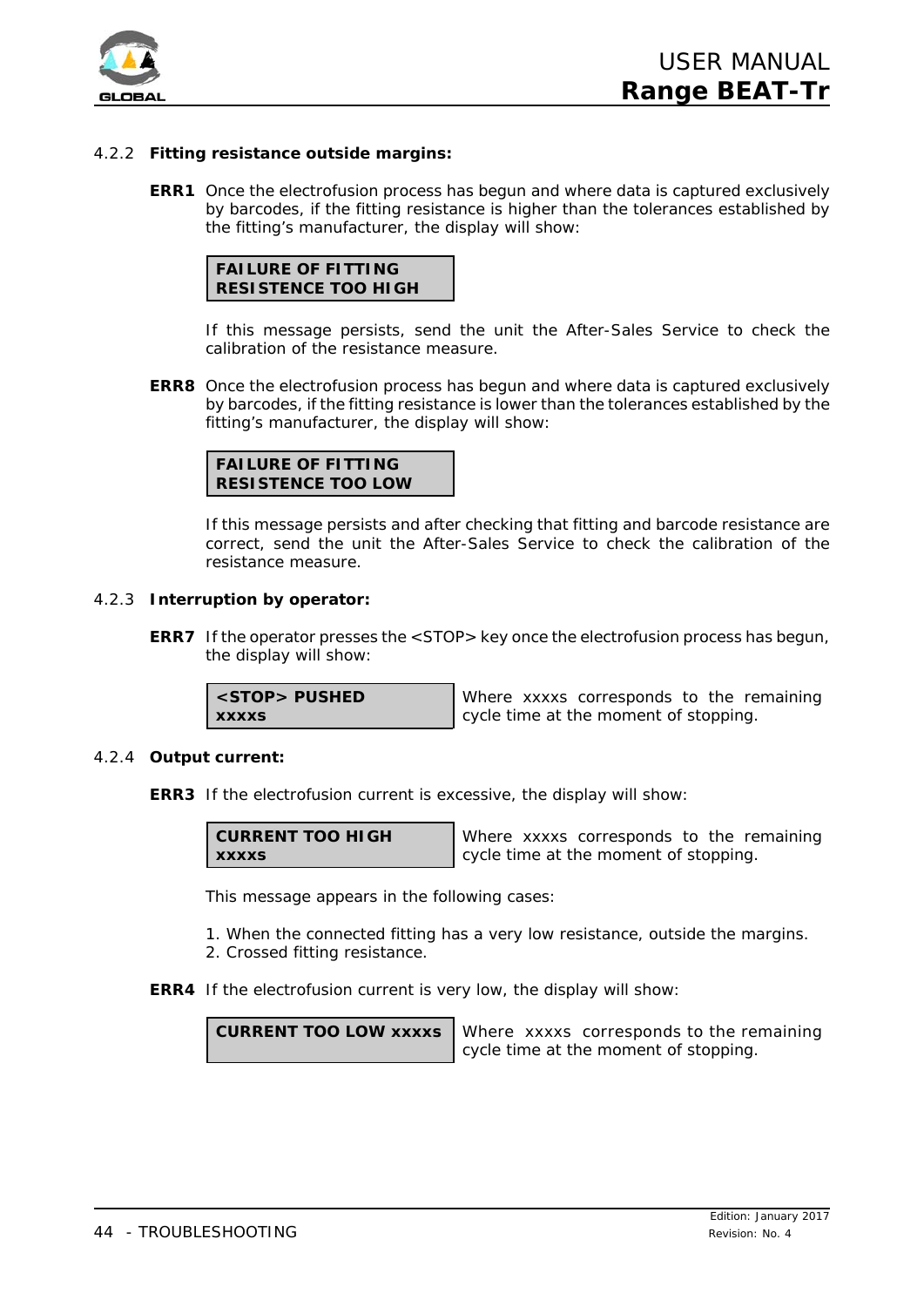![](_page_44_Picture_1.jpeg)

This message appears in the following cases:

- 1. Fitting not connected.
- 2. Disconnection of the electrofusion terminals.
- 3. Cut in the filament of the fitting resistance.
- 4. If the electrofusion current is lower than 2 A.

### 4.2.5 **Electrofusion output voltage:**

**ERR5** If there is a deviation of  $\pm 0.5$  V in the output voltage during the electrofusion of the fitting, the cycle will stop and the display will show:

**VOLTAGE FAILURE xxxxs**

Where xxxxs corresponds to the remaining cycle time at the moment of stopping.

![](_page_44_Picture_11.jpeg)

## IMPORTANT NOTE !

This message occurs mainly when the unit is not able to maintain the output voltage within the tolerances specified above. This may be caused by an excessive consumption produced in the electrofusion cycle, which depends directly on the fitting resistance and electrofusion voltage or a fall of the input voltage in the unit, as the case.

If the error message is not produced by the circumstances described above, the message could also be motivated by a fault in the unit's CPU, in which case the electrofusion unit should be sent to the Service Centre to be checked and repaired.

### 4.2.6 **Protection against internal temperature:**

If the electrofusion unit is submitted to intensive, prolonged operation, especially with large-diameter fittings with high fusion times, for which the internal temperature may exceed the maximum allowed, the following procedure is established:

1. If after an electrofusion cycle the transformer temperature is higher than 60ºC, the transformer and electronics are protected by an internal temperature sensor which blocks the unit. If this safety device is activated, the electrofusion under way will not be interrupted. The display will show the following message:

**TRAFO TEMPERATURE TOO HIGH \*\*WAIT\*\***

This message will remain on the screen until the internal temperature falls to 55ºC.

2. If during an electrofusion process the transformer temperature reaches  $90^{\circ}$ C, the cycle will stop and the unit will remain blocked until the internal temperature falls to 55ºC. The display will show the following **ERR6** message:

**TEMPERATURE TOO HIGH xxxxs**

Where xxxxs corresponds to the remaining cycle time at the moment of stopping.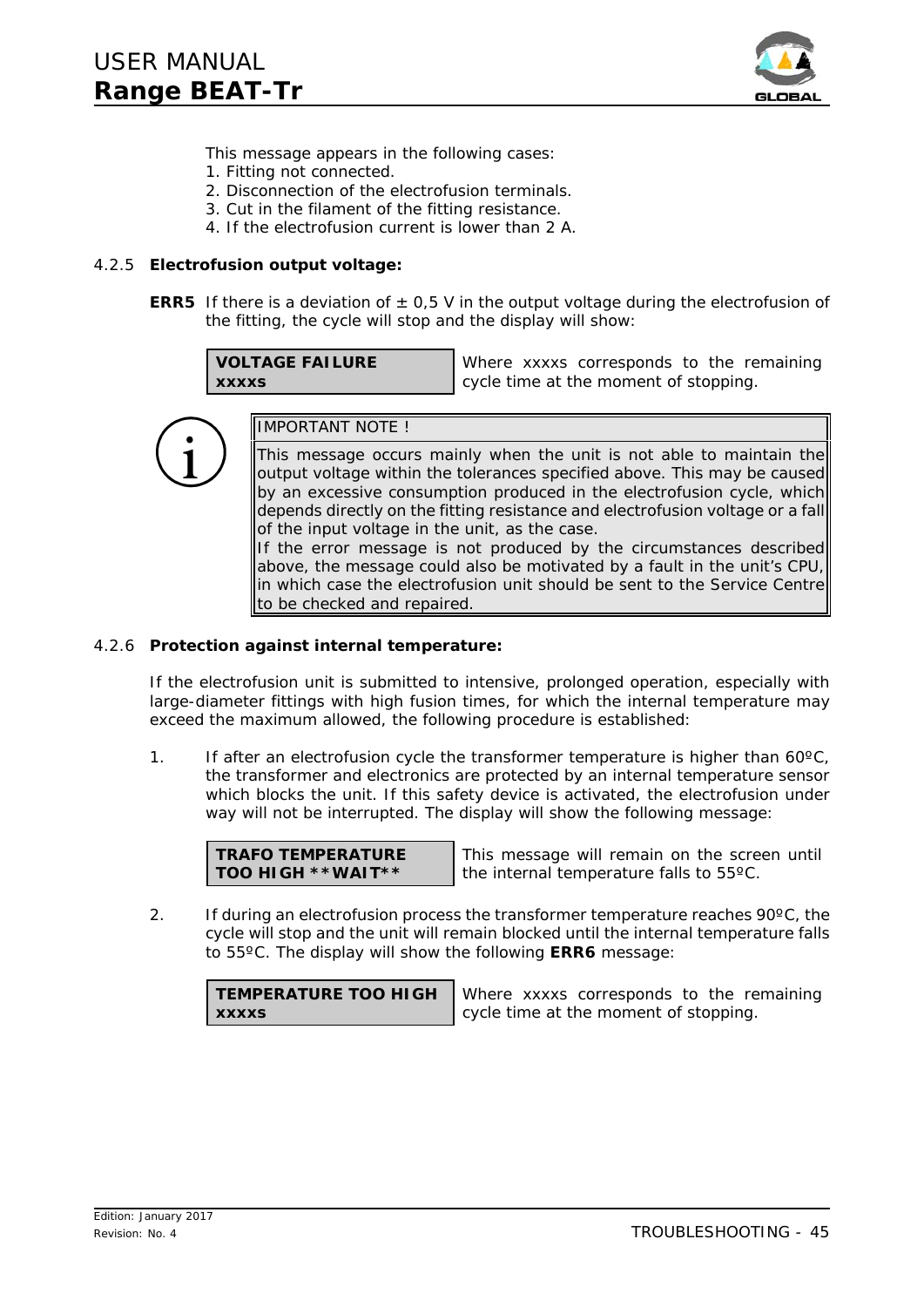![](_page_45_Picture_0.jpeg)

## **CHAPTER 5: MAINTENANCE**

## 5.1 GENERAL

## 5.1.1 **Introduction:**

The electrofusion units **BEAT-Tr** and **MINI BEAT-Tr** have been designed and manufactured for a long life service without the need for costly repairs and adjustments. All that is required is careful handling when loading/unloading and during transport, and in general to keep the unit clean by following the recommended preventive maintenance. The costs are very low and are soon written off given that the unit will be fully functional at all times.

This section includes a list of general upkeep and maintenance routine operations. Should any problem arise please refer to CHAPTER 4: TROUBLESHOOTING point in this *User Manual*. However, no action should be taken by unqualified personnel beyond these troubleshooting measures in order not to run the risk of seriously damaging the unit.

## 5.1.2 **Storage:**

If the unit is not to be used for a long period of time, keep it in its original packing and protected from dust, moisture, extremes of temperatures, direct sunlight, and so on. The electrofusion control box could be stored either on the warehouse floor or in pallet racks.

## 5.1.3 **Cleaning:**

Clean the electrofusion control box regularly using only a damp cloth.

![](_page_45_Picture_11.jpeg)

NOTICE !

Do not clean the electrofusion control box with water under pressure, by immersion in water o with compressed air.

Should the unit be very dirty, clean it with a bit of alcohol (do not use solvents or cleaning products containing trichloroethylene).

## 5.1.4 **Checks:**

We recommend shipping the electrofusion control unit to the STPAcuster group After-Sales Service for a yearly service.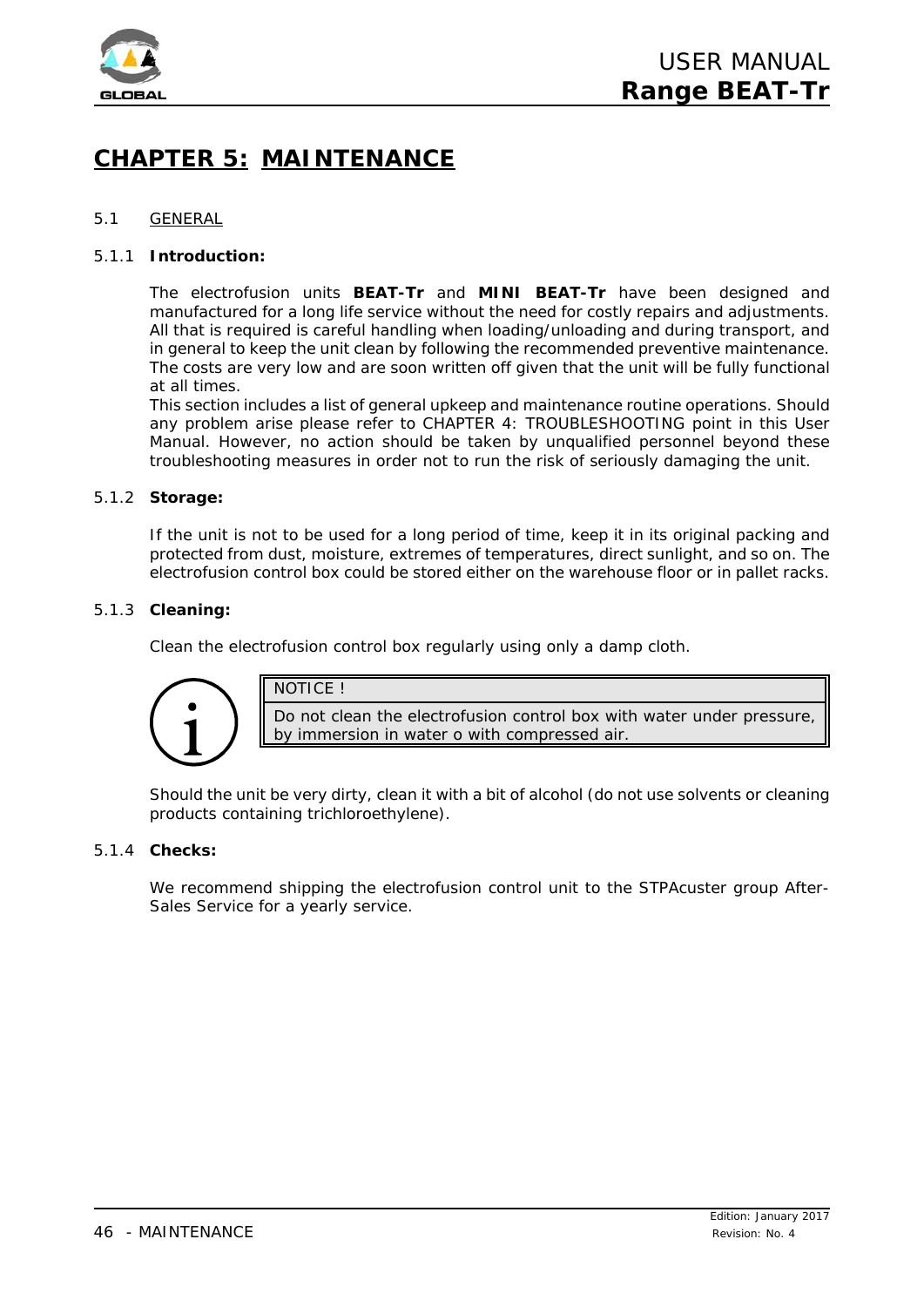![](_page_46_Picture_1.jpeg)

## 5.2 CONTROL UNIT

## 5.2.1 **Electronic Control Unit:**

Besides the exterior cleaning of the casing, there is no specific maintenance for the electronic control unit. Tune-ups and adjustments should be performed by qualified personnel, or by the STPAcuster group After-Sales Service.

## 5.2.2 **Internal battery:**

The clock/calendar battery can be replaced (only by STPAcuster group Service) when used up (it has an autonomy of between 2 and 2.5 years without using it, and between 4 and 5 years depending on use.

![](_page_46_Picture_7.jpeg)

CAUTION !

The internal battery must be removed from the unit before the machine is pulled apart. To do this, the rear cover needs removing and the battery pins installed in the CPU board cut out or unsoldered, which is in turn mounted on the inside of the casing. Deposit the removed battery in recycling containers of used batteries.

## 5.2.3 **Updating the Programme Version:**

The updating of the programme version of the **BEAT-Tr** and **MINI BEAT-Tr** units is done in principle by the Technical Support Services of STPAcuster group. Nevertheless, the client may update the software version by means of the following options:

## **WITH A COMPUTER VIA THE SERIAL PORT (FOR MODELS WITHOUT USB CONNECTOR ONLY):**

The software of models without USB/A connector can be upgraded exclusively via PC. Note: For models equipped with an USB type A connector, refer to the procedure described via pendrive.

## *Software installation:*

1. If it is the first time, install the software **Beat-Tr Firmware Updater** (available only in English) on the PC.

## *Downloading process:*

- 1. Connect the transmission modem null cable between the unit and the PC serial port.
- 2. Plug in the unit to mains and turn the master switch on while the arrow  $\triangleq$  is pressed. The display back-lighting is activated and a black band can be showed on the first line.
- 3. Execute the software on the PC. If it is the first time, choose the correct COM port where the connection is made.
- 4. Open the tab *file* (the file of the new BEAT-Tr software version to be downloaded should be copied), find and click the file to be loaded and press "Start Process".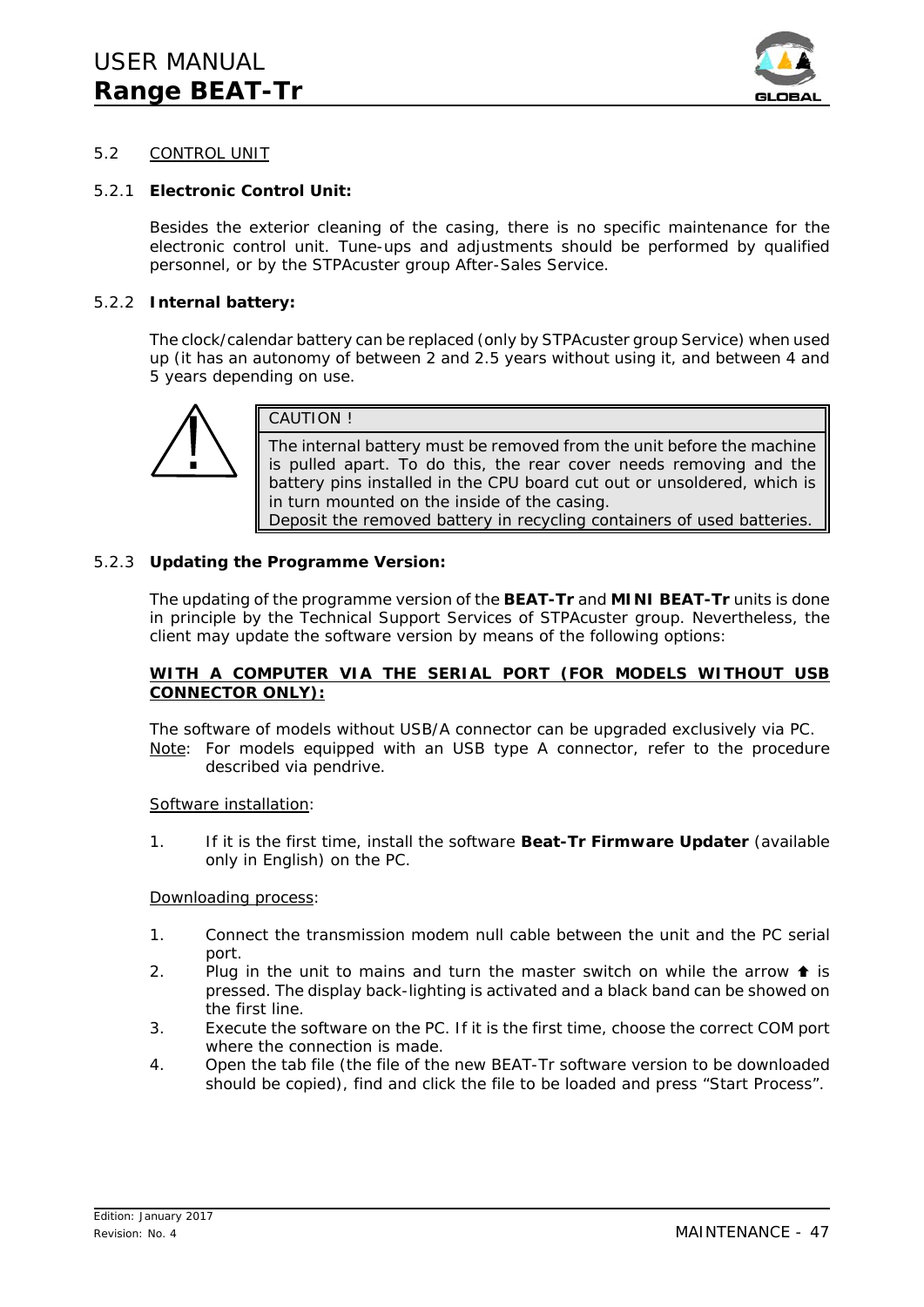![](_page_47_Picture_0.jpeg)

5. Once the downloading process is completed, the unit will automatically initiate an starting up cycle where the new software version can be checked. NOTE: Upgrading the software version the language if shifted into English and the

fusion data, fusion counter, operator and job data will be erased.

6. Switch off the unit and unplug the transmission cable.

## **WITH PENDRIVE USB/A (FOR MODELS WITH USB CONNECTOR ONLY):**

## *Recognition of downloading file:*

- 1. With the unit switched on, connect a memory stick in the USB/A connector. The unit detects the presence of the file and generates an internal flag to start the update process. Therefore, the stick:
	- Must contain the file / Beat / BTR\_xxxx.bin for the version you want to load, which must be in the directory Beat.
		- NOTE: where xxxx is the version of software between 000 and 999; if there is more than one file BTR\_xxxx.bin, the highest version will be loaded.
	- Must be FAT or FAT32 format and single partition.

## *Downloading process:*

- 1. Turn off the unit (at least 5 seconds after having detected the file), press the  $\triangle$ key and put it back up through the master switch. The downloading process starts automatically. You must wait for the process to finish the drive clean and autoreset characteristic.
- 2. Once the downloading is complete, the unit automatically starts showing start-up screen, in which we can verify the correct loading of the software version made.
	- NOTES: When you upgrade the software with a new version, language becomes the default English, and the fusion data, fusion counter, operator and job data will be erased.
		- To operate the scanner, the unit must be restarted after downloading.
- 3. Turn off the unit and remove the pendrive.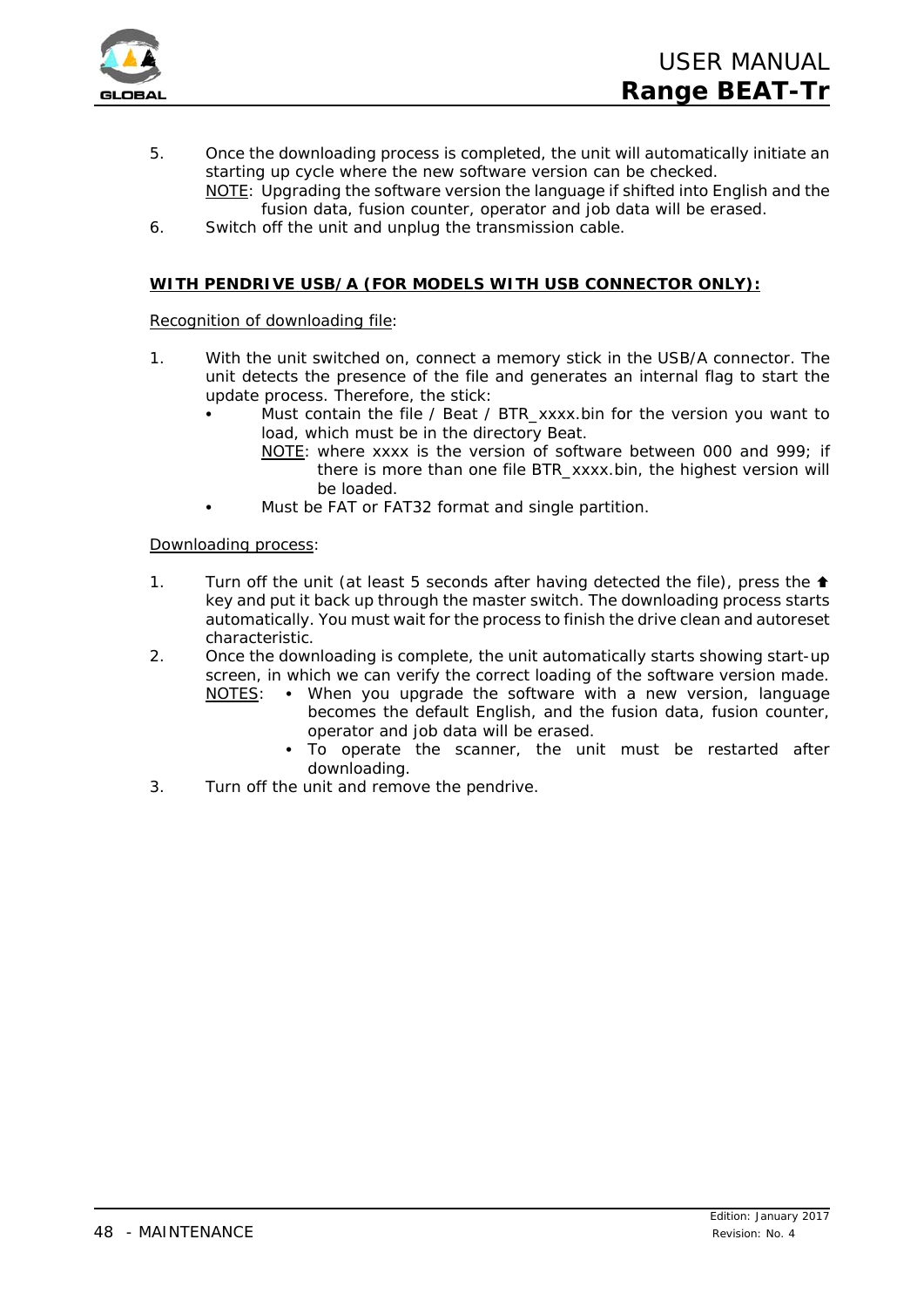![](_page_48_Picture_1.jpeg)

## **CHAPTER 6: TECHNICAL CHARACTERISTICS**

## 6.1 ELECTROFUSION CONTROL UNIT

## 6.1.1 **General specifications:**

| Classification acc. to ISO 12176-2                                      |                                                                                                                                                                                                                          |                                                                                                                      |                                                                      | BEAT-Tr: $P_24US_1VKADX / MINI BEAT-Tr: P_23US_1VKADX$                                                        |                   |                                                                                  |  |
|-------------------------------------------------------------------------|--------------------------------------------------------------------------------------------------------------------------------------------------------------------------------------------------------------------------|----------------------------------------------------------------------------------------------------------------------|----------------------------------------------------------------------|---------------------------------------------------------------------------------------------------------------|-------------------|----------------------------------------------------------------------------------|--|
| Configuration options                                                   | Language                                                                                                                                                                                                                 | Date/Time                                                                                                            | Operator                                                             | dol                                                                                                           | Auxiliary<br>data | Traceability                                                                     |  |
| Activate/deactivate                                                     |                                                                                                                                                                                                                          | ON/OFF                                                                                                               | ON/OFF                                                               | ON/OFF                                                                                                        | ON/OFF            | ON/OFF                                                                           |  |
| Enter data by barcode                                                   |                                                                                                                                                                                                                          |                                                                                                                      | acc. to ISO<br>12176-3                                               | acc. to ISO<br>12176-4                                                                                        |                   | acc. to ISO<br>12176-4                                                           |  |
| Enter data manually                                                     | Multilingual<br>Select                                                                                                                                                                                                   | Manual<br>Enter                                                                                                      |                                                                      | 16 alphanumeric<br>characters maximum                                                                         |                   | 26 or 40 digits<br>as component                                                  |  |
| Input voltage                                                           |                                                                                                                                                                                                                          |                                                                                                                      |                                                                      | 195 Vac to 265 Vac. Nominal voltage: 230 Vac<br>90 Vac to 140 Vac. Nominal voltage: 110 Vac                   |                   |                                                                                  |  |
| Input frequency                                                         |                                                                                                                                                                                                                          |                                                                                                                      |                                                                      | 45 Hz to 65 Hz. Nominal frequency: 50 Hz                                                                      |                   |                                                                                  |  |
| Electrofusion voltage                                                   |                                                                                                                                                                                                                          |                                                                                                                      |                                                                      | BEAT-Tr: 8 to 48 Vac / MINI BEAT-Tr: 8 to 44 Vac (galvanically separated)                                     |                   |                                                                                  |  |
| Power consumption                                                       |                                                                                                                                                                                                                          |                                                                                                                      |                                                                      | BEAT-Tr: 3500 W maximum / MINI BEAT-Tr: 2400 W maximum                                                        |                   |                                                                                  |  |
| Generator output performance                                            |                                                                                                                                                                                                                          |                                                                                                                      |                                                                      |                                                                                                               |                   | BEAT-Tr: 4.5 KVA/MINI BEAT-Tr: 3 KVA (unipolar operation; electronic regulation) |  |
| Protection fuse                                                         |                                                                                                                                                                                                                          |                                                                                                                      |                                                                      | Interior of 20 A at 230 Vac<br>Interior of 40 A at 110 Vac                                                    |                   |                                                                                  |  |
| Degree of protection (CEI 60529)<br>Mechanical strength (CEI 62262)     |                                                                                                                                                                                                                          |                                                                                                                      |                                                                      | IP54, Class I / Series AR: IP43, Class I<br>IK10 (20 Joules)                                                  |                   |                                                                                  |  |
| Duty factor                                                             |                                                                                                                                                                                                                          |                                                                                                                      |                                                                      | 20 to 100% (depending on the fitting); Series AR: 50 to 100%<br>Electronic temperature monitoring of the unit |                   |                                                                                  |  |
| Manual<br>Working temperature                                           | Informative, with established limits<br>(recommended acc. to ISO 12176-2 from -10 to 40°C)                                                                                                                               |                                                                                                                      |                                                                      |                                                                                                               |                   |                                                                                  |  |
| Barcode                                                                 | -20°C to 50°C (could be modified since software version $v. \ge 1.32$ )                                                                                                                                                  |                                                                                                                      |                                                                      |                                                                                                               |                   |                                                                                  |  |
| Display                                                                 | LCD, 2 lines x 20 characters backlight                                                                                                                                                                                   |                                                                                                                      |                                                                      |                                                                                                               |                   |                                                                                  |  |
| Acoustic warning                                                        | Piezoelectric buzzer                                                                                                                                                                                                     |                                                                                                                      |                                                                      |                                                                                                               |                   |                                                                                  |  |
| Enter fusion data                                                       | Manual<br>Automatic                                                                                                                                                                                                      |                                                                                                                      |                                                                      |                                                                                                               |                   |                                                                                  |  |
|                                                                         | Barcode<br>Voltage: Multivoltage<br>acc. to ISO/TR 13950<br>Time: Up to 5,940 seconds (99 minutes)                                                                                                                       |                                                                                                                      |                                                                      |                                                                                                               |                   |                                                                                  |  |
| Internal memory capacity                                                | 736 fusion records (since software version $v \ge 1.32$                                                                                                                                                                  |                                                                                                                      |                                                                      |                                                                                                               |                   |                                                                                  |  |
| Front and keys                                                          | Silkscreen plastic membrane with tactile push buttons                                                                                                                                                                    |                                                                                                                      |                                                                      |                                                                                                               |                   |                                                                                  |  |
| Other features                                                          | Soft start and message display in case of initial voltage failure                                                                                                                                                        |                                                                                                                      |                                                                      |                                                                                                               |                   |                                                                                  |  |
| Power cable                                                             | $3x2.5$ mm <sup>2</sup> (Schuko + French type plug) 4 m long<br>3x2.5 mm <sup>2</sup> (230V, 16A Blue acc. to EN 60309 type plug) 4 m long<br>3x4 mm <sup>2</sup> (110V, 32A Yellow acc. to EN 60309 type plug) 4 m long |                                                                                                                      |                                                                      |                                                                                                               |                   |                                                                                  |  |
| Electrofusion cables                                                    |                                                                                                                                                                                                                          |                                                                                                                      |                                                                      | 1x16 mm <sup>2</sup> , 3 m long (female terminals of diameter 4 mm)                                           |                   |                                                                                  |  |
| Scanner                                                                 |                                                                                                                                                                                                                          | Scanner                                                                                                              |                                                                      |                                                                                                               |                   |                                                                                  |  |
| Connection of scanner, PC & printer<br>Connection to Pendrive & scanner |                                                                                                                                                                                                                          | D-Sub 9 pins male<br>USB/A                                                                                           |                                                                      |                                                                                                               |                   | $CT - S280$                                                                      |  |
| Accessories                                                             |                                                                                                                                                                                                                          |                                                                                                                      | Document holder with a set of 4 and<br>4.7 mm electrofusion adaptors |                                                                                                               |                   |                                                                                  |  |
| Options                                                                 |                                                                                                                                                                                                                          | GPS device (acc. to Model)<br>Transmission cable to PC & Printer<br>Serial printer<br>Serial scanner<br>Memory stick |                                                                      |                                                                                                               |                   |                                                                                  |  |
|                                                                         | Height: 370 mm; Width: 300 mm; Length: 220 mm<br>BEAT-Tr: 20 kg / MINI BEAT-Tr: 15 kg                                                                                                                                    |                                                                                                                      |                                                                      |                                                                                                               |                   |                                                                                  |  |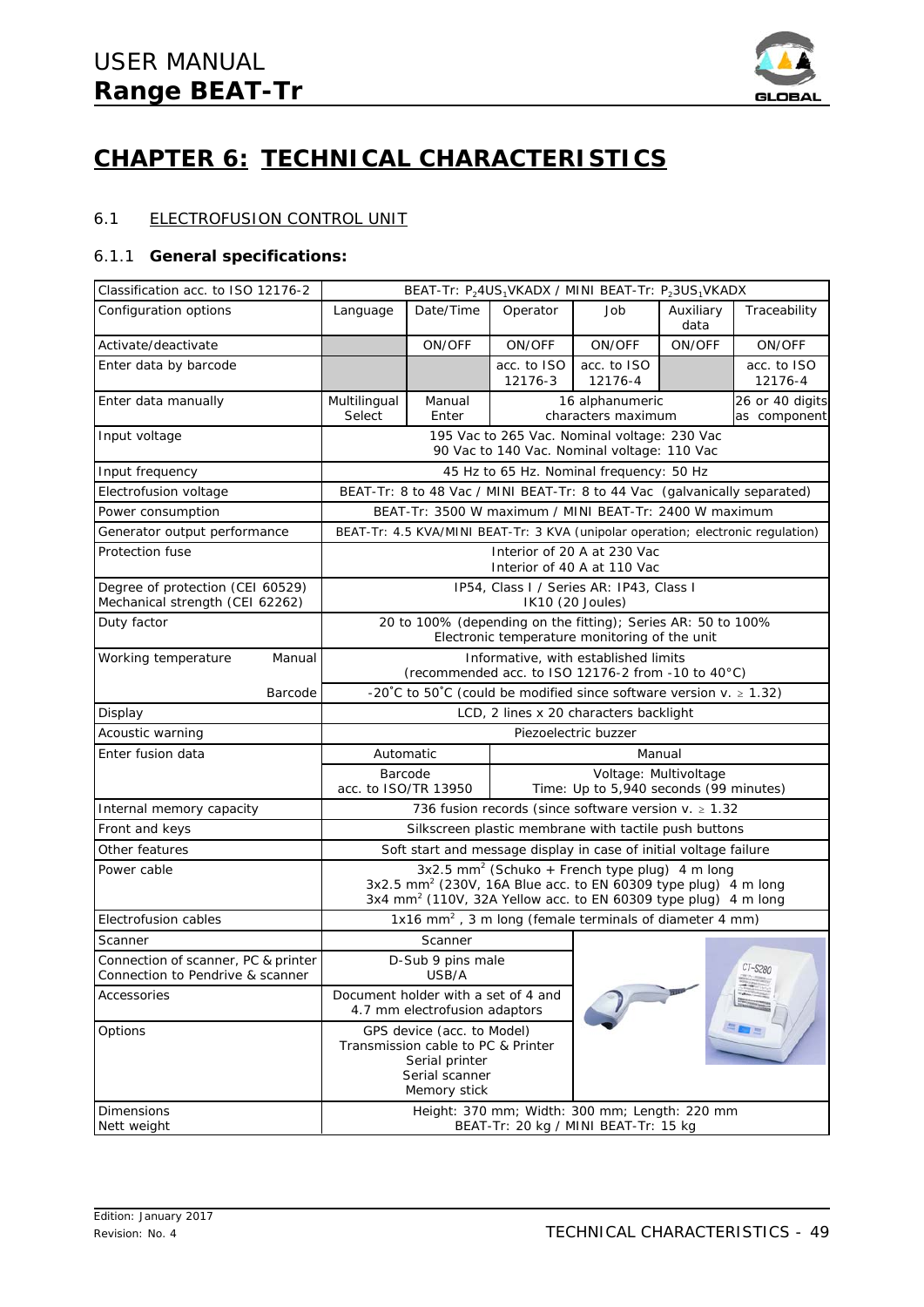![](_page_49_Picture_0.jpeg)

## 6.1.2 **Generator specifications:**

| Frequency          | 50/60 Hz                                       |
|--------------------|------------------------------------------------|
| Output power       | 4.5 kVA or 3 KVA (minimum, according to model) |
| Voltage            | 230 Vac/110 Vac                                |
| Current            | 20 A for 230 Vac/40 A for 110 Vac              |
| Voltage regulation | Preferably electronic                          |

## 6.2 SIZE AND WEIGHT

## 6.2.1 **Weights and dimensions**:

| Nett weight                 | <b>BEAT-Tr</b> | ÷                    | 20 Kg (including cables and accessories) |                            |  |
|-----------------------------|----------------|----------------------|------------------------------------------|----------------------------|--|
|                             | MINI BEAT-Tr   | $\ddot{\phantom{a}}$ | 15 Kg (including cables and accessories) |                            |  |
| <b>Dimensions</b>           |                |                      | Height<br>Width<br>Length                | 370 mm<br>300 mm<br>220 mm |  |
| Package exterior dimensions |                | ÷                    | 380 x 310 x 230 mm                       |                            |  |
| Gross approximate weight    |                | ÷                    | 24 Kg or 19 kg, according to model       |                            |  |

## 6.2.2 **Accessories:**

List of accessories included in the unit:

## **QTY DESCRIPTION**

- 1 Document holder
- 1 User Manual
- 1 Scanner
- $2 \phi$  4 mm terminal adaptors
- $2 \phi$  4.7 mm terminal adaptors

List of optional items not included in the unit:

## QTY DESCRIPTION

- 1 DB9 F/F Null Modem Cable
- 1 High speed thermal serial printer